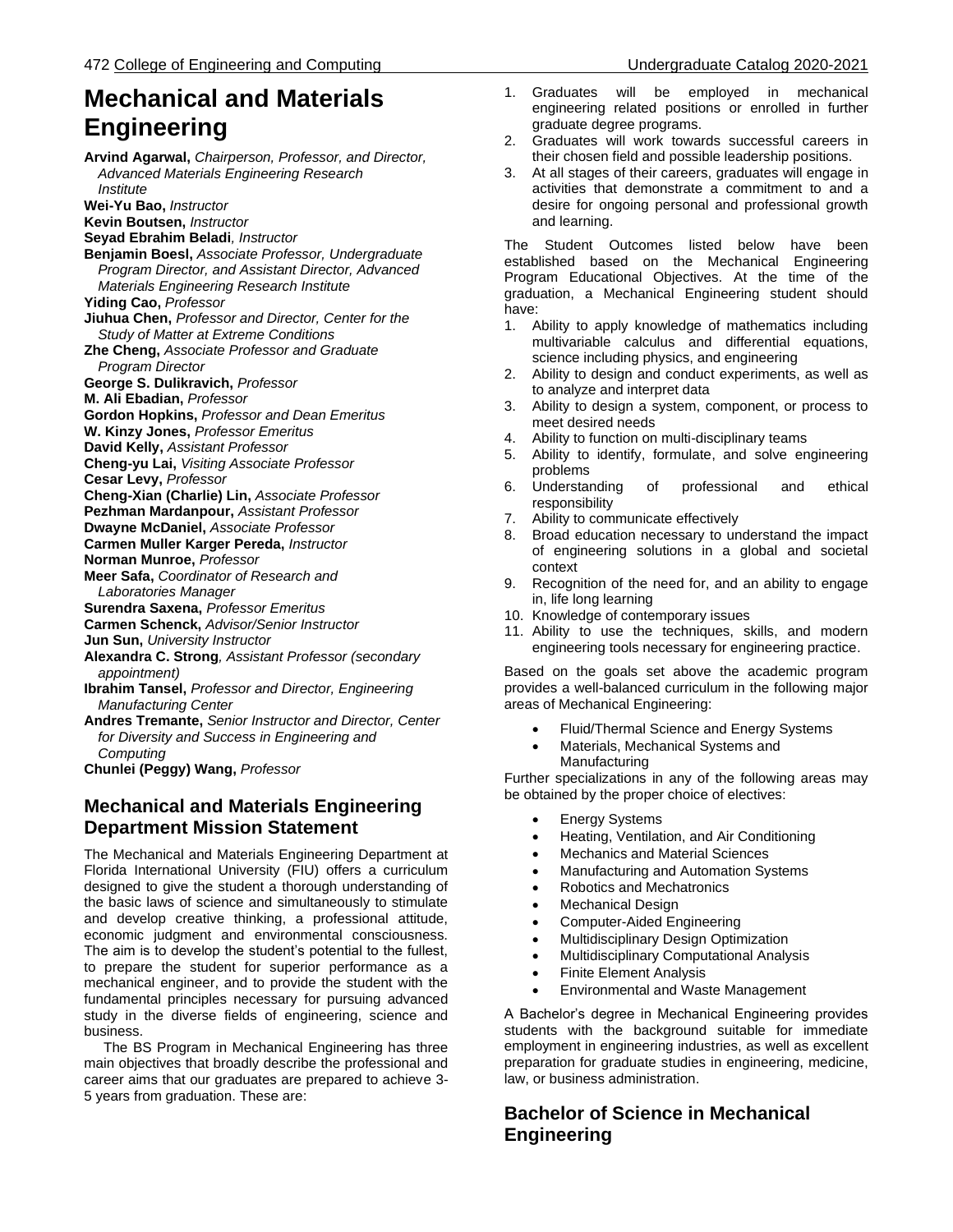#### **Common Prerequisite Courses and Equivalencies**

| Equivalencies        |                             |
|----------------------|-----------------------------|
| FIU Course(s)        | <b>Equivalent Course(s)</b> |
| <b>CHM 1045, CHM</b> | CHMX045/CHMX045L or         |
| 1045L                | CHMX045C or                 |
|                      | CHSX440/CHSX440L or         |
|                      | CHSX440/CHMX045L            |
| MAC 2281             | MACX311 or MACX281          |
| MAC 2282             | MACX312 or MACX282          |
| MAC 2283             | MACX313 or MACX283          |
| MAP 2302             | MAPX302 or MAPX305          |
| <b>PHY 2048, PHY</b> | PHYX048/PHYX048L or         |
| 2048L                | PHYX048C or                 |
|                      | PHYX041/PHYX048L            |
|                      | PHYX043/PHY048L             |
| PHY 2049, PHY        | PHYX049/PHYX049L or         |
| 2049L                | PHYX049C or                 |
|                      | PHYX042/PHYX049L or         |
|                      | PHYX044/PHYX049L            |

Courses which form part of the statewide articulation between the State University System and the Florida College System will fulfill the Lower Division Common Prerequisites.

Please visit [https://cpm.flvc.org](https://cpm.flvc.org/) for a current list of state-approved common prerequisites.

# **Common Prerequisites:**

| (Math/Science Hours: 32*) |                                |   |  |
|---------------------------|--------------------------------|---|--|
| CHM 1045                  | <b>General Chemistry I</b>     | 3 |  |
| <b>CHM 1045L</b>          | <b>General Chemistry Lab I</b> |   |  |
| <b>MAC 2281</b>           | Calculus I for Engineering     | 4 |  |
| MAC 2282                  | Calculus II for Engineering    | 4 |  |
| MAC 2283                  | Calculus III for Engineering   | 4 |  |
| MAP 2302                  | <b>Differential Equations</b>  | 3 |  |
| <b>PHY 2048</b>           | <b>Physics with Calculus I</b> | 4 |  |
| <b>PHY 2048L</b>          | General Physics Lab I          |   |  |
| <b>PHY 2049</b>           | Physics with Calculus II       |   |  |
| <b>PHY 2049L</b>          | General Physics Lab II         |   |  |

*\*See notation under Mechanical Engineering Curriculum*

# **Degree Program Hours: 128**

The qualifications for admissions to the Mechanical Engineering Program are the same as for admission to the School of Engineering.

 The academic program is designed to satisfy the criteria outlined by the Accreditation Board for Engineering and Technology (ABET), as well as to meet the State of Florida's articulation policy. Entering freshmen at FIU should seek advisement from the Undergraduate Studies Office as well as from the Mechanical and Materials Engineering Department's office of advisement.

# **Lower Division Preparation**

Lower division requirements include at least 60 hours of pre-engineering credits (see the Undergraduate Studies portion of this catalog for specific requirements). These courses include Calculus II Multivariable Calculus, Differential Equations, Analysis of Engineering Systems, Chemistry I and Lab, Calculus based Physics I & II and labs, Introduction to CAD for Mechanical Engineers. A minimum grade of a "C" is required in every course of the Mechanical Engineering curriculum. In addition, transfer students, who have not completed their core curriculum at the transfer institution, and FIU freshman must take the

FIU University Core Curriculum Requirements, whose topics also complement the goals and objectives of the College of Engineering and Computing (including economic, environmental, political, and/or social issues. See semester-by-semester sample program for courses that fulfill this requirement). Students must make up any missing prerequisites before they will be allowed to begin taking certain engineering courses (see course listing for required pre-/co-requisites).

# **Other Requirements**

Students must meet the University Foreign Language Requirement. All students entering any university within the Florida State University System (SUS) with fewer than 60 credit hours are required to earn at least 9 credit hours prior to graduation by attending one or more summer terms at a university in the SUS.

**Global Learning (GL) Requirement:** Students must take a minimum of two GL-designated courses.

- 1. **Freshman** (entering Summer B 2010 or later):
	- a. 1 GL Foundation Course (in the University Core Curriculum)
	- b. 1 GL Discipline-Specific Course
- 2. **Transfers** (entering Fall 2011 or later):
	- a. Those who meet UCC requirements prior to entering FIU (e.g. those with an AA from a Florida public institution)
		- 2 GL Discipline-Specific Courses (one of the two may be a GL Foundation course)
	- b. Those who do not meet UCC requirements prior to entering FIU
		- 1 GL Foundation Course
		- 1 GL Discipline-Specific Course

*Note:* Transfer courses may not be used to meet this FIU requirement. For clarification and to see GL courses, go to **[http://goglobal.fiu.edu](http://goglobal.fiu.edu/)**.

 The minimum requirements for graduation in Mechanical Engineering consist of two parts: 1) Mathematics, Basic Sciences, Humanities and Social Science requirements, and 2) Engineering Sciences, Engineering Design, Laboratory and Elective requirements.

# **Mechanical Engineering Curriculum**

Engineering Science, Engineering Design, Laboratory and Elective semester credit hour requirements:

| Foundations of Engineering |  |  |  |
|----------------------------|--|--|--|
|                            |  |  |  |
|                            |  |  |  |

| EEL 3110         | Circuit Analysis <sup>1</sup>                    | 3 |
|------------------|--------------------------------------------------|---|
| <b>EEL 3110L</b> | Circuits Lab                                     |   |
| EGN 3311         | <b>Statics</b>                                   | 3 |
| <b>EGN 3321</b>  | Dynamics                                         | 3 |
| <b>EGN 3365</b>  | Materials in Engineering                         | 3 |
| EGN 3613         | <b>Engineering Economy</b>                       | 3 |
| EGS 1006         | Introduction to Engineering                      | 2 |
| <b>EML 4551</b>  | <b>Ethics and Design Project</b>                 |   |
|                  | Organization <sup>2</sup> - GL                   | 1 |
| <b>EML 4905</b>  | Senior Design Project <sup>2</sup> - GL          | 3 |
|                  | Modern Tools and Skills of a Mechanical Engineer |   |
| EGM 3311*        | Analysis of Engineering Systems                  | 3 |
|                  | (*Included towards math/science hours)           |   |
| <b>EML 1533</b>  | Intro to CAD for Mechanical                      |   |
|                  | Engineers                                        | 3 |
| <b>EML 2032</b>  | Programming for Mechanical                       |   |
|                  | Engineers                                        | 3 |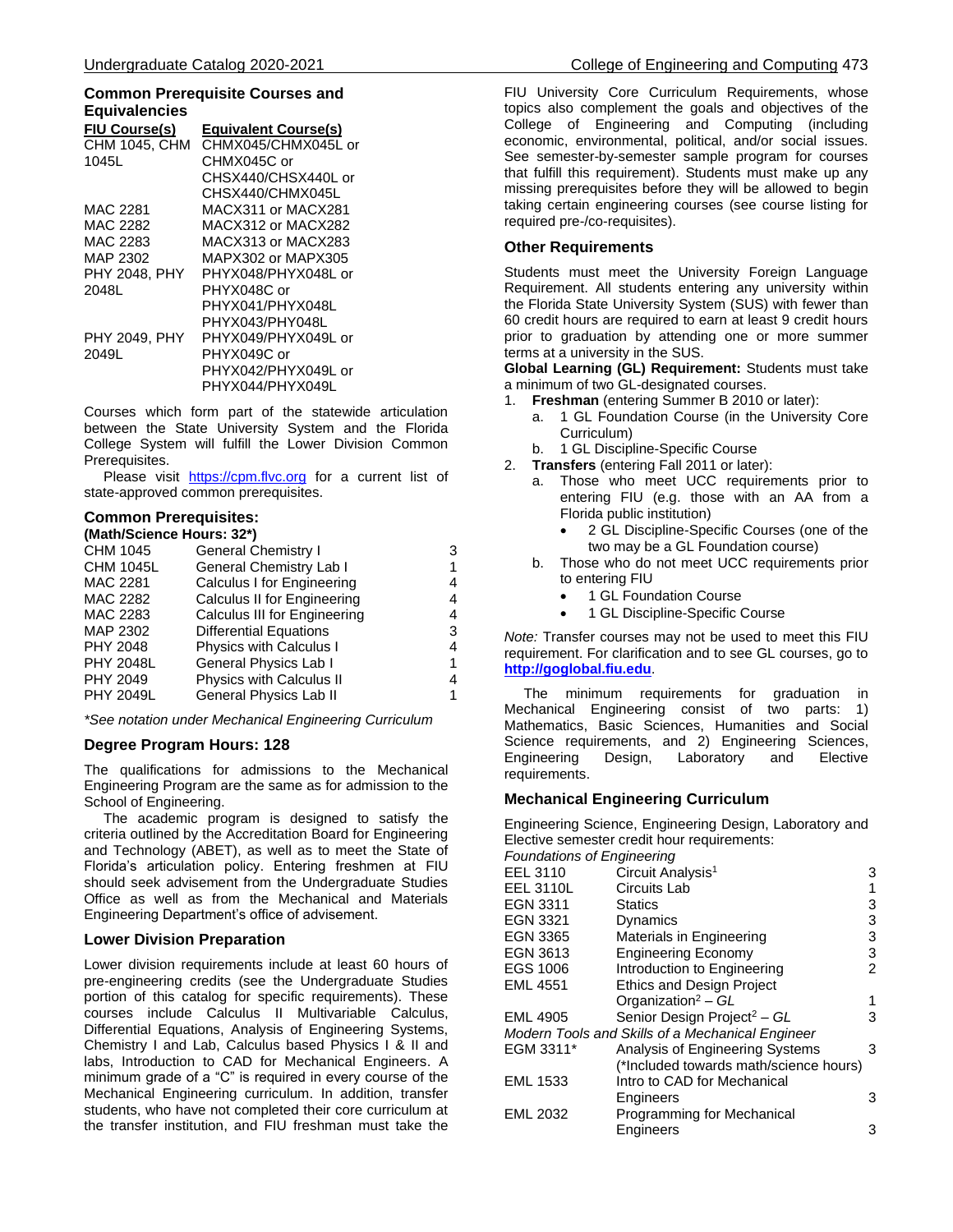#### 474 College of Engineering and Computing Undergraduate Catalog 2020-2021

| <b>EML 3036</b>                      | Simulation Software for                    |               |
|--------------------------------------|--------------------------------------------|---------------|
|                                      | <b>Mechanical Engineers</b>                | 3             |
| <b>EIN 3390</b>                      | <b>Manufacturing Processes</b>             | $\mathcal{P}$ |
|                                      | Core Foundations of Mechanical Engineering |               |
| <b>EMA 3702</b>                      | Mechanics and Material Science             | 3             |
| <b>EML 3500</b>                      | Mechanical Design I                        | 3             |
| <b>EML 3222</b>                      | <b>System Dynamics</b>                     | 3             |
|                                      | Оr                                         |               |
| <b>EML 4220</b>                      | <b>Mechanical Vibrations</b>               | 3             |
| <b>EML 3126</b>                      | <b>Transport Phenomena</b>                 | 3             |
| <b>EML 3301L</b>                     | Instrumentation & Measurement Lab          | 1             |
| EGN 3343                             | Thermodynamics I                           | 3             |
| <b>EML 4140</b>                      | <b>Heat Transfer</b>                       | 3             |
| <b>Elective Courses</b>              |                                            |               |
| Advanced Core Electives <sup>3</sup> |                                            | 10            |
| Design Elective <sup>4</sup>         |                                            | 3             |
| <b>Engineering Electives</b>         |                                            | 9             |
|                                      |                                            |               |

<sup>1</sup>This course is four contact hours to include a one hour non-credit tutorial.

<sup>2</sup>The Senior Design Project is taken in two consecutive semesters during the senior year. During the first semester of his/her senior year, the student must register for EML 4551 Ethics and Design Project Organization – *GL*. The senior project begins during this course. The next semester the student must register for EML 4905 to complete the project.

<sup>3</sup>Advanced Core Electives must be taken in groups of three courses and one lab, group offerings are:

| $-1:$<br>Group                              |                       | Materials, Mechanical                | <b>Systems</b>                                           | and |
|---------------------------------------------|-----------------------|--------------------------------------|----------------------------------------------------------|-----|
| <b>Manufacturing</b>                        |                       |                                      |                                                          |     |
| <b>EMA 3702L</b>                            |                       | Mechanics and Materials Science      |                                                          |     |
|                                             | Lab                   |                                      |                                                          | 1   |
| <b>EML 4501</b>                             |                       | Mechanical Design II                 |                                                          | 3   |
| <b>EML 4804</b>                             |                       | Introduction to Mechatronics         |                                                          | 3   |
| <b>EML 4806</b>                             |                       | Modeling and Control of Robots       |                                                          | 3   |
|                                             |                       |                                      | Group 2: Fluids/Thermal Science and Energy Systems       |     |
| <b>EML3127L</b>                             |                       | Transport Phenomena Lab              |                                                          | 1   |
| <b>EML 3450</b>                             | <b>Energy Systems</b> |                                      |                                                          | 3   |
| <b>EML 4706</b>                             |                       |                                      | Design of Thermal and Fluid Systems                      | 3   |
| <b>EML 4721</b>                             |                       | Intro to Computational Thermo Fluids |                                                          | 3   |
|                                             |                       |                                      | Note: Additional courses from the Group not selected for |     |
|                                             |                       |                                      | Advanced Core Electives can be used as Engineering       |     |
| Electives.                                  |                       |                                      |                                                          |     |
| <sup>4</sup> Approved Design Electives are: |                       |                                      |                                                          |     |
| <b>EAS 4200</b>                             |                       | Intro to Design and Analysis of      |                                                          | 3   |
|                                             |                       | Aerospace Structures                 |                                                          |     |
| EGM 4350                                    |                       |                                      | Finite Element Analysis in Mechanical                    |     |
|                                             | Design                |                                      |                                                          | 3   |
| <b>EML 4503</b>                             |                       | Production Machine Modeling and      |                                                          |     |
|                                             | Design                |                                      |                                                          | 3   |
| <b>EML 4535</b>                             |                       | Mechanical Computer Aided Design     |                                                          | 3   |
| <b>EML 4561</b>                             |                       | Introduction to Electronic Packaging |                                                          | 3   |
| <b>EML 4603</b>                             |                       | Air Conditioning Design              |                                                          | 3   |
| <b>EML 4840</b>                             | Robot Design          |                                      |                                                          | 3   |
| <b>EML 4765</b>                             |                       | Design Optimization                  |                                                          | 3   |
| <b>EML 5509</b>                             |                       | <b>Optimization Algorithms</b>       |                                                          | 3   |
| <b>EML 5519</b>                             |                       | Fault-Tolerant System Design         |                                                          | 3   |

Students failing to maintain an overall GPA of 2.0 will be placed on probation, suspension, or dismissed from the University.

 Students who are dismissed for the first time from the University due to low grades may appeal to the Dean for reinstatement. A second dismissal results in no possibility of reinstatement.

### **Laboratories**

Over and above the laboratory requirements in Physics and Chemistry, the program consists of six semester hours of required engineering laboratory work. The students are assigned two hours of laboratory work (one hour in Instrumentation and Measurement Lab and one hour in either Mechanical and Material Science Lab or Transport Phenomena Lab) which are specifically devoted to solving design problems using experimental methods. The laboratory experience includes the following areas: Machining, Circuits, Fluid Mechanics, Mechanics of Materials and Materials Testing, Applications in Fluid and Thermal Science, and Instrumentation and Measurement.

 The elective areas offer the following additional laboratories: Air Conditioning and Refrigeration, Biomedical Engineering, Material Sciences, Computer-Aided Design, and Computer-Integrated Manufacturing.

### **Electives**

Two concentrations available within the Mechanical Engineering program with some of their elective offerings are listed below.

#### **Fluids/Thermal Sciences and Energy Systems**

| EAS 4712         | - 97<br>Aerodynamic Shape Design                | 3                                               |
|------------------|-------------------------------------------------|-------------------------------------------------|
| EGM 4350         | Finite Element Analysis in Mechanical           |                                                 |
|                  | Design                                          | 3                                               |
| <b>EGM 4370</b>  | Introduction to Meshfree and Alternative        |                                                 |
|                  | Methods in Mechanical Engineering               | 3                                               |
| <b>EML 3450</b>  | <b>Energy Systems</b>                           | $\frac{3}{3}$                                   |
| <b>EML 4419</b>  | <b>Propulsion Systems</b>                       |                                                 |
| <b>EML 4421</b>  | <b>Internal Combustion Engines</b>              | 3                                               |
| <b>EML 4601</b>  | Principles of Refrigerating and Air             |                                                 |
|                  | Conditioning                                    | 3                                               |
| <b>EML 4601L</b> | Refrigeration and A/C Lab                       | 1                                               |
| <b>EML 4603</b>  | Air Conditioning Design                         | 3                                               |
| <b>EML 4608C</b> | Mechanical Systems in Environmental             |                                                 |
|                  | Control                                         | 3                                               |
| <b>EML 4702</b>  | <b>Fluid Dynamics</b>                           |                                                 |
| <b>EML 4711</b>  | <b>Gas Dynamics</b>                             |                                                 |
| <b>EML 4721</b>  | Intro to Computational Thermo Fluids            | $\begin{array}{c} 3 \\ 3 \\ 3 \\ 3 \end{array}$ |
| EML 5103         | Intermediate Thermodynamics                     |                                                 |
| <b>EML 5104</b>  | <b>Classical Thermodynamics</b>                 |                                                 |
| <b>EML 5152</b>  | Intermediate Heat Transfer                      | 3                                               |
| <b>EML 5606C</b> | Advanced Refrigeration and A/C                  |                                                 |
|                  | Systems                                         | 3                                               |
| <b>EML 5615C</b> | CAD in Air Conditioning                         | 3                                               |
| <b>EML 5708</b>  | Advanced Design of Thermal and Fluid            |                                                 |
|                  | Systems                                         | 3                                               |
| <b>EML 5709</b>  | Intermediate Fluid Mechanics                    | 3                                               |
|                  | Materials, Mechanical Systems and Manufacturing |                                                 |
| <b>EAS 4200</b>  | Introduction to Design and Analysis of          |                                                 |
|                  | <b>Aerospace Structures</b>                     | 3                                               |
| EGM 4610         | Introduction to Continuum Mechanics             | 3                                               |
| EGM 4350         | <b>Finite Element Analysis in Mechanical</b>    |                                                 |
|                  | Design                                          | 3                                               |
| <b>EGM 4370</b>  | Introduction to Meshfree and Alternative        |                                                 |
|                  | Methods in Mechanical Engineering               | 3                                               |
| EGM 5315         | Intermediate Analysis of Mechanical             |                                                 |
|                  | Systems                                         | 3                                               |
| <b>EGM 5615</b>  | Synthesis of Engineering Mechanics              | 3                                               |

EGN 5367 Industrial Materials and Engineering

EMA 3066 Polymer Science and Engineering 3

Design 3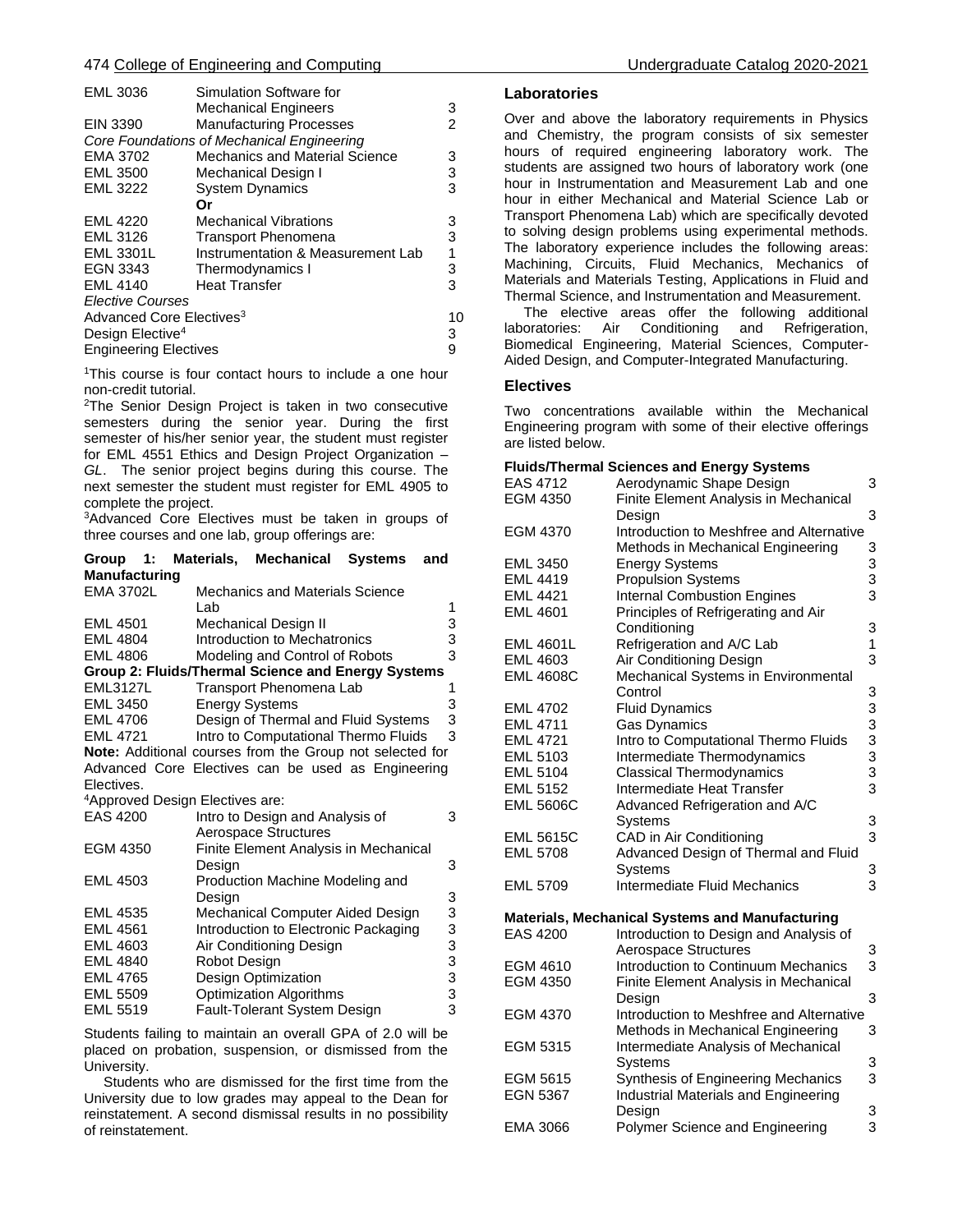| EMA 4121         | Physical Metallurgy                            | 3 |
|------------------|------------------------------------------------|---|
| <b>EMA4121L</b>  | <b>Materials Laboratory</b>                    | 1 |
| EMA 4223         | Mechanical Metallurgy                          | 3 |
| EMA 5295         | Principles of Composite Materials              | 3 |
| <b>EMA 5507C</b> | Analytical Techniques of Material              |   |
|                  | Sciences                                       | 3 |
| EMA 5935         | <b>Advanced Topics in Materials</b>            |   |
|                  | Engineering KM                                 | 3 |
| <b>EML 3301C</b> | Instrumentation                                | 3 |
| <b>EML 4220</b>  | <b>Mechanical Vibrations</b>                   | 3 |
| <b>EML 4260</b>  | Dynamics of Machinery                          | 3 |
| <b>EML 4535</b>  | Mechanical Computer-Aided Design               | 3 |
| <b>EML 4561</b>  | Introduction to Electronic Packaging           | 3 |
| <b>EML 4840</b>  | Robot Design                                   | 3 |
| <b>EML 4823</b>  | Introduction to Sensors and Signal             |   |
|                  | Processing                                     | 3 |
| <b>EML 5125</b>  | <b>Classical Dynamics</b>                      | 3 |
| <b>EML 5385</b>  | <b>Identification Techniques of Mechanical</b> |   |
|                  | Systems                                        | 3 |
| <b>EML 5509</b>  | <b>Optimization Algorithms</b>                 | 3 |
| <b>EML 5530</b>  | Intermediate CAD/CAE                           | 3 |
| <b>EML 5562</b>  | Advanced Electronic Packaging                  | 3 |
| <b>EML 5808</b>  | Control Technology for Robotic Systems3        |   |

Students are required to complete nine credit hours of technical electives, three of which are approved design credits.

 Students with special needs may take other elective courses (not listed above) with permission of the Mechanical Engineering Advisor. Students are not restricted to these two concentration areas but may choose courses, with the advisor's consent, that will form a coherent concentration area. Special topics may be counted as an elective.

# **Mechanical Engineering Program Requirements— Freshman to Senior**

| MAC 2281                    | Calculus I for Engineering            | 4 |
|-----------------------------|---------------------------------------|---|
| CHM 1045                    | <b>General Chemistry I</b>            | 3 |
| <b>CHM 1045L</b>            | General Chemistry I Lab               | 1 |
| <b>ENC 1101</b>             | Writing and Rhetoric I                | 3 |
| ARTS*                       |                                       | 3 |
| EGS 1006                    | Introduction to Engineering           | 2 |
| <b>SLS 1501</b>             | <b>First Year Experience</b>          | 1 |
| Second Semester: (18)       |                                       |   |
| MAC 2282                    | Calculus II for Engineering           | 4 |
| <b>PHY 2048</b>             | Physics I with Calculus               | 4 |
| <b>PHY 2048L</b>            | General Physics I Lab                 | 1 |
| <b>ENC 1102</b>             | Writing and Rhetoric II               | 3 |
| EML 2032                    | Programming for Mechanical Engineers  | 3 |
| EML 1533                    | Intro to CAD for Mechanical Engineers | 3 |
| Third Semester: (18)        |                                       |   |
| <b>EGN 3365</b>             | Materials in Engineering              | 3 |
| MAC 2283                    | Calculus III for Engineering          | 4 |
| PHY 2049                    | Physics with Calculus II              | 4 |
| <b>PHY 2049L</b>            | General Physics II Lab                | 1 |
| EGN 3311                    | <b>Statics</b>                        | 3 |
| Social Science - Group One* |                                       | 3 |
| (Suggested)                 |                                       |   |
| EGS 1041                    | Technology, Humans and                |   |
|                             | Society – GL                          | 3 |
| Fourth Semester: (15)       |                                       |   |
| EEL 3110                    | Circuits Analysis                     | 3 |

| <b>EEL 3110L</b><br>MAP 2302<br><b>EGN 3321</b><br><b>EGN 3343</b><br><b>EIN 3390</b>                                                                      | <b>Circuits Lab</b><br><b>Differential Equations</b><br>Dynamics<br>Thermodynamics I<br><b>Manufacturing Processes</b>                                                               | 1<br>3<br>3<br>3<br>$\overline{2}$ |
|------------------------------------------------------------------------------------------------------------------------------------------------------------|--------------------------------------------------------------------------------------------------------------------------------------------------------------------------------------|------------------------------------|
| Fifth Semester: (16)                                                                                                                                       |                                                                                                                                                                                      |                                    |
| EGM 3311<br><b>EML 3301L</b><br>EMA 3702<br><b>EML 3126</b><br><b>EML 3036</b>                                                                             | Analysis of Engineering Systems<br>Instrumentation and Measurement Lab<br><b>Mechanics and Materials Science</b><br><b>Transport Phenomena</b><br>Simulation Software for Mechanical | 3<br>1<br>3<br>3                   |
| Humanities - Group One*                                                                                                                                    | Engineers                                                                                                                                                                            | 3<br>3                             |
| Sixth Semester: (16)                                                                                                                                       |                                                                                                                                                                                      |                                    |
| EGN 3613<br><b>EML 3222</b>                                                                                                                                | <b>Engineering Economy</b><br><b>Systems Dynamics</b><br>Or                                                                                                                          | 3<br>3                             |
| <b>EML 4220</b><br><b>EML 4140</b><br><b>EML 3500</b><br><b>Advanced Core Laboratory</b><br>Humanities - Group Two*                                        | <b>Mechanical Vibrations</b><br><b>Heat Transfer</b><br>Mechanical Design I                                                                                                          | 3<br>3<br>3<br>1<br>3              |
| Seventh Semester: (13)<br><b>EML 4551</b>                                                                                                                  | Ethics and Design Project                                                                                                                                                            |                                    |
| Organization - GL<br><b>Advanced Core Elective</b><br><b>Advanced Core Elective</b><br><b>Engineering Elective</b><br><b>Engineering Elective</b>          |                                                                                                                                                                                      | 1<br>3<br>$\frac{3}{3}$<br>3       |
| Eighth Semester: (15)<br><b>EML 4905</b><br><b>Advanced Core Elective</b><br>Design Elective<br><b>Engineering Elective</b><br>Social Science - Group Two* | Senior Design Project - GL                                                                                                                                                           | 3<br>3<br>$\frac{3}{3}$<br>3       |
|                                                                                                                                                            |                                                                                                                                                                                      |                                    |

\*Refer to your undergraduate engineering advisor to fulfill this requirement.

# **Combined BS/MS in Mechanical Engineering Degree Pathway**

Students, who pursue a BS degree and are in their junior year (completed 75 credits), with at least a 3.20 GPA on both overall and upper division courses may apply to enroll in the combined BS/MS pathway. To be considered for admission to the combined bachelor's/master's degree program, students must have completed at least 75-90 credits in the bachelor's degree program at FIU and meet the admissions criteria for the graduate degree program to which they are applying. Students need only apply once to the combined degree pathway; the application is submitted to Graduate Admissions typically before the student starts the last 30 credits of the bachelor's degree program. A student admitted to the combined degree pathway will be considered to have undergraduate status until the student applies for graduation from their bachelor's degree program. Upon conferral of the bachelor's degree, the student will be granted graduate status and be eligible for graduate assistantships. Only 5000-level or higher courses, and no more than the number of credits specified by the program catalog, may be applied toward both degrees. In addition to the admission requirements of the combined BS/MS pathway,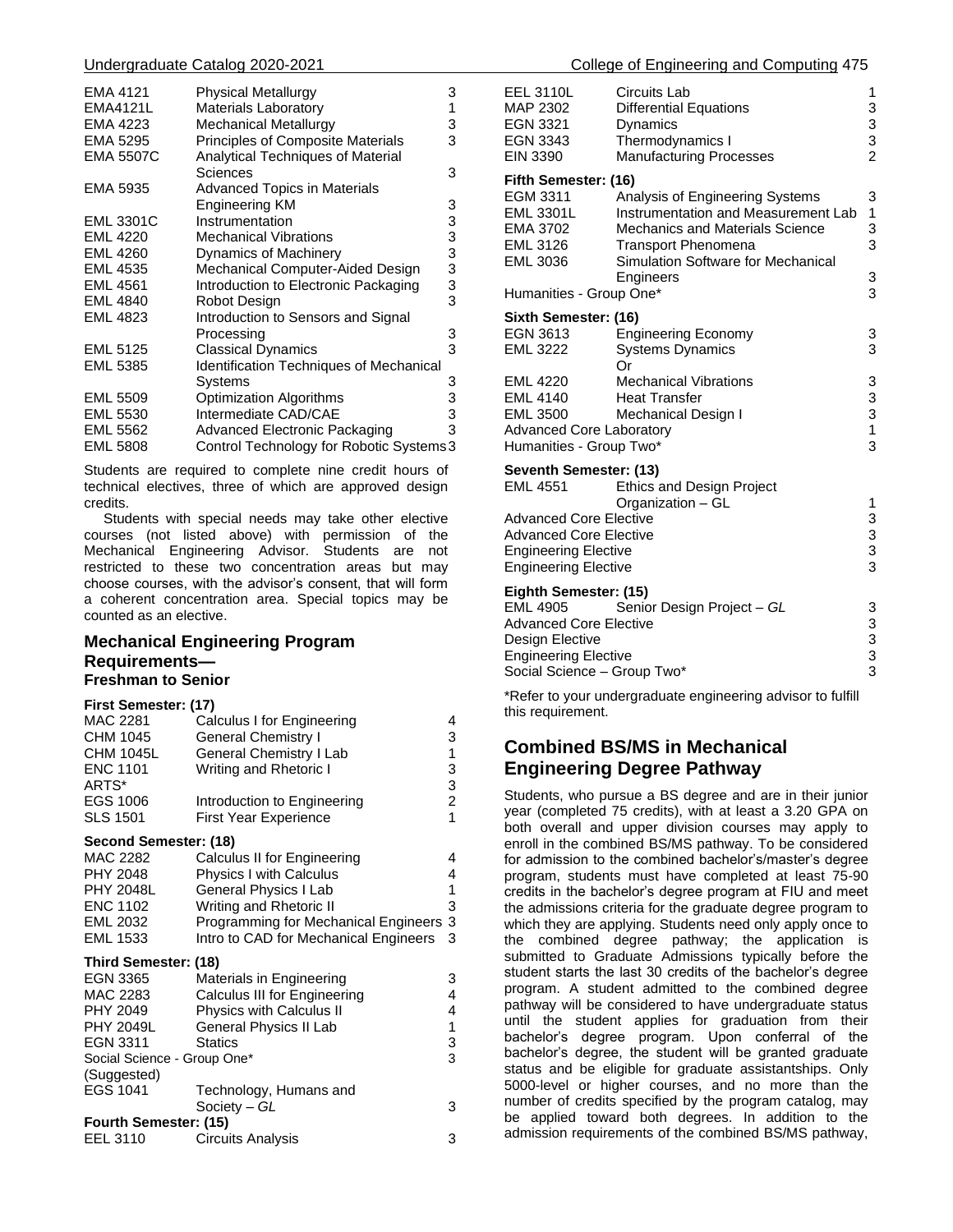students must meet all the admission requirements of the University Graduate School.

 Students enrolled in the pathway may count up to six credit hours of MME graduate courses as credits for both the BS and MS degrees. The combined BS/MS pathway has been designed to be a continuous enrollment pathway. During this combined BS/MS pathway, upon completion of all the requirements of the undergraduate program, students will receive their BS degrees. Students in this pathway have up to three major semesters to complete the master's degree after receipt of the bachelor's degree. Students who fail to meet this threemajor-semester post BS requirement or who elect to leave the combined pathway at any time and earn only the BS degree will have the same access requirements to regular graduate programs as any other student, but will not be able to use the six credits in both the bachelor's and master's degrees.

 For each of the graduate courses counted as credits for both BS and MS degree, a minimum grade of "B" is required. Students enrolled in the pathway may count up to six credit hours of MME graduate courses toward the elective engineering BS requirements as well as toward the MS degree. Only graduate courses with formal lectures can be counted for both degrees. The students are responsible for confirming the eligibility of each course with the undergraduate advisor.

 Students interested in the pathway should consult with the undergraduate advisor on their eligibility to the pathway. The students should also meet the graduate advisor to learn about the graduate program and available courses before completing the application form and submitting it to the undergraduate advisor. Applicants will be notified by the department and the University Graduate School of the decision on their applications.

# **Combined BS in Mechanical Engineering/MS in Biomedical Engineering Pathway**

This five-year pathway seamlessly combines a baccalaureate degree in mechanical engineering with the Master's in biomedical engineering. To be considered for admission to the combined bachelor's/master's degree pathway, students must have completed 75 credits in the bachelor's degree program at FIU, have earned at least a 3.25 GPA on both overall and upper division courses, and meet the admissions criteria for the graduate degree program to which they are applying. Students need only apply once to the combined degree program; the application is submitted to Graduate Admissions typically before the student starts the last 30 credits of the bachelor's degree program. A student admitted to the combined degree pathway will be considered to have undergraduate status until the student applies for graduation from their bachelor's degree program. Upon conferral of the bachelor's degree, the student will be granted graduate status and be eligible for graduate assistantships. Students enrolled in the pathway may count up to 9 hours of graduate level courses (i.e., 5000 level or higher) as credits for both the undergraduate and graduate degree programs. For each of the courses counted as credits for both BS and MS degree, a minimum grade of 'B' is required. Upon completion of the combined BS/MS pathway, students must have accumulated a minimum of 24 hours of credits at the graduate (5000+) level. Students enrolled in the pathway are encouraged to seek employment with a department faculty member to work as student assistants on sponsored research projects.

# **Combined BS in Mechanical Engineering/MS in Engineering Management (BSME/MSEM) Degree Pathway**

Students who pursue a BS degree and have completed 75 credits in the undergraduate program of Mechanical Engineering with an overall GPA of 3.2 or higher may, upon recommendation from three faculty members, apply to the department to enroll in the combined BSME/MSEM pathway. Students must also submit an online application to the University Graduate School for admission to the MSEM program. In addition to the admission requirements of the MSEM program, students must meet all the admission requirements of the University Graduate School.

 Students need only apply once to the combined degree pathway; the application is submitted to Graduate Admissions typically before the student starts the last 30 credits of the bachelor's degree program. A student admitted to the combined degree pathway will be considered to have undergraduate status until the student applies for graduation from their bachelor's degree program. Upon conferral of the bachelor's degree, the student will be granted graduate status and be eligible for graduate assistantships.

 Students enrolled in the combined degree pathway could count up to three Mechanical Engineering graduate courses for both the BSME electives and the MSEM electives, for a total saving of 9 credit hours. The following is a list of eligible Mechanical Engineering graduate courses:

| EGM 5346         | <b>Computational Engineering Analysis</b> |
|------------------|-------------------------------------------|
| EGM 5354         | Finite Element Method Applications in     |
|                  | MF                                        |
| EGM 5615         | Synthesis of Engineering Mechanics        |
| EML 5103         | Intermediate Thermodynamics               |
| <b>EML 5152</b>  | Intermediate Heat Transfer                |
| <b>EML 5505</b>  | Smart Machine Design and                  |
|                  | Development                               |
| <b>EML 5509</b>  | <b>Optimization Algorithms</b>            |
| <b>EML 5530</b>  | Intermediate CAD/CAE                      |
| <b>EML 5606C</b> | Advanced Refrigeration and AC             |
|                  | <b>Systems</b>                            |
| <b>FMI 5709</b>  | Intermediate Fluid Mechanics              |

 The combined BSME/MSEM pathway has been designed to be a continuous enrollment pathway. During this combined BSME/MSEM pathway, upon completion of all the requirements of the BSME program, students will receive their BSME degree. Students may elect to permanently leave the combined pathway and earn only the BSME degree. Students who elect to leave the combined pathway and earn only the BS degree will have the same access requirements to regular graduate programs as any other student, but will not be able to use the 9 credit hours in both the BSME and MSEM degrees.

 For each of the graduate courses counted as credits for both BSME and MSEM degrees, a minimum grade of "B"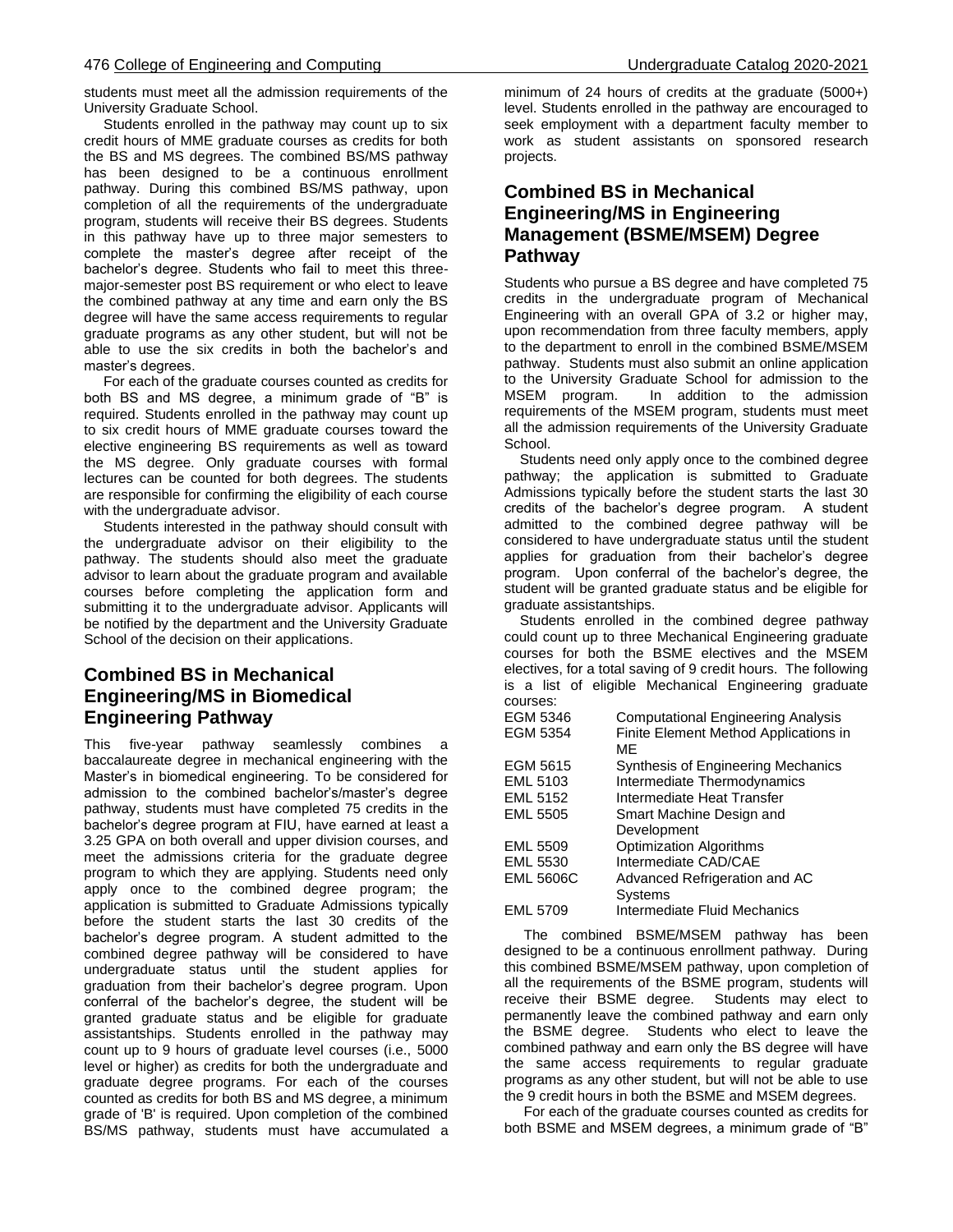is required. Only graduate courses with formal lecture can be counted for both degrees. The students are responsible for confirming the eligibility of each course with their undergraduate advisors.

 Students interested in the combined pathway should consult with their undergraduate advisor on their eligibility to the pathway. The student should also meet the MSEM Program Director to learn about the graduate program and available tracks/courses before completing the application form and submitting it to their undergraduate advisor. Final decision for admission to the MSEM program will be made by the University Graduate School upon recommendation by the Engineering Management program director. Applicants will be notified by the Engineering Management Program and the University Graduate School of the decision on their applications.

# **Minor in Energy Systems**

Fully enrolled non-mechanical engineering undergraduate students, who have at least a junior status with a cumulative FIU Grade Point Average of 2.0 or better, may apply to the Department of Mechanical and Materials Engineering to request a minor in Energy Systems. To earn a minor in Energy Systems students must complete the 16 credit hours work listed below with a minimum grade of "C" in each course.

| EGN 3311                                                  | Statics <sup>1</sup>                 | 3 |  |
|-----------------------------------------------------------|--------------------------------------|---|--|
| EGN 3321                                                  | Dynamics <sup>1</sup>                | 3 |  |
| EGN 3343                                                  | Thermodynamics I <sup>1</sup>        | 3 |  |
| EML 3126                                                  | Transport Phenomena <sup>1</sup>     | 3 |  |
| <b>EML 3126L</b>                                          | Transport Phenomena Lab <sup>1</sup> | 1 |  |
|                                                           | and                                  |   |  |
| <b>EML 4140</b>                                           | <b>Heat Transfer</b>                 | 3 |  |
| <b>EML 4930</b>                                           | <b>Special Topics</b>                | 1 |  |
| Students must meet the pre-requisite requirements for the |                                      |   |  |

Students must meet the pre-requisite requirements for the above-listed courses.

<sup>1</sup>Students who have taken equivalent course/courses will be exempted from taking these courses. However, they need to select courses from the following list:

| 3                                        |
|------------------------------------------|
| Design of Thermal and Fluid Systems<br>3 |
|                                          |
| 3                                        |
|                                          |
|                                          |
| Introduction to Computational Thermo-    |
| 3                                        |
|                                          |

# **Minor in Aerospace Engineering**

Fully enrolled non-Mechanical Engineering undergraduate students, who have at least a junior status with a cumulative FIU Grade Point Average of 2.2 or better, may apply to the Department of Mechanical and Materials Engineering to request a minor in Aerospace Engineering. To earn a minor in Aerospace Engineering students must complete the 17 credit hours work listed below with a minimum grade of "C" in each course.

| EAS 4105 | Introduction to Flight Mechanics       | 3 |
|----------|----------------------------------------|---|
| EGM 5615 | Synthesis of Engineering Mechanics     | 3 |
|          | or                                     |   |
| EAS 4200 | Introduction to Design and Analysis of |   |
|          | Aerospace Structures                   | 3 |

| <b>EMA 3702L</b><br><b>EML 4419</b><br><b>EML 4711</b> | Mechanics and Materials Science Lab<br><b>Propulsion Systems</b><br><b>Gas Dynamics</b> | 1<br>3<br>3 |
|--------------------------------------------------------|-----------------------------------------------------------------------------------------|-------------|
| <b>EML 4930</b>                                        | <b>Special Topics</b>                                                                   |             |
|                                                        | and                                                                                     |             |
| EGM 4350                                               | Finite Elements in Mechanical                                                           |             |
|                                                        | Engineering                                                                             | 3           |
|                                                        | or                                                                                      |             |
| <b>EML 4721</b>                                        | Introduction to Computational Thermo                                                    |             |
|                                                        | <b>Fluids</b>                                                                           | 3           |
|                                                        | or                                                                                      |             |
| EAS 4712                                               | Aerodynamic Shape Design                                                                | з           |

Students must meet the pre-requisite requirements for the above-listed courses. Students who have taken any equivalent course(s) to those listed above will be exempted from taking the course(s) again. However, they will need to select courses from the following list to satisfy requirements for the minor:

| EMA 5295 | Principles of Composite Materials | 3 |
|----------|-----------------------------------|---|
| EML 4702 | <b>Fluid Dynamics</b>             | 3 |
| EML 4220 | <b>Mechanical Vibrations</b>      | 3 |
| EML 5125 | <b>Classical Dynamics</b>         | 3 |
| EML 5509 | <b>Optimization Algorithms</b>    | 3 |
|          |                                   |   |

# **Minor in Engineering Science**

Fully enrolled non-mechanical engineering undergraduate students, who have at least a junior status with a cumulative FIU Grade Point Average of 2.0 or better, may apply to the Department of Mechanical and Materials Engineering to request a minor in Engineering Science. To earn a minor in Engineering Sciences students must complete the 17 credit hours listed below with a minimum grade of "C" in each course.

| EGN 3311                          | Statics <sup>1</sup>                                                                     | 3              |
|-----------------------------------|------------------------------------------------------------------------------------------|----------------|
| EGN 3321                          | Dynamics <sup>1</sup>                                                                    | 3              |
| EGN 3365                          | Materials in Engineering                                                                 | 3              |
| EMA 3702                          | Mechanics and Materials Science <sup>1</sup><br>and                                      | 3              |
| EMA 3702L                         | Mechanics and Materials Science Lab <sup>1</sup><br>or                                   | $\overline{1}$ |
| EML 3126<br>EML 3126L<br>EGN 3343 | <b>Transport Phenomena1</b><br>Transport Phenomena Lab1<br>Thermodynamics I <sup>1</sup> | 3<br>1<br>3    |
|                                   |                                                                                          |                |

<sup>1</sup>Students who have taken equivalent course/courses will be exempt from taking these courses. However, they will need to select courses from the following list to satisfy requirements for the minor:

| EML 3222 | <b>System Dynamics</b> | 3 |
|----------|------------------------|---|
| EML 3500 | Mechanical Design I    | 3 |
| EML 3101 | Thermodynamics         | 3 |
| EML 4140 | <b>Heat Transfer</b>   | 3 |

# **Minor in Mechanical Design**

Fully enrolled non-mechanical engineering undergraduate students, who have at least a junior status with a cumulative FIU Grade Point Average of 2.0 or better, may apply to the Department of Mechanical and Materials Engineering to request a minor in Mechanical Design. To earn a minor in Mechanical Design students must complete the 17 credit hours work listed below with a minimum grade of "C" in each course.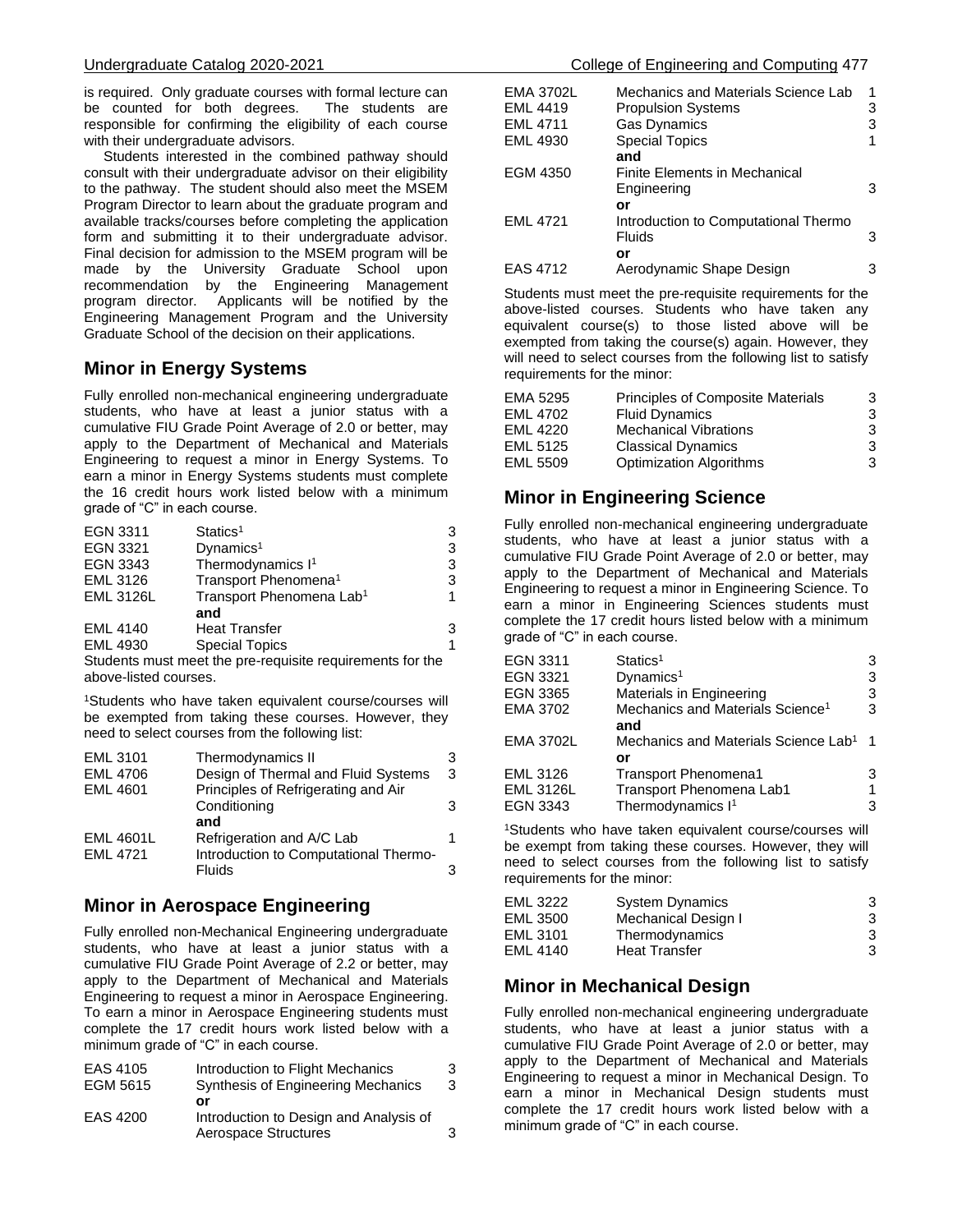| EGN 3311         | Statics <sup>1</sup>                   |   |
|------------------|----------------------------------------|---|
| EGN 3365         | Materials in Engineering <sup>1</sup>  | 3 |
| EMA 3702         | <b>Mechanics and Materials Science</b> | 3 |
| <b>EMA 3702L</b> | Mechanics and Materials Science Lab    | 1 |
| <b>EML 3500</b>  | Mechanical Design I                    | 3 |
| <b>EML 4501</b>  | <b>Mechanical Design II</b>            | 3 |
| EML 4930         | <b>Special Topics</b>                  |   |
| .                | $\sim$ $\sim$ $\sim$ $\sim$            |   |

Students must meet the pre-requisite requirements for the above-listed courses.

<sup>1</sup>Students who have taken equivalent course/courses will be exempted from taking these courses. However, they need to select courses from the following list to satisfy requirements for the minor:

| <b>EML 3036</b> | Simulation Software for Mechanical    |   |
|-----------------|---------------------------------------|---|
|                 | Engineers                             | 3 |
| EGM 4350        | Finite Element Analysis in Mechanical |   |
|                 | Design                                | 3 |
| <b>EML 4804</b> | Introduction to Mechatronics          | 3 |
| <b>EML 4806</b> | Modeling and Control of Robots        | 3 |

# **Minor in Robotics and Mechatronics**

Fully enrolled non-mechanical engineering undergraduate students, who have at least a junior status with a cumulative FIU Grade Point Average of 2.0 or better, may apply to the Department of Mechanical and Materials Engineering to request a minor in Robotics and Mechatronics. To earn a minor in Robotics and Mechatronics students must complete the 16 credit hours work listed below with a minimum grade of "C" in each course.

| EGN 3311         | Statics <sup>1</sup>                         | 3 |
|------------------|----------------------------------------------|---|
| EGN 3321         | Dynamics <sup>1</sup>                        | 3 |
| <b>EML 3301L</b> | Instrumentation and Measurement Lab          |   |
| EMA 3702         | Mechanics and Materials Science <sup>1</sup> | 3 |
| <b>EML 4804</b>  | Introduction to Mechatronics                 | 3 |
| <b>EML 4806</b>  | Modeling and Control of Robots               | 3 |
| EML 4930         | <b>Special Topics</b>                        |   |

Students must meet the pre-requisite requirements for the above-listed courses.

<sup>1</sup>Students who have taken equivalent course/courses will be exempted from taking these courses. However, they need to select courses from the following list to satisfy requirements for the minor:

| EML 3036        | Simulation Software for Mechanical |   |
|-----------------|------------------------------------|---|
|                 | Engineers                          | 3 |
| EML 4312        | <b>Automatic Control Theory</b>    | 3 |
| <b>EML 4840</b> | Robot Design                       | 3 |
| EML 4535        | Mechanical Computer Aided Design   | 3 |

# **Course Descriptions Definition of Prefixes**

EAS-Engineering: Aerospace; ECH-Engineering: Chemical; EGM-Engineering: Mechanics; EGN-Engineering: General; EGS-Engineering Support; EIN - Engineering: Industrial; EMA-Engineering: Materials; EMC-Engineering: Mechanical and Chemical; EML-Engineering: Mechanical

Courses that meet the University's Global Learning requirement are identified as GL.

**EAS 4105 Introduction to Flight Mechanics (3).** An introductory level course on the fundamentals of aerospace engineering with emphasis on aerodynamics and airplane performance. Prerequisite: EML 3126.

**EAS 4200 Introduction to Design and Analysis of Aerospace Structures (3).** Principles of aircraft design and analysis. Prerequisites: EML 3036, MAP 2302 or EGM 3311, EMA 3702.

**EAS 4213 Introduction to Aeroelasticity (3).** Fundamental understanding, and analysis of the physics of fluid-structure systems.

**EAS 4712 Aerodynamic Shape Design (3).** Conceptual formulations, analytical descriptions and numerical integration algorithms for inverse shape design and optimized shape design of 2D and 3D aerodynamic configurations. Prerequisites: EML 3126, EML 4140. Corequisite: EML 3036.

**EAS 5124 Aerodynamics and Flight Mechanics (3).** Fundamentals of aerodynamics, definition of aerodynamic shapes, analysis of aerodynamic forces, airplane performance, and flight stability and control. Prerequisites: EGN 3321, EML 3126, EGN 3343.

**EAS 5221 Design and Analysis of Aerospace Structures (3).** Fundamental principles of aircraft design and analysis. Advanced computational methods used for analysis of aerospace structures. Prerequisites: EML 3032, MAP 2302 or EGM 3311, EMA 3702, EML 4140.

**ECH 3704 Principles of Industrial Electrochemistry (3).** This course provides a discussion of the basic principles underlying various electrochemical processes. The emphasis is on theoretical principles involved in plating, refining, winning; aqueous and fused salts, primary, secondary and fuel cells. Prerequisite: CHM 1045.

**ECH 4706 Engineering Application of Electrochemistry (3).** The application of the electrochemical engineering principles to the analysis of industrial processes. Emphasis is placed on electrolysis in aqueous solutions and in fused salts; electrodeposition, electrowinning, and refining; electrochemical power systems. Prerequisite: CHM 1045.

**ECH 4826 Corrosion Control (3).** Various forms of corrosion, including pitting, stress, crevice, galvanic and microbial induced corrosion, are presented. The problems of material selection, failure analyses and corrosion control are discussed. Prerequisite: EGN 3365.

**EGM 3311 Analysis of Engineering Systems (3).** Statistics and probability analysis of materials and fluids experiments, structural and fluid system modeling and analysis using lumped parameters; numerical methods to find solutions. Prerequisites: MAC 2312 and EML 2032.

**EGM 3503 Applied Mechanics (4).** Statics and dynamics of solids and fluids. Science of engineering materials. Open to non-mechanical engineering students only. Prerequisites: MAC 2312 and PHY 2048.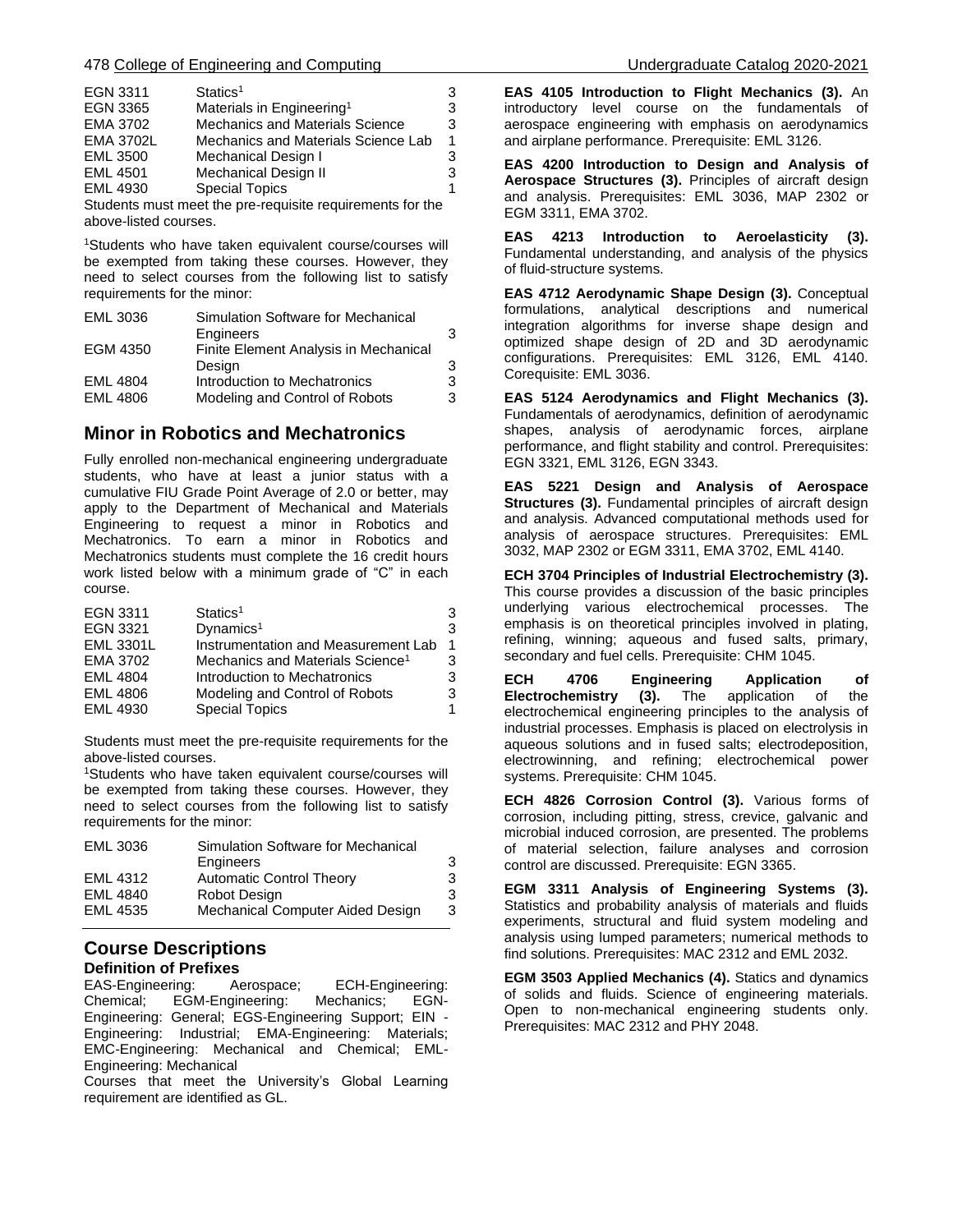**EGM 4350 Finite Element Analysis in Mechanical Engineering (3).** Finite Element Analysis is developed as a means to determine stress and deformation levels as well as temperature and heat flux levels in solids. Application by means of commercial software. Prerequisites: EGM 3311 and EMA 3702. Corequisite: EML 4140.

**EGM 4370 Introduction to Meshfree and Alternative Methods in Mechanical Engineering (3).** Course covers the alternative methods of engineering analysis with a special focus on meshfree method with distance fields in mechanical engineering. Prerequisites: EML 3036, (MAP 2302 or EGM 3311), or permission of the instructor.

**EGM 4521C Material Science I (3).** Course provides a more in-depth understanding of principles that determine material properties. Topics include structure, effects of thermodynamics, phase and kinetics on microstructural development. Prerequisite: EGN 3365.

**EGM 4522C Materials Science II (3).** Mechanical properties of materials, including strengthening plasticity and fracture. Introduction into ceramic and polymer materials systems. Prerequisite: EGN 3365.

**EGM 4610 Introduction to Continuum Mechanics (3).** Introduction to modern continuum mechanics, mathematical preliminaries, stress and equilibrium, deformations and compatibility, constitutive equations, balance laws, problem solution strategies. Prerequisite: EMA 3702.

**EGM 5315 Intermediate Analysis of Mechanical Systems (3).** First course at the graduate level in the analysis of mechanical systems. Modeling of the system and analytical and numerical methods of solution of the governing equations will be studied. Fluid and thermodynamic systems will be emphasized in this course. Prerequisites: EGM 3311, MAP 2302, or permission of the instructor.

**EGM 5346 Computational Engineering Analysis (3).** Application of computational methods to mechanical engineering problems of translational, rotational, control, thermal and fluid systems employing linear/nonlinear system elements. Prerequisites: EML 2032, MAP 2302, EML 3222, or permission of the instructor.

**EGM 5354 Finite Element Method Applications in Mechanical Engineering (3).** Utilize the finite element method to solve problems in heat transfer, fluid dynamics, diffusion, acoustics, vibrations, and electromagnetism, as well as the coupled interaction of these phenomena. Prerequisites: EML 2032, EMA 3702, and EML 4140.

**EGM 5371 Meshfree and Alternative Methods in Mechanical Engineering (3).** Course covers the alternative methods in engineering analysis with a special focus on meshfree method with distance fields in mechanical engineering. Prerequisites: EML 3036, (MAP 2302 or EGM 3311), EGM 5354, or permission of the instructor.

**EGM 5615 Synthesis of Engineering Mechanics (3).** Unified approach to the analysis of continuous media using constitutive equations, mechanical behavior of materials and their usefulness in handling failure theories and composite materials. Prerequisites: MAP 2302 or EGM 3311, and EMA 3702.

**EGM 5935 Review of Topics in Mechanical Engineering (4).** To prepare qualified candidates to take the Mechanical Engineering PE written examination. Reviewed courses include: Thermodynamics, Fluid Mechanics, Mechanics of Materials, Mechanical Design and Heat Transfer.

**EGN 1110C Engineering Drawing (3).** Laboratory experiences in the principles and practice of idea development and expression through free hand sketching and conventional instrument drafting. A beginning course for students with no prior drafting experience.

**EGN 3311 Statics (3).** Forces on particles, and two and three dimensional rigid bodies, equilibrium of forces, moments, couples, centroids, section properties, and load analysis of structures; vector approach is utilized. Prerequisites: MAC 2312 and PHY 2048.

**EGN 3321 Dynamics (3).** Study of the motion of particles and rigid bodies, conservation of energy and momentum. A vector approach is utilized. Prerequisite: EGN 3311 and MAC 2313.

**EGN 3343 Thermodynamics I (3).** Fundamental concepts of basic thermodynamics including first and second law topics, equations of state and general thermodynamic relationships. Prerequisites: MAC 2312, PHY 2048, and CHM 1045.

**EGN 3365 Materials in Engineering (3).** A study of materials used in engineering. Includes atomic structure phase diagrams and reactions within solid materials. Prerequisites: CHM 1045, MAC 2311 and PHY 2048.

**EGN 4012C Introduction to Nanoscale Processing Technologies (3).** This course will give students an introduction to micro/nano-scale process tools and techniques. It includes lab sessions where students design, fabricate and test selected micro/nano-scale devices.

**EGN 5013C Nanoscale Fabrication and Synthesis (3).** This course covers the advanced micro/nanofabrication tools and techniques. It includes lab sessions where the students design, fabricate and test selected micro/nanoscale devices.

**EGN 5367 Industrial Materials and Engineering Design (3).** Industrial materials, material selection, and engineering design process, including synthesis, analysis, optimization, and evaluation.

**EGN 5990 Fundamentals of Engineering (FE) Exam Review (4).** Prepares upper level engineering students to take the Fundamentals of Engineering (FE) State Board Examinations. Reviews Chemistry, Engineering Economics, Statics, Dynamics, Electrical Circuits, Fluid Mechanics, Mechanics of Materials, Material Science and Thermodynamics.

**EGS 1006 Introduction to Engineering (2).** This course will provide a broad exposure, "birdseye" view, of the engineering profession to entering freshmen.

**EGS 1041 Technology, Humans, and Society –** *GL* **(3).** The course examines technology development and its impact on cultures, politics and human life to envision appropriate use of technology for a sustainable future through global learning approaches.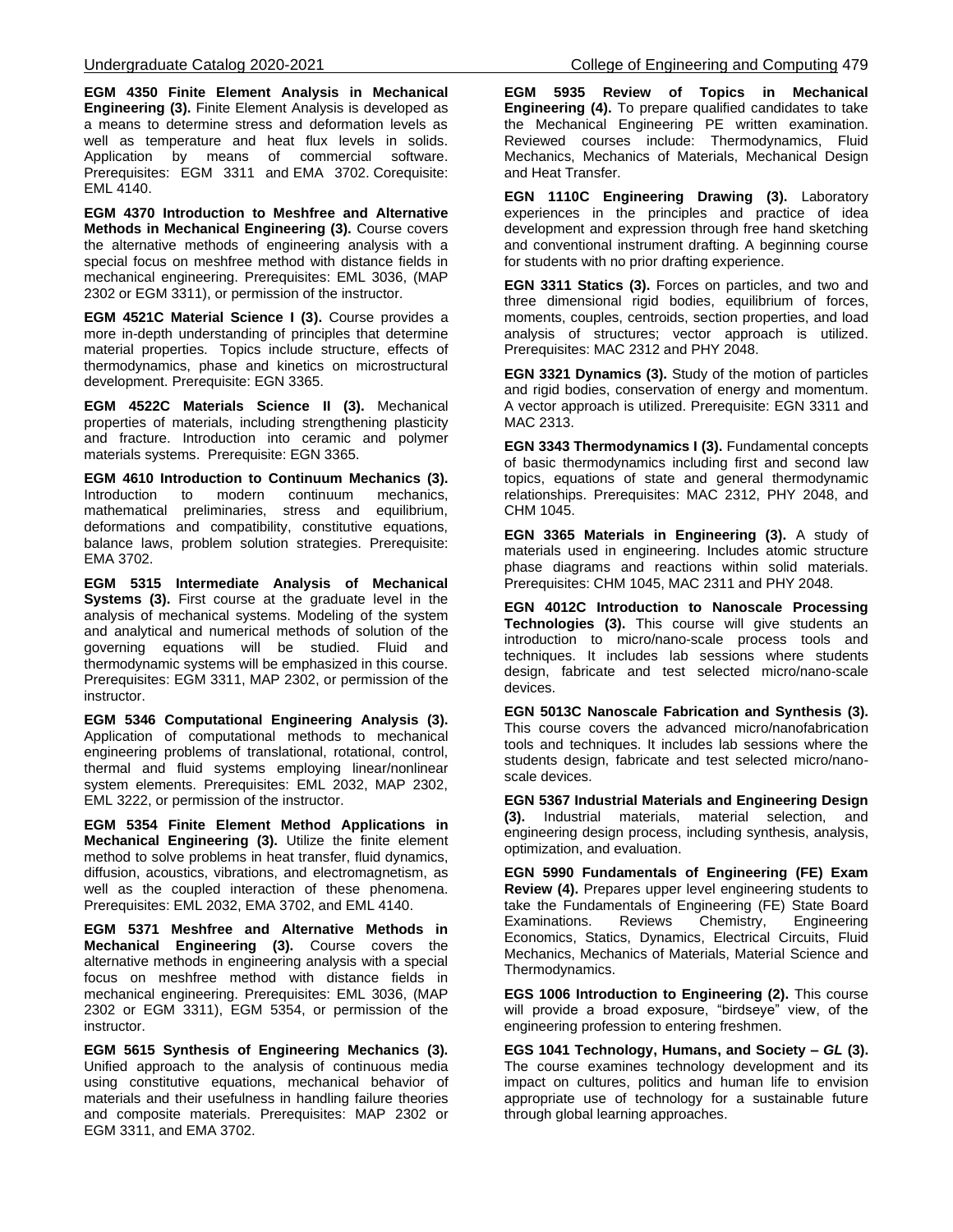**EIN 1396C Basic Industrial Shop and Manufacturing**  Practices (3). Fundamentals of basic capabilities and requirements for a modern shop or industrial manufacturing facilities. Rudiments of safety requirements, wood technology, metal technology and plastic technology.

**EIN 3390 Manufacturing Processes (2).** Study of interrelationships among materials, design and processing and their impact on workplace design, productivity and process analysis. Prerequisite: EGN 3365. (F,S,SS)

**EIN 3390L Manufacturing Processes Laboratory (1).**  Experiments are conducted using the machines, equipment and tools in the laboratory to provide students with hands-on experience on product design, process planning, fabrication and quality assurance. Corequisite: EIN 3390. (Lab fees assessed). (F,S,SS)

**EMA 3066 Polymer Science and Engineering (3).** Introduction to molecular structure; property relationships; preparation, processing and applications of macromolecular materials. Prerequisite: EGN 3365.

**EMA 3702 Mechanics and Materials Science (3).** A midlevel course addressing the selection of engineering materials based on static and dynamic loadings, environmental analysis and the experimental analysis of mechanical systems. Emphasis on metals and composite materials. Prerequisites: EGN 3311 and Upper division standing.

**EMA 3702L Mechanics and Materials Science Lab (1).**  Introduction to measurements of basic mechanical properties of materials. Experiments including tension, bending, torsion, fatigue, buckling, strain, and stress visualization. Prerequisite: EMA 3702 and EML 3301L. Corequisite: EMA 3702.

**EMA 4121 Physical Metallurgy (3).** Correlation of properties; structural, mechanical, and thermal history and service behavior of various metals and their alloys. Prerequisite: EGN 3365.

**EMA 4121L Materials Laboratory (1).** Laboratory techniques in materials, including metallography, mechanical testing, heat treatment and non-destructive testing techniques. Prerequisite: EGN 3365.

**EMA 4223 Mechanical Metallurgy (3).** Fundamentals of plastic deformation of crystalline solids: elementary theory of statics and dynamics of dislocations; applications to deformation of single crystals and polycrystals; fracture of metals. Prerequisites: EGN 3365 and EMA 3702.

**EMA 4303 Introduction to Electrochemical Engineering (3).** Introduction to the basic principles of electrochemistry and its applications in different engineering systems related to energy, chemical, biomedical, and electronics industries. Prerequisites: MAC 2311; CHM 1045; PHY 2048.

**EMA 5001 Physical Properties of Materials (3).** The physical properties of materials, including the influence of structure on properties, thermodynamics of solids and phase transformations and kinetics on microstructural development. Prerequisite: EGM 4521C.

**EMA 5015 Introduction to Nanomaterials Engineering (3).** The science and engineering of nanomaterials, the fabrication, behavior, and characterization of the nano-size particles and materials. Prerequisites: EGN 3365, EGM 3311.

**EMA 5016 Nanoelectronic Materials (3).** Course provides an understanding of nanotechnology based on materials engineering. Topics include energy bands in semiconductors, MOSFET scaling, materials processing and other applications. Prerequisite: EGN 3365.

**EMA 5017 Nanoparticle Technology (3).** An interdisciplinary overview of the nanoparticle engineering. Synthesis of nanoparticles, nanoparticle growth and transport, characterization methods, and applications. Prerequisites: EGN 3365 or permission of the instructor.

**EMA 5018 Nanoscale Modeling of Materials (3).** Overview of computational nanotechnology. Modeling, simulation and design of nanomaterials. Energy minimization, molecular dynamics and advanced multiscale numerical techniques. Prerequisites: EGN 3365 or permission of the instructor.

**EMA 5104 Advanced Mechanical Properties of Materials (3).** Advanced treatment of the mechanical behavior of solids; examines crystal plasticity, dislocations, point defects and grain boundaries, creep and fatigue behavior, fracture. Prerequisite: EGN 3365.

**EMA 5106 Thermodynamics and Kinetics of Materials (3).** Laws of thermodynamics. Entropy and free energy. Diffusion mechanisms. Transition state theory and field effects. Phase diagrams. Nucleation in condensed phases. Crystal growth. Prerequisite: EGN 3343.

**EMA 5140 Introduction to Ceramic Materials (3).** Synthesis of ceramics, inorganic glasses and their microstructure as related to physical properties. Prerequisites: EGN 3365 or permission of the instructor.

**EMA 5200 Nanomechanics and Nanotribology (3).** Mechanical and tribological properties at nano-scale length, fundamentals of nanoindentation and nanoDMA, application of nanoindentation for hard, soft, natural and biological materials. Prerequisites: EGN 3365 or permission of the instructor.

**EMA 5295 Principles of Composite Materials (3).** The mechanical behavior of composite materials used in the automotive, aircraft and sporting goods industries. Material and laminar properties; design of composites; failure analysis; and environmental effects. Prerequisites: EGM 5615 or permission of the instructor.

**EMA 5305 Electrochemical Engineering (3).** Introduction to graduate students the fundamental principles of electrochemistry and its applications in different engineering systems for energy, chemical, biomedical, and electronics industries. Prerequisite: Permission of the instructor.

**EMA 5326 Corrosion Science and Engineering (3).** Electrochemical principles of corrosion, methods of corrosion control and measurement. Prerequisites: EGN 3365 or permission of the instructor.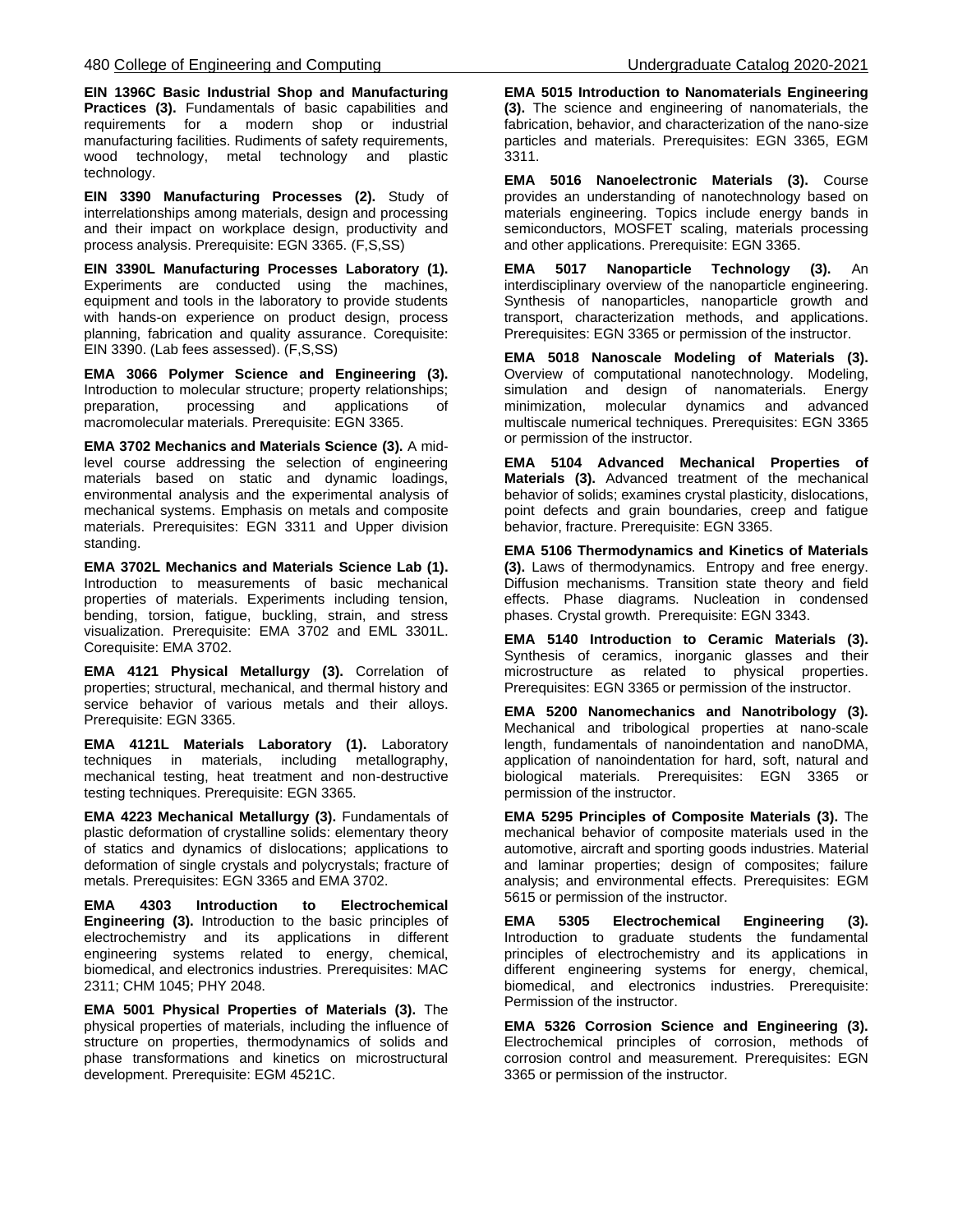**EMA 5507C Analytical Techniques of Materials Sciences (3).** Fundamental theories and techniques of the analytical methods for materials including: X-ray diffraction, scanning and transmission electron microscopy, thermal and surface analysis, and vacuum systems. Prerequisite: EGN 3365.

**EMA 5605 Fundamentals of Materials Processing (3).** Extraction of materials from the minerals using pyro, hydro and electro techniques. Fundamentals of solidification process. Prerequisites: EGM 4521C or permission of the instructor.

**EMA 5646 Ceramic Processing (3).** Introduction to the science of ceramic processing, with emphasis on theoretical fundamentals and current state-of-the-art processing. Prerequisite: EMA 5140.

**EMA 5935 Advanced Topics in Materials Engineering (3).** Topics include thermodynamics of solids, principles of physical metallurgy, including phase transformation and diffusion and analytical methods in materials engineering. Prerequisites: EGN 3343 and EGN 3365.

**EMC 5415 Digital Control of Mechanical Systems (3).**  Discrete modeling of mechanical systems. Digital feedback systems. Computer interface of mechanical systems. Controller design with emphasis on hydraulic, pneumatic and electromechanical devices. Prerequisite: EML 4804.

**EML 1051C Introduction to Solar Energy Utilization (3).** Solar energy principles, technologies, and applications as source of heat and electricity (Thermal and Photovoltaics); energy analysis, projects/products design and construction, and lab investigation. Prerequisite: High school students in dual enrollment.

**EML 1533 Introduction to CAD for Mechanical Engineers (3).** Introduction to technical graphical visualization and communication for mechanical design; knowledge and skills to use a software package to create multi-view and 3-D Drawings using ANSI standards.

**EML 2030 Software for Mechanical Design (3).** Students will use software to develop solid models and a mathematical software package to solve mechanical engineering problems. A programming language will be used to define input parameters. Prerequisites: EGS 1006 or EML 3006. Corequisite: MAC 2313.

**EML 2032 Programming for Mechanical Engineers (3).** Operation of computers and programming languages for mechanical design. C++ will be used to develop programs for mechanical design problems. Introduction to Visual Basic and Fortran 90 environments.

**EML 3004 Circuit Analysis for Mechanical Engineers (3).** Introduces analysis of the DC, AC, and transient electrical circuits at various operating conditions. Discuss Laplace domain representation and mechatronics systems. Prerequisites: MAC 2312, PHY 2049. Corequisite: EML 3004L.

**EML 3004L Circuit Lab for Mechanical Engineers (1).** This lab introduces basic test equipment; oscilloscopes, multimeters, power supplies, function generator, etc., and uses this equipment in various experiments. Prerequisite: PHY 2049L. Corequisite: EML 3004.

**EML 3006 Concepts of Engineering (2).** Provide a broad exposure, "birdseye" view, of the engineering profession to junior and senior transfer students. To be completed within two terms after admission to the ME program.

**EML 3036 Simulation Software for Mechanical Engineers (3).** Commercial software to reinforce the concepts of stress, deformation, fluid flow, rigid body dynamics, heat transfer and to optimize solid model designs via multi-disciplinary computational analysis. Prerequisites: EML 1533. Corequisites: EMA 3702, EGN 3343, and EML 3126.

**EML 3101 Thermodynamics II (3).** Continuation of Thermodynamics I covering reactive and nonreactive mixtures and various thermodynamic cycles. Prerequisite: EGN 3343.

**EML 3126 Transport Phenomena (3).** Fundamental principles of transport phenomena; Governing Equations; Compressible Flow. Prerequisites: EGN 3321 and MAP 2302. Corequisite: EGN 3343.

**EML 3126L Transport Phenomena Laboratory (1).** Experiments illustrating the principles of transport phenomena: wind tunnel, shock tubes, airfoils. Prerequisite: EML 3126 and EML 3301L.

**EML 3222 System Dynamics (3).** Introduction to modeling of mechanical systems; derivation of system equations and response of fluid, thermal, and vibrational systems. Available solution methods will be discussed. Prerequisites: EGN 3321, EMA 3702, EML 2032.

**EML 3262 Kinematics and Mechanism Design (3).** Fundamentals of kinematics and mechanism design; study of the mechanisms used in machinery and analysis of their motion. Two and three dimensional analytical and numerical methods of computer application. Design is emphasized. Prerequisites: EGN 3321, EML 2032.

**EML 3301 Instrumentation (3).** A practical study of common instrumentation techniques. The use of instrumentation and measurement methods to solve problems is emphasized. Prerequisites: EEL 3003 or EEL 3110.

**EML 3301L Instrumentation and Measurement Laboratory (1).** A practical study of common instrumentation elements and measurement systems used in mechanical and electro-mechanical applications. Prerequisite: EEL 3110L.

**EML 3450 Energy Systems (3).** Review of theory and engineering aspects of conventional and renewable energy conversion and storage systems, fossil fuels, and nuclear power plants and renewable energy technologies. Prerequisite: EGN 3343.

**EML 3500 Mechanical Design I (3).** Design of basic machine members including shafts, springs, belts, clutches, chains, etc. Prerequisites: EGN 3321, EMA 3702, and EGN 3365.

**EML 4081 Introduction to Nondestructive Testing and Mechanical Health Monitoring (3).** Nondestructive Testing (NDT) and Mechanical Health Monitoring (MHM) techniques will be introduced. Computational methods for interpretation of signals will be discussed. Prerequisite: Permission of the instructor.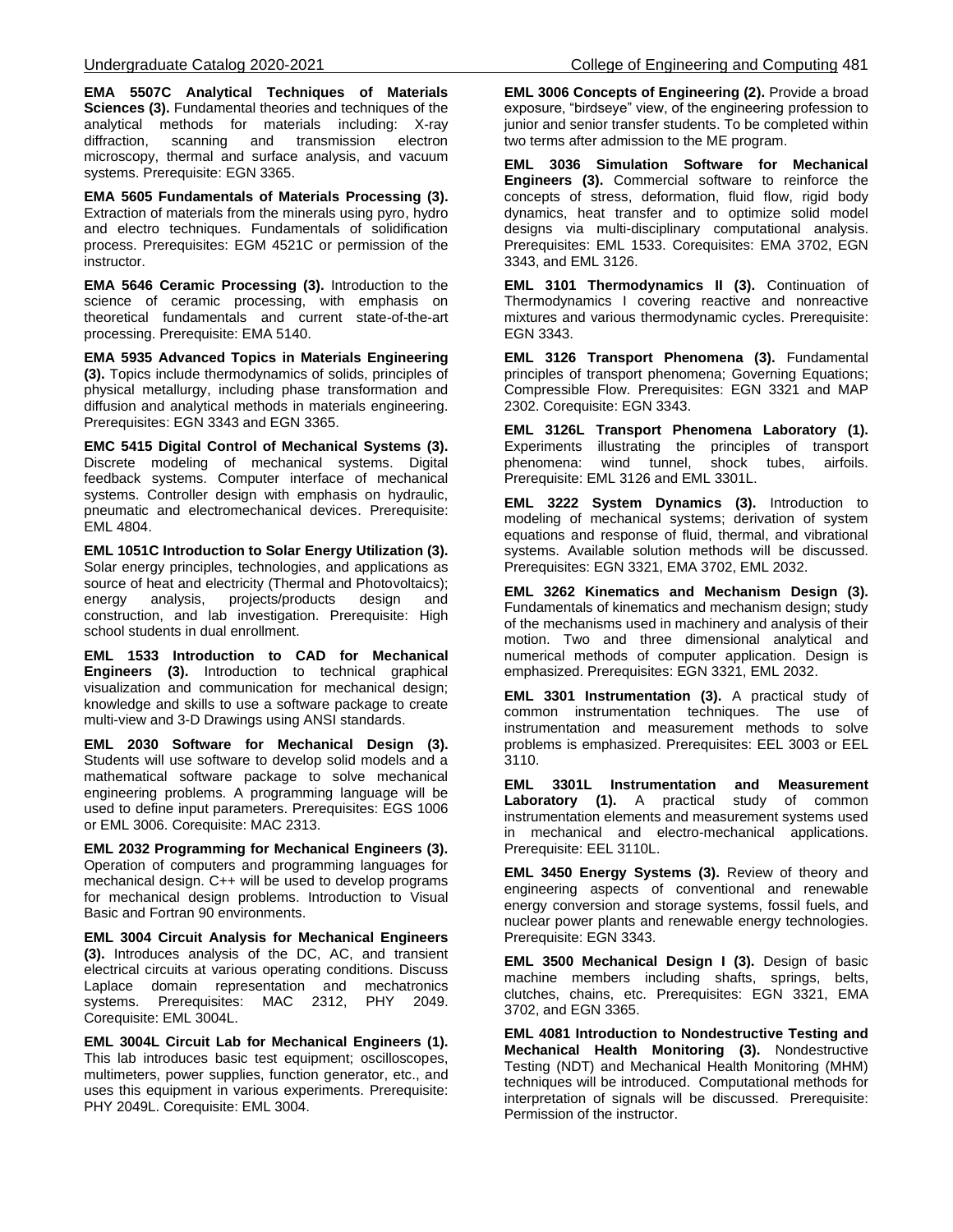**EML 4140 Heat Transfer (3).** Study of the fundamentals of heat transfer including conduction, convection, and radiation. Computer applications and design problems emphasized. Prerequisites: EML 2032, EGN 3343, EML 3126.

**EML 4220 Mechanical Vibrations (3).** Theory and application of mechanical vibrations. Includes damped and undamped vibrations with one or more degrees of freedom computer methods emphasized. Prerequisites: EGN 3321, EMA 3702, and EML 2032.

**EML 4246 Tribological Design for Machines and Elements (3).** Introduction to friction and wear, analysis of tribological systems, and applications of Tribological Principles to machine and machine element design. Prerequisites: EML 4501 or permission of the instructor.

**EML 4260 Dynamics of Machinery (3).** Acceleration and force analysis of reciprocating and rotating mechanisms and machines. Dynamic balancing of idealized systems. Torsional and lateral critical speeds of a rotor and selfexcited instability. Prerequisite: EML 3262.

**EML 4264 Introduction to Vehicle Dynamics (3).** Fundamentals of dynamics applied to the study of automotive vehicle performance. Emphasis will be placed on the use of models to evaluate or improve vehicle design. Prerequisite: EGN 3321.

**EML 4312 Automatic Control Theory (3).** Feedback control systems; stability analysis; graphical methods. Applications with emphasis on hydraulic, pneumatic and electro-mechanical devices. Prerequisites: EGN 3321, MAP 2302, EML 2032.

**EML 4410 Combustion Processes (3).** Introduction to combustion processes, thermochemistry, chemical kinetics, laminar flame propagation, detonations and explosions, flammability and ignition, applications in IC engines and gas turbines. Prerequisite: EML 4140.

**EML 4416 Solar Energy Technology: Fundamentals and Applications (3).** Principles of solar energy conversion, BIPV systems, solar thermal systems - air and water collectors, solar assisted air conditional systems. Prerequisite: EGN 3343.

**EML 4419 Propulsion Systems (3).** Basics of air breathing and rocket engines used in flight systems, gas turbine and ramjet fundamentals. Introduction to compressor and turbine design. Propulsion performance. Unconventional means of propulsion in space. Prerequisite: EML 3126.

**EML 4421 Internal Combustion Engines (3).** Engine types, characteristics and operation. Performance factors, fuel combustion, power cycles. Knock and engine variables. Exhaust emissions. Fuel Metering. Compressors and turbines. Prerequisite: EGN 3343.

**EML 4460 Mechanical Engineering Systems and Energy Utilization (3).** Building mechanical, electrical and plumbing systems. Energy management and efficiency strategies. Alternative energy generation and utilization systems (solar, hydrogen, wind, biomass, etc.). Prerequisite: Permission of the instructor.

**EML 4501 Mechanical Design II (3).** Continuation of design analysis of elementary machine elements, including lubrication bearings, and gearings. Introduction to advanced analysis techniques. Prerequisite: EML 3500.

**EML 4503 Production Machine Modeling and Design (3).** The modeling of metal removing, forming, and polymer processing operations will be introduced. The design of production machines will be discussed based on the models. Prerequisites: EGN 3365, EMA 3702, and EIN 3390.

**EML 4535 Mechanical Computer Aided Design (3).** Introduction to the use of computers in the design process. Course emphasizes the use of interactive computing and computer graphics in developing CAD applications. Programming project is required. Prerequisite: EML 2032.

**EML 4551 Ethics and Design Project Organization –** *GL* **(1).** Organization to include problem definition, goals, survey, conceptual and preliminary design, ethics and cost components, social and environmental impact, presentation to enhance communication skills. Corequisites: EGM 3311, EML 4140, EML 3500, and senior standing.

**EML 4557 Market Oriented Design and Production (3).** Students will work in groups to simulate development of innovative products and bringing them to the market. Patent search, design, prototyping, and finding manufactures will be discussed.

**EML 4561 Introduction to Electronic Packaging (3).** Introduction to mechanical packaging of electronic systems. Integrates concepts in mechanical engineering to the packaging of electronic systems, such as hybrid microelectronics. Prerequisites: EEL 3003 or EEL 3110, and EEL 3110L.

**EML 4576 Design Optimization (3).** Conceptual formulations and methods using gradient-based and evolutionary algorithms for single-objective and multiobjective unconstrained and constrained optimization. Use of response surfaces and commercial software. Prerequisites: EML 2032, EML 3126. Corequisite: EML 3036.

**EML 4601 Principles of Refrigerating and Air Conditioning (3).** Refrigeration cycles. Psycho-metrics. Thermal comfort. Load and energy calculations. Pump and piping design. Fan and air distribution. Heat exchangers design. Refrigeration systems and applications. Prerequisites: EML 3101 or permission of the instructor.

**EML 4601L Refrigeration and Air Conditioning Lab (1).** Experiments in Air Conditioning and Refrigeration applications. Corequisite: EML 4601.

**EML 4603 Air Conditioning Design (3).** Mechanical design and optimization of an air conditioning system for a selected application including comfort, industrial applications, building operation and management. Design project required. Prerequisites: EML 4140 or permission of the instructor.

**EML 4608C Mechanical Systems in Environmental Control (3).** Analysis of refrigeration, heating and air handling systems. Design of environmental control systems. Prerequisite: EGN 3343.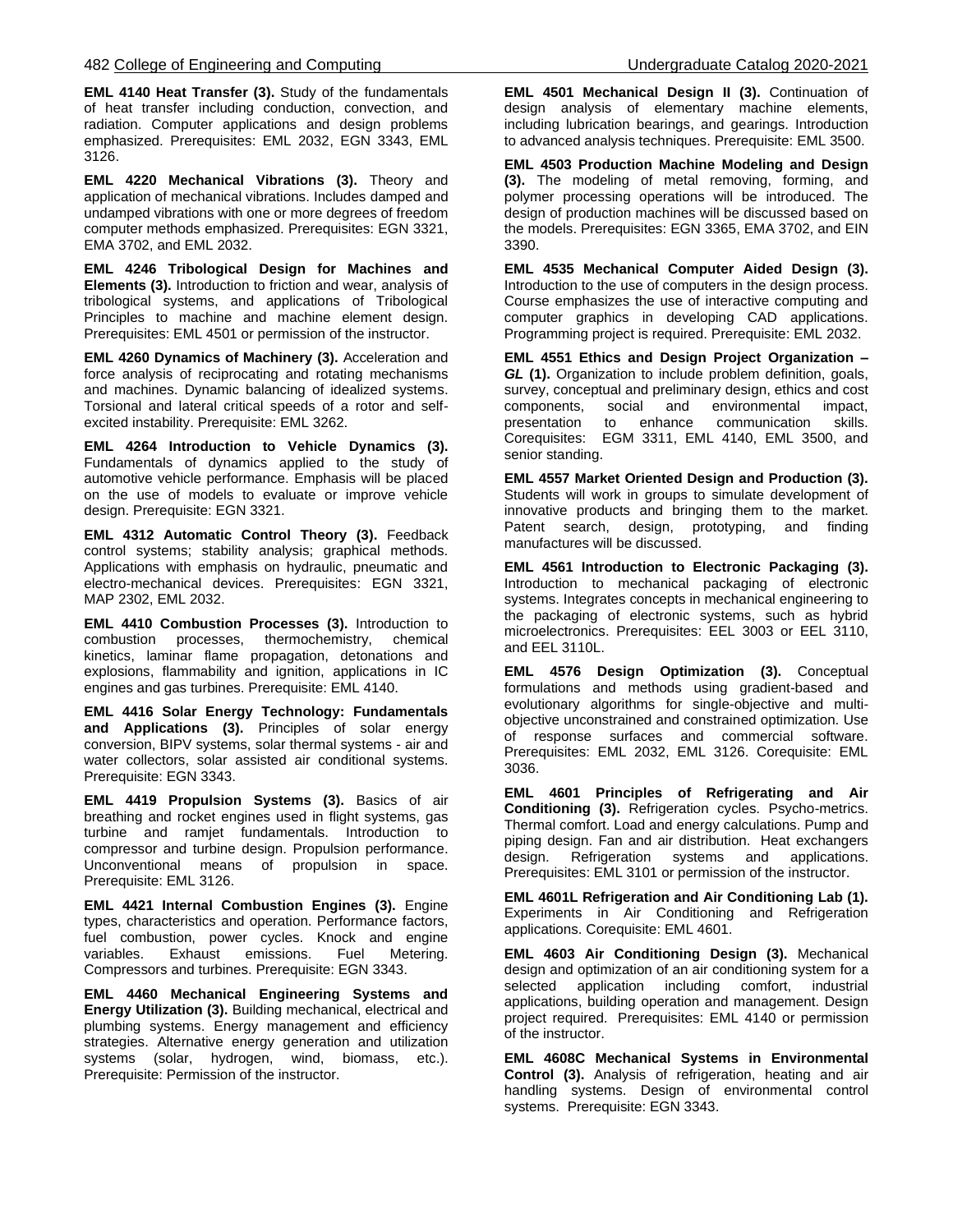**EML 4702 Fluid Dynamics (3).** A mid-level course on ideal fluid flow, compressible flow and viscous flow. Analysis and numerical techniques of continuity and Navier-Stokes equation for incompressible and compressible flow. Prerequisite: EML 3126.

**EML 4706 Design of Thermal and Fluid Systems (3).** Design of thermal and fluid systems and components. Piping networks, duct works. Selection of pumps and fittings. Basic design of heat exchangers, turbomachinery, pumps, and fans. Prerequisite: EML 4140.

**EML 4711 Gas Dynamics (3).** Basic equations of motion for the flow of a compressible fluid, isentropic flow, normal and oblique shock waves, linearized flows method of characteristics and supersonic nozzle and airfoil design. Prerequisites: EML 3126 and EGN 3343.

**EML 4721 Introduction to Computational Thermo-Fluids (3).** Introduction of numerical methods for compressible and incompressible flows and heat transfer. Topics include explicit and implicit schemes, accuracy and stability in different coordinate systems. Prerequisite: EGM 3311. Corequisite: EML 4140.

**EML 4804 Introduction to Mechatronics (3).** This course will introduce computer controlled precise motion generation in smart machines. Prerequisites: EML 3301L or EEL 3003 or EEL 3110 or EEL 3111L or EEL 3110L.

**EML 4806 Modeling and Control of Robots (3).** Robot models in terms of geometric parameters. Kinematic and dynamic modeling of robots. Static and dynamic force equilibrium. Robot programming, control algorithms, simulations. Prerequisites: EGN 3321 and EGM 3311.

**EML 4823 Introduction to Sensors and Signal Processing (3).** This course will introduce the basic sensors and signal processing techniques for design and development of smart products. Prerequisites: EML 3301L or EEL3110L.

**EML 4840 Robot Design (3).** Robotic arm and mobile platform design including a review of major design components such as actuators, sensors, and controllers. Computer-based design, analysis and hands-on projects. Prerequisites: EML 4806 or permission of the instructor.

**EML 4905 Senior Design Project –** *GL* **(3).** Project statement, in-depth survey, conceptual and structural design, analysis, statistical and cost analyses, ethical, societal and environmental impact, prototype construction, final presentation. Prerequisites: EML 4551 and permission of the advisor. Corequisite: Either EML 4706 or EML 4501.

**EML 4906L Mechanical Lab (1).** Experiments with various types of mechanical equipment including engines, fans, boilers, pumps, motions and mechanics. Prerequisites: EGN 3343 and EML 3126.

**EML 4911 Undergraduate Research Experience (1-3).** Participate in funded research in the areas of nanotechnology, advanced materials, mechanics, mechatronics, robotics, thermal and fluid sciences and computational engineering. Prerequisite: Permission of a faculty advisor.

**EML 4920 Introduction to Professional Development and Leadership for Mechanical Engineers (3).** Introduction to consequences of engineering, concepts of career management, decision making, leadership and intrapreneuring that enhance the effectiveness of professional engineering practice. Prerequisite: Senior standing in engineering.

**EML 4930 Special Topics/Projects (1-3).** Individual conferences, assigned readings, and reports on independent investigations selected by the students and professor with approval of advisor.

**EML 4936 Mechanical Engineering Undergraduate Seminar (0).** Career choices in ME, interview techniques, CV preparation, FE/PE exams, presentation preparations, ME topics related to professional practices. Prerequisites: Advanced junior or beginning senior standing.

**EML 4940 Undergraduate Internship (1).** Undergraduate students gain work experience through supervised internship in industry. The student develops an internship program proposal, and the work performed is documented and presented. Prerequisites: Permission of departmental advisor or undergraduate program director.

**EML 4949 Co-op Work Experience (3).** Supervised fulltime work experience in engineering field. Limited to students admitted to the Co-op program with consent of advisor. Evaluation and reports required.

**EML 5082 Advanced Nondestructive Testing and Mechanical Health Monitoring (3).** Theory and application of Nondestructive Testing (NDT) and Mechanical Health Monitoring (MHM) techniques will be discussed. Automated interpretation of signals and advanced methods will be presented. Prerequisite: Permission of the instructor.

**EML 5103 Intermediate Thermodynamics (3).**  Thermodynamic approach to processes and engines; alternative formulations and Legendre transformations; Maxwell relations, first and second order phase transitions. Prerequisite: EML 3101.

**EML 5104 Classical Thermodynamics (3).** Mathematical analysis of the laws of classical reversible and irreversible thermodynamics. Applications to mechanical, electromagnetic, and chemical systems. Prerequisite: EML 3101.

**EML 5125 Classical Dynamics (3).** Kinematics of rigid body motion, Eulerian angles, Lagrangian equations of motion, inertia tensor, momental ellipsoid. Rigid-body equations of motion, Euler's equations, force-free motion, polhade and herpolhade, theory of tops and gyroscopes. Variational principles. Hamiltonian equations of motion. Poinsote representation. Prerequisites: MAP 2302 or EGM 3311, and EGN 3321.

**EML 5152 Intermediate Heat Transfer (3).**  Multidimensional heat conduction under steady and transient conditions. Heat, mass and momentum transfer. Radiation heat transfer. Gas radiation. Free and forced convection. Prerequisite: EML 4140.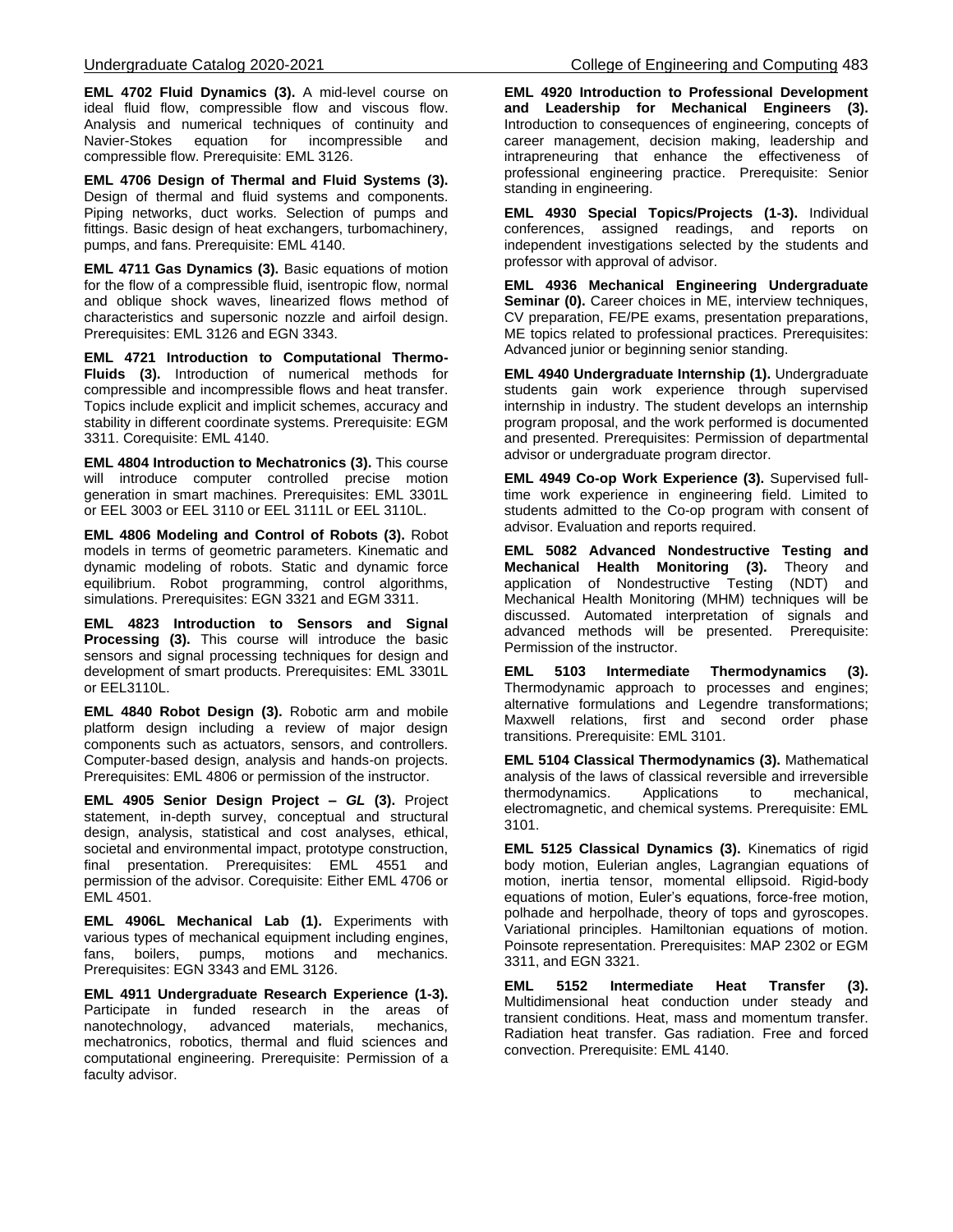**EML 5290 Fundamentals of Microfabrication (3).**  Science of miniaturization will be introduced. Materials choices, scaling laws, different options to make very small machines and practical applications will be emphasized. Progress related to state-of-the-art BioMicroElectro Mechanical Systems will be presented.

**EML 5385 Identification Techniques of Mechanical Systems (3).** FFT, time series analysis and neural networks are introduced. Applications of these techniques are discussed for identification of mechanical structures and machine diagnostics. Prerequisite: EML 4804.

**EML 5412 Combustion Processes (3).** Introduction to combustion processes, thermochemistry, chemical kinetics, laminar flame propagation, detonations and explosions, flammability and ignition, applications in IC engines and gas turbines. Prerequisites: EML 3101 and EML 4140.

**EML 5505 Smart Machine Design and Development (3).** Design of independently operating smart electromechanical systems (most consumer products) which monitor their environment, give decisions, and create motion. Prerequisites: EML 4804 or permission of the instructor.

**EML 5509 Optimization Algorithms (3).** Multi-disciplinary numerical analysis combined with single objective and multi-objective unconstrained and constrained optimization and sensitivity analysis techniques to optimize the design. Prerequisite: Permission of the instructor.

**EML 5519 Fault-Tolerant System Design (3).** Fault tolerance in mechanical, manufacturing, computer, and aerospace systems. Basic stages of fault isolation. Fault tolerance measures, architectures, and mechanical system design methodologies. Prerequisite: EML 3500.

**EML 5528 Digital Control of Mechanical Systems (3).** Discrete modeling of mechanical systems. Digital feedback systems. Computer interface with mechanical systems. Controller design with emphasis on hydraulic, pneumatic and electro-mechanical devices. Prerequisite: Permission of the instructor.

**EML 5530 Intermediate Computer-Aided Design/ Computer-Aided Engineering (3).** Computer-aided geometrical modeling of spatial mechanical systems. Design criteria and analytical approaches for planer kinematic systems will be emphasized. Prerequisites: EML 4535 or permission of the instructor.

**EML 5555 Special Projects in Mechanical Engineering Design and Business Development (3).** Mechanical engineering design project that encompasses conceptual and structural design, analysis, and optimization complemented by a study to develop a business venture to produce the designed product. Prerequisites: EML 4501 or equivalent, QMB 6357, and MAN 6209.

**EML 5559 Design, Production and Marketing (3).** Student teams will evaluate the market and identify promising mechatronics systems. They will simulate design, development, and commercialization of the products in realistic environment.

**EML 5562 Advanced Electronic Packaging (3).** Advanced topics in electronic packaging. Evaluation of first through fourth level assembly. Applications of computer layout design, thermal management and mechanical stability analysis. Prerequisites: EML 4561 or permission of the instructor.

**EML 5599 Heat Pipe Theory and Applications (3).** Heat pipe theory, heat pipe design and its applications, especially in the areas of energy conversion and conservation. Prerequisites: EML 3101 and EML 4140.

**EML 5606C Advanced Refrigeration and Air Conditioning Systems (3).** The various methods used in the thermal design and analysis of both refrigeration and heat pump systems are investigated. Various methods of producing heating and cooling are examined including vapor compression, absorption, air cycle, steam jet, thermoelectric, solar heating and cooling systems. Prerequisite: EML 4601.

**EML 5615C Computer-Aided Design in Air Conditioning (3).** Software will be used to demonstrate heating, ventilating and air conditioning design concepts and sizing equipment & determining performance parameters. Project design is required. Prerequisites: EML 2032 and EML 4601.

**EML 5708 Advanced Design of Thermal and Fluid Systems (3).** Advanced designs of pumps, compressors, heat exchangers, HVAC systems and thermal and fluid control devices. Prerequisite: EML 4706.

**EML 5709 Intermediate Fluid Mechanics (3).** Basic concepts and scope of fluid dynamics; non-inertial reference frames. Two-dimensional potential theory. Applications to airfoils. The Navier-Stokes equations; selected exact and approximate equations. Prerequisite: EML 3126.

**EML 5808 Control Technology for Robotic Systems (3).** State-space equations of robots. Controller design based on linearization, nonlinearity cancellation, optimal control, adaptive control, and other methods. Stability analysis, performance comparison. Prerequisites: EGN 3321, EML 4312, or equivalent.

**EML 5825 Sensors and Applied Machine Intelligence (3).** Sensors, signal analysis techniques, and error compensation methods will be introduced for machine intelligence. Production Machine Modeling and Design. Prerequisites: EML 4804, EML 4503, or equivalent, or permission of the instructor.

**EML 5927 Professional Development and Leadership for Mechanical Engineers (3).** Consequences of engineering and concepts for personal career management, decision making leadership, and entrepreneuring that enhance the effectiveness of professional engineering practice. Prerequisite: Senior standing in engineering.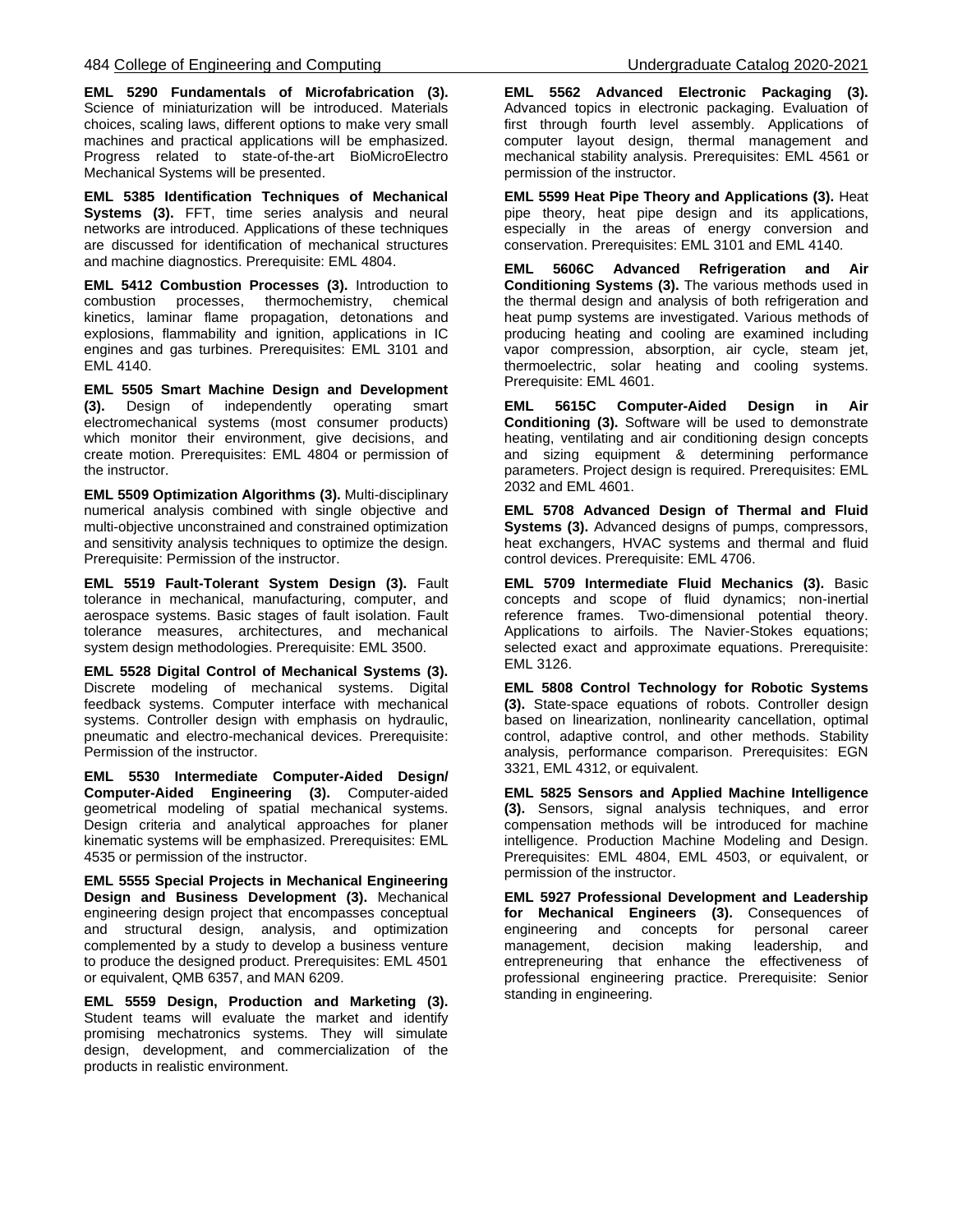# **Mechanical and Materials Engineering**

**Arvind Agarwal,** *Chairperson, Distinguished University Professor, and Director, Advanced Materials Engineering Research Institute* **Wei-Yu Bao,** *Senior Instructor* **Kevin Boutsen,** *Instructor* **Alicia Boymelgreen***, Visiting Assistant Professor* **Seyad Ebrahim Beladi,** *Senior Instructor* **Benjamin Boesl,** *Associate Professor and Undergraduate Program Director* **Yiding Cao,** *Professor* **Jiuhua Chen,** *Professor and Director, Center for the Study of Matter at Extreme Conditions* **Zhe Cheng,** *Associate Professor*  **Darryl Dickerson,** *Assistant Professor* **George S. Dulikravich,** *Professor* **M. Ali Ebadian,** *Professor* **Gordon Hopkins,** *Professor and Dean Emeritus* **W. Kinzy Jones,** *Professor Emeritus* **David Kelly,** *Assistant Professor* **Cheng-yu Lai,** *Associate Professor* **Cesar Levy,** *Professor* **Cheng-Xian (Charlie) Lin,** *Associate Professor* **Pezhman Mardanpour,** *Assistant Professor* **Dwayne McDaniel,** *Associate Professor, Co-Graduate Program Director* **Carmen Muller-Karger,** *Instructor* **Norman Munroe,** *Professor* **Daniela Radu***, Associate Professor, Graduate Program Director* **Meer Safa,** *Coordinator of Research and Laboratories Manager* **Surendra Saxena,** *Emeritus Professor*  **Carmen Schenck,** *Senior Instructor and Advisor* **Jun Sun,** *University Instructor* **Stephen Secules***, Assistant Professor (secondary appointment)* **Alexandra C. Strong***, Assistant Professor (secondary appointment)* **Ibrahim Tansel,** *Professor and Director, Engineering Manufacturing Center Tony Thomas, Instructor* **Andres Tremante,** *University Instructor and Director, Center for Diversity in Engineering*

**Chunlei (Peggy) Wang,** *Professor*

Mechanical Engineering, a major division of the engineering profession, plays a major role in our technologically advanced society. The design and manufacturing of power plants, automobiles, aircrafts, robots to improved methods of transportation and production by industrial robots are but a few important inventions that would not have been realized without the creativity associated with the mechanical engineering profession. The mechanical engineer is a vital ingredient in most industries that require automation, computers and medical technology, as well as areas as diverse as space exploration, environmental control and bioengineering. In fact, the mechanical engineer has a direct input in all facets of modern life. There is a high demand for graduates in mechanical engineering from high technology industries throughout the United States and the developing world. The Mechanical and Materials

Engineering Department at FIU takes pride in providing well educated and technologically competent graduates to serve these industries.

The academic program provides a well-balanced curriculum in the following areas of specialization:

- Mechanical Systems
- **Mechanics**
- Robotics and Mechatronics
- Thermo/fluid Systems
- Heating-Ventilation-and-Air-Conditioning (HVAC)
- Material Characterization
- Manufacturing and Automation Systems
- Materials Science and Engineering
- Multidisciplinary Design Optimization and Inverse Design
- Computational Analysis and Distributed Parallel Computing
- **Biomechanics**
- Laser and Plasma Materials Processing
- Nanomaterials
- Nanotechnology
- Electronic Packaging
- Optical Measurement and Diagnostics
- Waste Management
- Renewable Energy

Materials Science and Engineering is a dynamic field involved in the synthesis, structure, properties and performance of materials. Advanced materials are the foundation of manufactured products and many of the technological advances of this century were enabled by the development of new materials. Materials Science and Engineering is a graduate program only, with undergraduate electives offered in the Mechanical Engineering curriculum to prepare the student for graduate education in materials science and engineering. The academic program offers specialization in metallurgy, ceramics, electronic materials, nanomaterials and biomaterials. There is an increasing demand for graduates in materials science and engineering, with high technology industries leading the need for graduates. In fact, many of the companies needing materials scientists and engineers did not exist 20 years ago. Because everything is made of materials and new materials, such as nanomaterials, are rapidly being developed, materials science and engineering is a growth field in engineering.

Opportunities also exist for conducting research in the following Centers:

**Advanced Materials Engineering Research Institute (AMERI):** This center provides open access to research instrumentation, characterization capabilities and process development laboratories to support materials science and engineering research over the range from nanomaterials to bulk properties. AMERI also houses a nanofabrication facility for device fabrication.

**The Center for the Study of Materials under Extreme Conditions (CeSMEC):** The center focuses on study of physical property and synthesis of materials at extreme conditions of pressure, temperature and size. The center is equipped with state of the art facilities in X-ray diffraction, spectroscopy, thermodynamic and first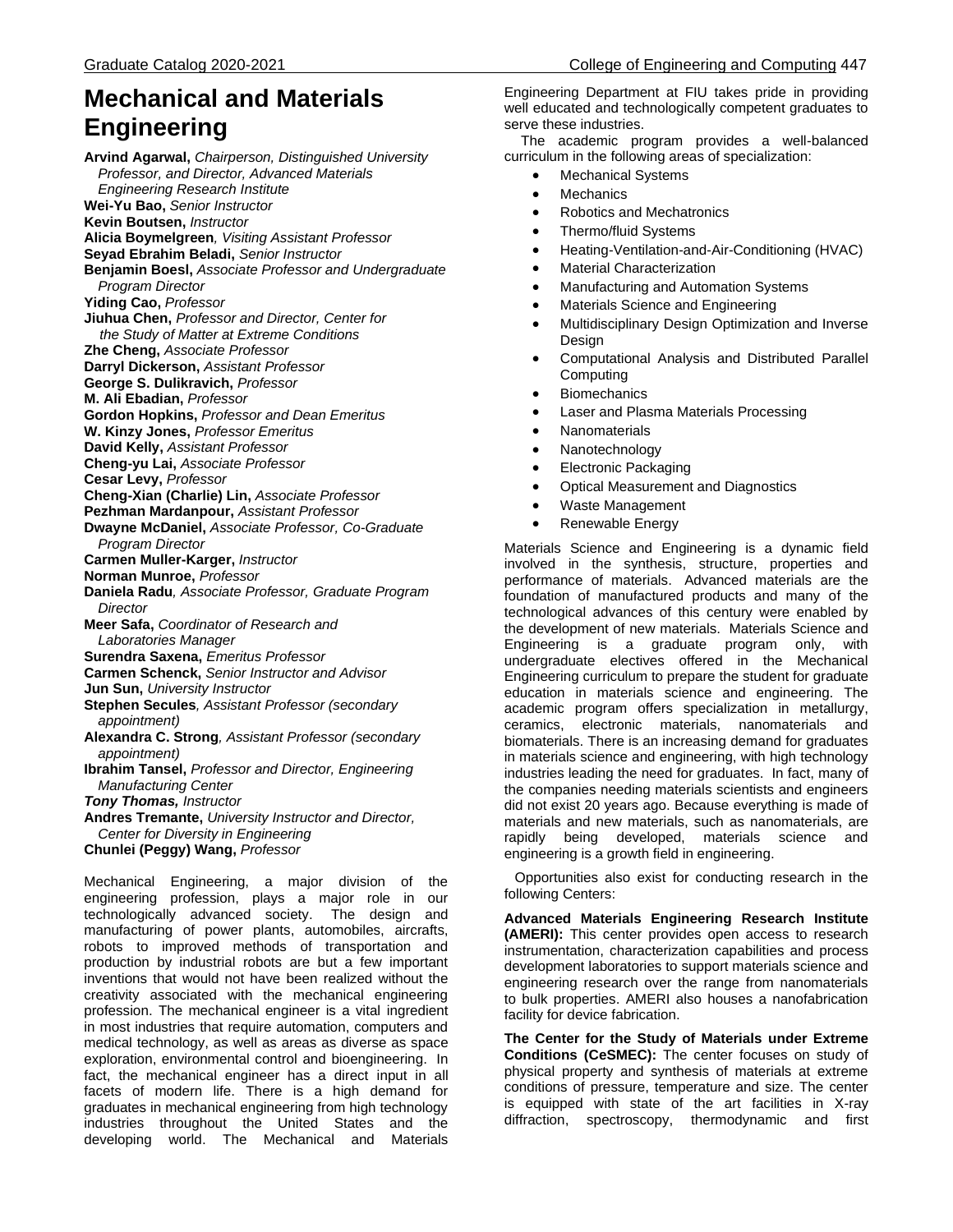principle computations. Recent additions are hydride synthesis and diamond-growth facilities.

**Multidisciplinary Analysis, Inverse Design, Robust Optimization and Controls (MAIDROC) Laboratory:** It has a 280-processor parallel computer running Linux and MPI. MAIDROC provides independent, secure, and up-todate computing environment for diverse large-scale simulation and design projects involving several engineering disciplines such as fluid dynamics, solid mechanics, heat transfer, electro-magnetics and chemistry.

# **Master of Science in Mechanical Engineering**

The Department of Mechanical and Materials Engineering offers both thesis and non-thesis options for the Master's Degree in Mechanical Engineering. A student seeking the Master's degree with or without thesis is required to pass a comprehensive oral or written examination.

 All work counted for the Master's degree must be completed during the six years immediately following the date of admission.

 The program provides a broad education, covering more than one field, followed by in-depth studies in areas of interest.

# **Admission Requirements**

The following is in addition to the University's graduate admission requirements:

- 1. A student seeking admission into the program must have a bachelor's degree in engineering, physical sciences, computer science or mathematics from an accredited institution, or, in the case of foreign students, from an institution recognized in its own country as preparing students for further study at the graduate level.
- 2. An applicant must have achieved a "B" average, GPA of 3.0 in upper level undergraduate work.
- 3. Applicants who have not satisfied the above will be evaluated for probationary or waiver admission.
- 4. In addition to the above criteria, International graduate student applicants whose native language is not English are required to submit a score for the Test of English as a Foreign Language (TOEFL) or for the International English Language Testing System (IELTS). A total score of 80 on the iBT TOEFL (equivalent to 550 on the paper-based version, or 213 on the computer-based version of the Test of English as a Foreign Language) or 6.5 overall on the IELTS is required.
- 5. The GPA and TOEFL scores specified above are to be considered minimum requirements for admission. Applicants from science areas other than mechanical engineering will be expected to complete remedial undergraduate courses selected to prepare them for graduate courses in their area of interest. Full admission to the graduate program requires the completion of these background courses with no grades below 'C' and a grade point average of 3.0 or better.

# **Graduation Requirements**

The M.Sc. degree will be conferred when the following conditions have been met:

- 1. Recommendation of the advisor and faculty of the Department.
- 2. Certification provided by the Department Chair, College Dean, and University Graduate School that all degree requirements have been met.
- 3. Completion of the two applied/computational mathematics courses offered by the department, two courses outside student's major area and other courses as suggested by the student's major professor and committee.
- 4. Completion of undergraduate course deficiencies specified at admission, if any, with no grades below  $^{\circ}$ C' and a GPA  $\geq$  3.0.
- 5. Thesis option: Successfully completed a minimum of 30 semester hours of graduate course work as specified in an approved study plan containing at least 6 hours of 6000 level courses with a GPA  $\geq 3.0$ (the minimum successful grade is a 'C'. Not more than six semester hours transferred from another accredited graduate program that was not part of a previously awarded degree may be incorporated in the study plan) plus a minimum of six hours of masters thesis research.
- 6. Non-thesis option: Successfully completed a minimum of 30 semester hours of graduate course work as specified in an approved study plan containing at least 9 hours of 6000 level courses with a GPA ≥3.0 (not more than six semester hours transferred from another accredited graduate program that was not part of a previously awarded degree may be incorporated in the study plan).
- 7. Thesis option: Successful public oral defense of the thesis. Submission of the approved thesis to the Graduate School.
- 8. Non-thesis option: Successful completion of a final oral comprehensive examination covering the general objectives of the study plan.
- 9. Students must achieve an overall GPA  $\geq$  3.0 in all graduate work completed at FIU in their approved study plan.
- 10. Students must complete the Graduate Seminar course.
- 11. Students must comply with all relevant University policies and regulations.

# **Thesis Option**

A student shall complete a minimum of 24 semester credit hours of course work, plus a minimum of 6 semester credit hours of EML 6971, Master's Thesis Research, and take MME Graduate Seminar.

 The course requirements include a minimum of 12 hours of 6000-level course credit including thesis hours. A maximum of 6 credit hours of courses offered by other departments may be included among the 24 course hour minimum. A maximum of three credit hours of approved independent studies, EML 6908, may be counted toward the M.S. thesis degree. A maximum of six graduate credit hours can be transferred from other accredited institutions provided that the courses have not been used for another degree and have a minimum letter grade of 'B' and meet university requirements. Transfer courses must be approved by the advisor and Graduate Coordinator.

 Early in the program (before the middle of the second term) the student and advisor will complete a study plan that specifies the courses that will comprise the program.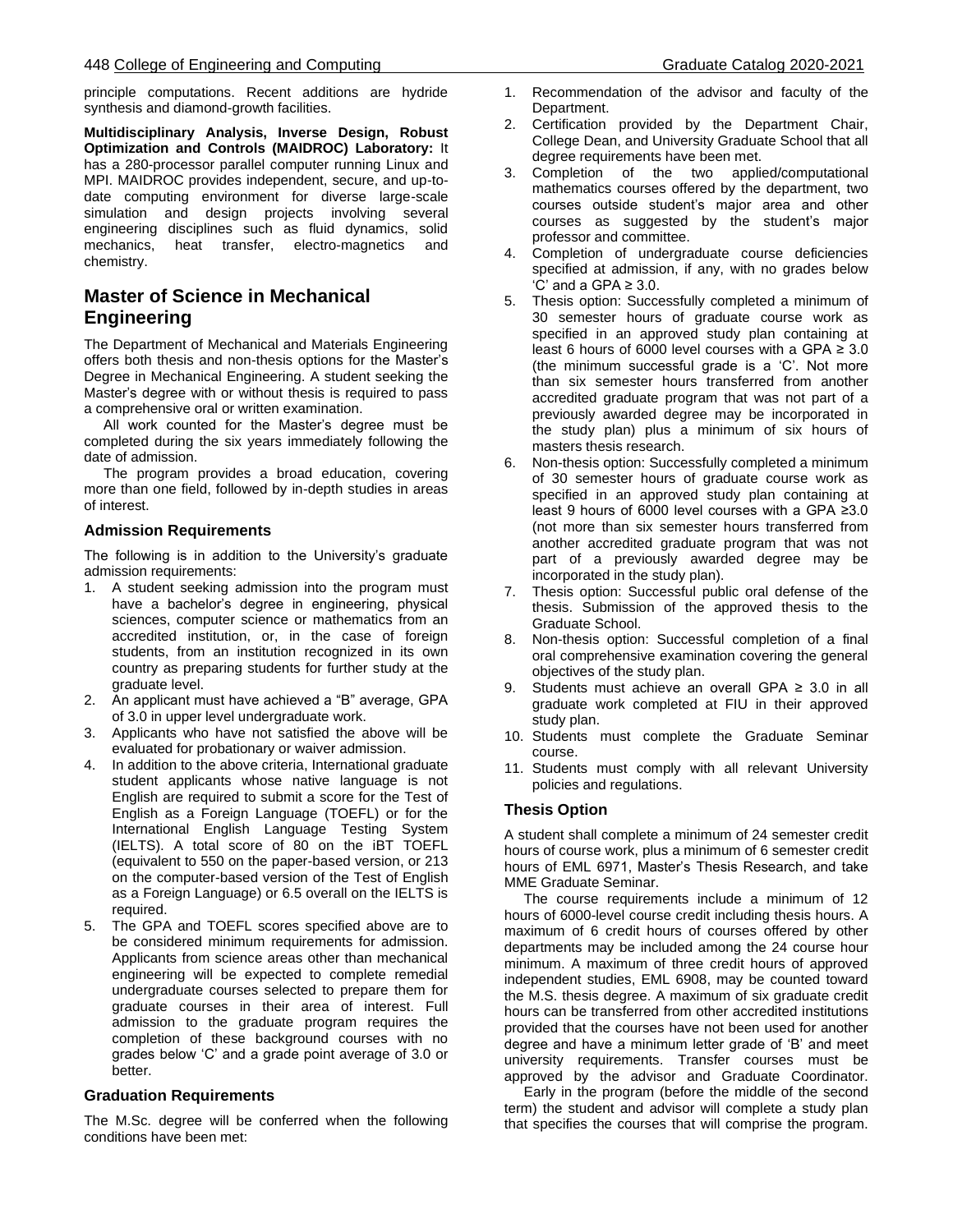When the thesis research is completed, the student should schedule a defense with an examining committee appointed through the Graduate School consisting of a least three graduate faculty members (at least two of whom should be from the MME Department). The thesis, with an approval cover letter from the advisor, should be given to the examining committee for review not less than four weeks before the scheduled defense. The candidate should prepare to summarize the thesis in the manner of a technical paper using appropriate visual aids in 40 minutes or less. Following the presentation, the candidate will answer questions related to the work from the audience and/or the committee. At the conclusion of the defense, the committee will agree on the outcome -pass or fail- and report the results to the Graduate School. Following the exam the student will implement the committee's suggestions for improving the draft document. Each committee member must sign the approval form in the final document. Copies of the approved thesis must be provided to the advisor, department, and the library. Students should become familiar with the University Graduate School's regulations and deadlines available on line at **[http://gradschool.fiu.edu](http://gradschool.fiu.edu/)**.

#### **Non-Thesis Option**

A student shall complete a minimum of 30 semester credit hours of graduate course work, and one semester of Graduate Seminar. Non-thesis students are encouraged to do a three-credit project under the independent study course registration. An approved study plan must include at least 9 credits of 6000 level graduate course work, including the project if elected. Up to nine credit hours of graduate course work from other departments may be included among the minimum of 30 credits. A maximum of six graduate credits from other accredited graduate programs completed with a 'B' or better and not counted toward a previous degree may be included in the study plan. Transfer credits must meet university requirements. The advisor and the Graduate Coordinator must approve transfer courses if they are to be included in a study plan. A maximum of three credits of independent study beyond an independent project may be included in a study plan.

 Non-thesis students are required to take a final oral comprehensive exam dealing with the objectives of their study plan. If a project has been completed, the student will briefly summarize the project report (20 minutes) as a part of the exam. The examining committee will include a minimum of three faculty members, at least two of whom should be from the department.

#### **Course Requirements**

All MSME degree seeking thesis option students must take two of the following applied/computational mathematics courses offered by MME department plus the MME graduate seminar.

| EGM 5315        | Intermediate Analysis of Mechanical       |   |
|-----------------|-------------------------------------------|---|
|                 | <b>Systems</b>                            | 3 |
| EGM 5346        | <b>Computational Engineering Analysis</b> | 3 |
| EGM 5354        | Finite Element Method Applications in     |   |
|                 | <b>Mechanical Engineering</b>             | 3 |
| EGM 6355        | Nonlinear Finite Element Analysis         | з |
| EGM 6422        | <b>Advanced Computational Engineering</b> |   |
|                 | Analysis                                  | 3 |
| <b>EML 6725</b> | <b>Computational Fluid Dynamics</b>       | з |
| <b>EML 6935</b> | <b>Graduate Seminar</b>                   |   |
|                 |                                           |   |

An additional six credit hours of courses must be taken outside the major area of study of the student. The remaining 4 courses should in the area of the student's specialization or as suggested by the student's major professor and committee. Out of 24 semester credit hours of course work a maximum of three credit hours of approved independent studies, EML 6908, may be counted towards the M.S. thesis degree. A minimum of 6 credits of EML 6971 Thesis is also required.

All MSME degree seeking non-thesis option students must take two of the following applied/computational mathematics courses offered by MME department plus the MME graduate seminar.

| EGM 5315        | Intermediate Analysis of Mechanical       |   |
|-----------------|-------------------------------------------|---|
|                 | <b>Systems</b>                            | 3 |
| EGM 5346        | <b>Computational Engineering Analysis</b> | 3 |
| EGM 5354        | Finite Element Method Applications in     |   |
|                 | <b>Mechanical Engineering</b>             | 3 |
| EGM 6355        | Nonlinear Finite Element Analysis         | з |
| EGM 6422        | <b>Advanced Computational Engineering</b> |   |
|                 | Analysis                                  | 3 |
| <b>EML 6725</b> | <b>Computational Fluid Dynamics</b>       |   |
| EML 6935        | <b>Graduate Seminar</b>                   |   |
|                 |                                           |   |

An additional six credit hours of courses must be taken outside the major area of study of the student. The remaining 6 courses should in the area of the student's specialization or as suggested by the student's project professor; one of those courses must be EML 6908 where the students will present their project work. Out of 30 semester credit hours of course work a maximum of six credit hours of approved independent studies, EML 6908, may be counted towards the M.S.

**Thermo/Fluid** (Each course is 3 credits unless stated otherwise)

| EAS 6721         | Advanced Aerodynamic Shape Design    |
|------------------|--------------------------------------|
| EML 5103         | Intermediate Thermodynamics          |
| <b>EML 5104</b>  | <b>Classical Thermodynamics</b>      |
| <b>EML 5152</b>  | Intermediate Heat Transfer           |
| <b>EML 5606C</b> | Advanced Refrigeration & A/C Systems |
| <b>EML 5615C</b> | Computer Aided Design in A/C         |
| <b>EML 5708</b>  | Advanced Design of Thermal and Fluid |
|                  | Systems                              |
| <b>EML 5709</b>  | Intermediate Fluid Mechanics         |
| <b>EML 6153C</b> | Advanced Heat Transfer               |
| EML 6154         | <b>Conduction Heat Transfer</b>      |
| EML 6155         | <b>Convection Heat Transfer</b>      |
| <b>EML 6157</b>  | <b>Radiation Heat Transfer</b>       |
| EML 6712         | <b>Advanced Fluid Mechanics</b>      |
| EML 6714         | <b>Advanced Gas Dynamics</b>         |
| <b>EML 6725</b>  | <b>Computational Fluid Dynamics</b>  |

**Mechanics/Materials** (Each course is 3 credits unless stated otherwise)

| EAS 5221         | Design and Analysis of Aerospace          |
|------------------|-------------------------------------------|
|                  | <b>Structures</b>                         |
| EGM 5346         | <b>Computational Engineering Analysis</b> |
| EGM 5354         | Finite Element Method Applications in     |
|                  | Mechanical Engineering                    |
| EGM 5615         | Synthesis of Engineering Mechanics        |
| EGM 6570         | <b>Fracture Mechanics</b>                 |
| EMA 5295         | <b>Principles of Composite Materials</b>  |
| <b>EMA 5507C</b> | Analytical Techn. of Materials Sciences   |
| EMA 5935         | <b>Advanced Topics in Materials</b>       |
|                  | Engineering                               |
| <b>EMA 6127C</b> | <b>Advanced Physical &amp; Mechanical</b> |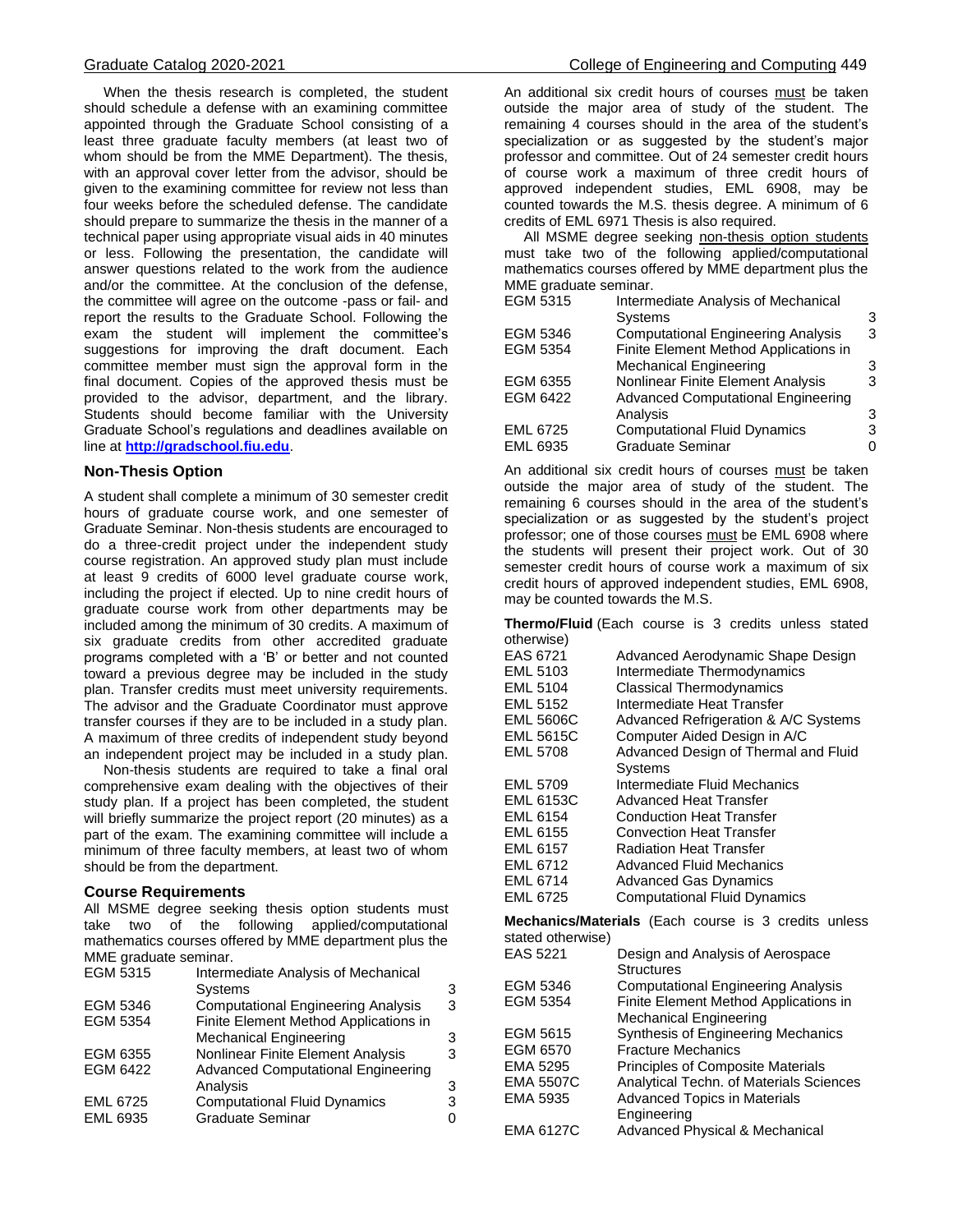|                                 | Metallurgy                                     |  |
|---------------------------------|------------------------------------------------|--|
| EMA 6165C                       | Polymer Physics & Analytical                   |  |
|                                 | <b>Techniques</b>                              |  |
| <b>EML 5505</b>                 | Smart Machine Design and                       |  |
|                                 | Development                                    |  |
| <b>EML 5509</b>                 | <b>Optimization Algorithms</b>                 |  |
| <b>EML 5125</b>                 | <b>Classical Dynamics</b>                      |  |
| <b>EML 5385</b>                 | Identification Techniques of Mech.<br>Systems  |  |
| <b>EML 5562</b>                 | Advanced Electronic Packaging                  |  |
| EML 6223                        | Advanced Mech. Vibration Analysis              |  |
| EML 6233                        | <b>Fatigue and Failure Analysis</b>            |  |
| <b>EML 6805</b>                 | Advanced Design of Robots                      |  |
| <b>Design and Manufacturing</b> |                                                |  |
| EAS 5221                        | Design and Analysis of Aerospace               |  |
|                                 | Structures                                     |  |
| <b>EML 5385</b>                 | <b>Identification Techniques of Mechanical</b> |  |
|                                 | Systems                                        |  |
| <b>EML 5505</b>                 | Smart Machine Design and                       |  |
|                                 | Development                                    |  |
| <b>EML 5509</b>                 | <b>Optimization Algorithms</b>                 |  |
| <b>EML 5530</b>                 | Intermediate CAD/CAE                           |  |
| <b>EML 5562</b>                 | <b>Advanced Electronic Packaging</b>           |  |
| EGM 5615                        | Synthesis of Engineering Mechanics             |  |
| <b>EML 5808</b>                 | Control Technology for Robotic Systems         |  |
| <b>EML 5825</b>                 | Sensors and Applied Machine                    |  |
|                                 | Intelligence                                   |  |
| EML 6223                        | <b>Advanced Mechanical Vibration</b>           |  |
|                                 | Analysis                                       |  |
| EML 6532                        | Advanced CAD/CAE                               |  |
| EGM 6570                        | <b>Fracture Mechanics</b>                      |  |
| <b>EML 6805</b>                 | Advanced Design of Robots                      |  |
|                                 |                                                |  |

# **Combined BS/MS in Mechanical Engineering Degree Pathway**

Students, who pursue a BS degree and are in their junior year (completed 75 credits), with at least a 3.20 GPA on both overall and upper division courses may apply to enroll in the combined BS/MS pathway. To be considered for admission to the combined bachelor's/master's degree program, students must have completed at least 75-90 credits in the bachelor's degree program at FIU and meet the admissions criteria for the graduate degree program to which they are applying. Students need only apply once to the combined degree pathway; the application is submitted to Graduate Admissions typically before the student starts the last 30 credits of the bachelor's degree program. A student admitted to the combined degree pathway will be considered to have undergraduate status until the student applies for graduation from their bachelor's degree program. Upon conferral of the bachelor's degree, the student will be granted graduate status and be eligible for graduate assistantships. Only 5000-level or higher courses, and no more than the number of credits specified by the program catalog, may be applied toward both degrees. In addition to the admission requirements of the combined BS/MS pathway, students must meet all the admission requirements of the University Graduate School.

 Students enrolled in the pathway may count up to six credit hours of MME graduate courses as credits for both the BS and MS degrees. The combined BS/MS pathway has been designed to be a continuous enrollment pathway. During this combined BS/MS pathway, upon

completion of all the requirements of the undergraduate program, students will receive their BS degrees. Students in this pathway have up to three major semesters to complete the master's degree after receipt of the bachelor's degree. Students who fail to meet this threemajor-semester post BS requirement or who elect to leave the combined pathway at any time and earn only the BS degree will have the same access requirements to regular graduate programs as any other student, but will not be able to use the six credits in both the bachelor's and master's degrees.

 For each of the graduate courses counted as credits for both BS and MS degree, a minimum grade of "B" is required. Students enrolled in the pathway may count up to six credit hours of MME graduate courses toward the elective engineering BS requirements as well as toward the MS degree. Only graduate courses with formal lectures can be counted for both degrees. The students are responsible for confirming the eligibility of each course with the undergraduate advisor.

 Students interested in the pathway should consult with the undergraduate advisor on their eligibility to the pathway. The students should also meet the graduate advisor to learn about the graduate program and available courses before completing the application form and submitting it to the undergraduate advisor. Applicants will be notified by the department and the University Graduate School of the decision on their applications.

# **Master of Science in Materials Science and Engineering**

The Department of Mechanical and Materials Engineering offers both thesis and non-thesis options for the Master's Degree. A student seeking the Master's degree with or without thesis is required to pass a comprehensive oral or written examination.

 All work counted for the Master's degree must be completed during the six years immediately following the date of admission.

 The program provides a broad education, covering more than one field, followed by in-depth studies in areas of interest.

# **Admission Requirements**

The following is in addition to the University's graduate admission requirements:

- 1. A student seeking admission into the program must have a bachelor's degree in engineering, physical sciences, computer science or mathematics from an accredited institution, or, in the case of foreign students, from an institution recognized in its own country as preparing students for further study at the graduate level.
- 2. An applicant must have achieved a "B" average, GPA of 3.0 in upper level undergraduate work. If a student is requesting financial assistance, Graduate Record Examination (GRE) with the following minimum scores on the individual components: verbal ≥143 and quantitative ≥151 is also required.
- 3. Applicants who have not satisfied the above will be evaluated for conditional admission.
- 4. In addition to the above criteria, International graduate student applicants whose native language is not English are required to submit a score for the Test of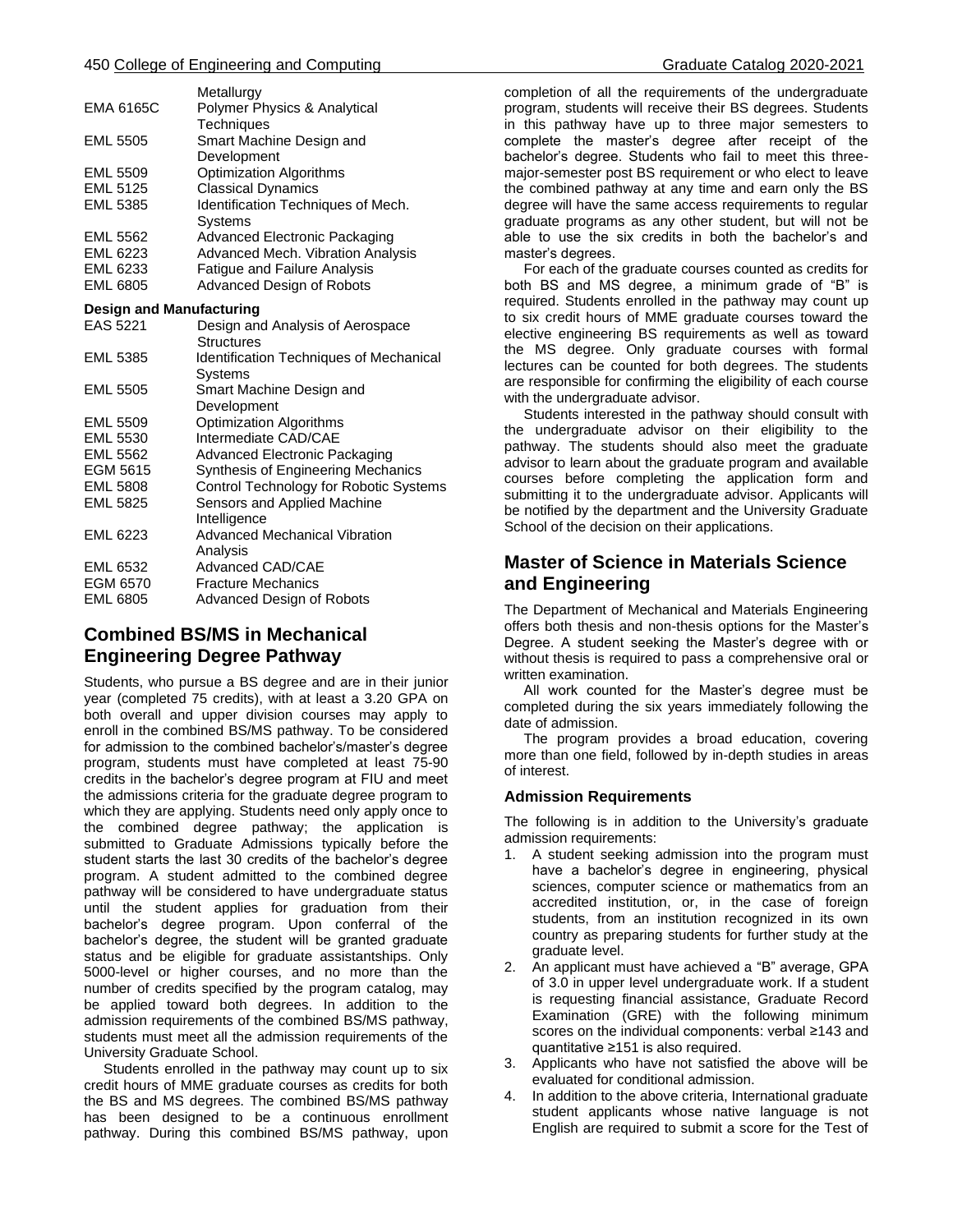English as a Foreign Language (TOEFL) or for the International English Language Testing System (IELTS). A total score of 80 on the iBT TOEFL (equivalent to 550 on the paper-based version, or 213 on the computer-based version of the Test of English as a Foreign Language) or 6.5 overall on the IELTS is required.

5. The GPA, GRE and TOEFL scores specified above are to be considered minimum requirements for admission. Applicants from science areas other than materials science and engineering will be expected to complete undergraduate courses selected to prepare them for graduate courses in their area of interest. Full admission to the graduate program requires the completion of these background courses with no grades below 'C' and a grade point average of 3.0 or better.

# **Graduation Requirements**

The degree will be conferred when the following conditions have been met:

- 1. Recommendation of the advisor and faculty of the Department.
- 2. Certification provided by the Department Chair, College Dean, and University Graduate School that all degree requirements have been met.
- 3. Completed the three department core course requirements plus the elective courses in the student's major area.
- 4. Completed undergraduate course deficiencies specified at admission, if any, with no grades below  $^{\circ}$ C' and a GPA  $\geq$  3.0.
- 5. Thesis option: Successfully completed a minimum of 30 semester hours of graduate course work as specified in an approved study plan containing at least 6 hours of 6000 level courses with a GPA  $\geq 3.0$ (the minimum successful grade is a 'C'; not more than six semester hours transferred from another accredited graduate program that was not part of a previously awarded degree may be incorporated in the study plan) plus a minimum of six hours of masters thesis.
- 6. Non-thesis option: Successfully completed a minimum of 27 semester hours of graduate course work as specified in an approved study plan containing at least 9 hours of 6000 level courses and a 3 credit hour project with a GPA ≥3.0 (not more than six semester hours transferred from another accredited graduate program that was not part of a previously awarded degree may be incorporated in the study plan).
- 7. Thesis degree: Successful public oral defense of the thesis. Submission of the approved thesis to the Graduate School.
- 8. Non-thesis degree: Successful completion of a formal report and presentation.
- 9. Students must achieve an overall GPA ≥ 3.0 in all graduate work completed at FIU in their approved study plan.
- 10. Completed one semester of the Graduate Seminar course.
- 11. Complied with all relevant University policies and regulations.

# **Thesis Option**

A student shall complete a minimum of 24 semester credit hours of course work, plus a minimum of 6 semester credit hours of EMA 6971, Master's Thesis, and MME Graduate Seminar.

 A maximum of 6 credit hours of courses offered by other departments may be included among the 24 course hour minimum. A maximum of three credit hours of approved independent studies, EML 6908, may be counted toward the M.S. thesis degree. A maximum of six graduate credit hours can be transferred from other accredited institutions provided that the courses have not been used for another degree and have a minimum letter grade of 'B'. Transfer courses must be approved by the advisor and Graduate Coordinator. Early in the program (before the end of the second term) the student and advisor will complete a study plan that specifies the courses that will comprise the program.

 When the thesis research is completed, the student should schedule a defense with an examining committee appointed through the University Graduate School consisting of a least three graduate faculty members (at least two of whom should be from the department). The thesis, with an approval cover letter from the advisor, should be given to the examining committee for review not less than four weeks before the scheduled defense. The candidate should prepare to summarize the thesis in the manner of a technical paper using appropriate visual aids in 40 minutes or less.

 Following the presentation, the candidate will answer questions related to the work from the audience and/or the committee. At the conclusion of the defense, the committee will agree on the outcome -pass or fail- and report the results to the Graduate School. Following the exam the student will implement the committee's suggestions for improving the draft document. Each committee member must sign the approval form in the final document. Hardcover bound copies of the approved thesis must be provided to the advisor and the department. Students should become familiar with the University Graduate School's regulations and deadlines available on line at **[http://gradschool.fiu.edu](http://gradschool.fiu.edu/)**.

# **Non-Thesis Option**

A student shall complete a minimum of 30 semester credit hours of graduate course work, and one semester of Graduate Seminar. Non-thesis students are encouraged to do a three-credit project under the independent study course registration. Up to nine credit hours of graduate course work from other departments may be included among the minimum of 30 credits. A maximum of six graduate credits from other accredited graduate programs completed with a 'B' or better and not counted toward a previous degree may be included in the study plan. The advisor and the Graduate Coordinator must approve transfer courses if they are to be included in a study plan. A maximum of three credits of independent study beyond an independent project may be included in a study plan.

 Non-thesis students are required to submit a formal report and presentation of the project, with the report and presentation evaluated by an examining committee that will include a minimum of three faculty members, at least two of whom should be from the department.

#### **Areas of Specialization**

Metals and Alloys Electronic Materials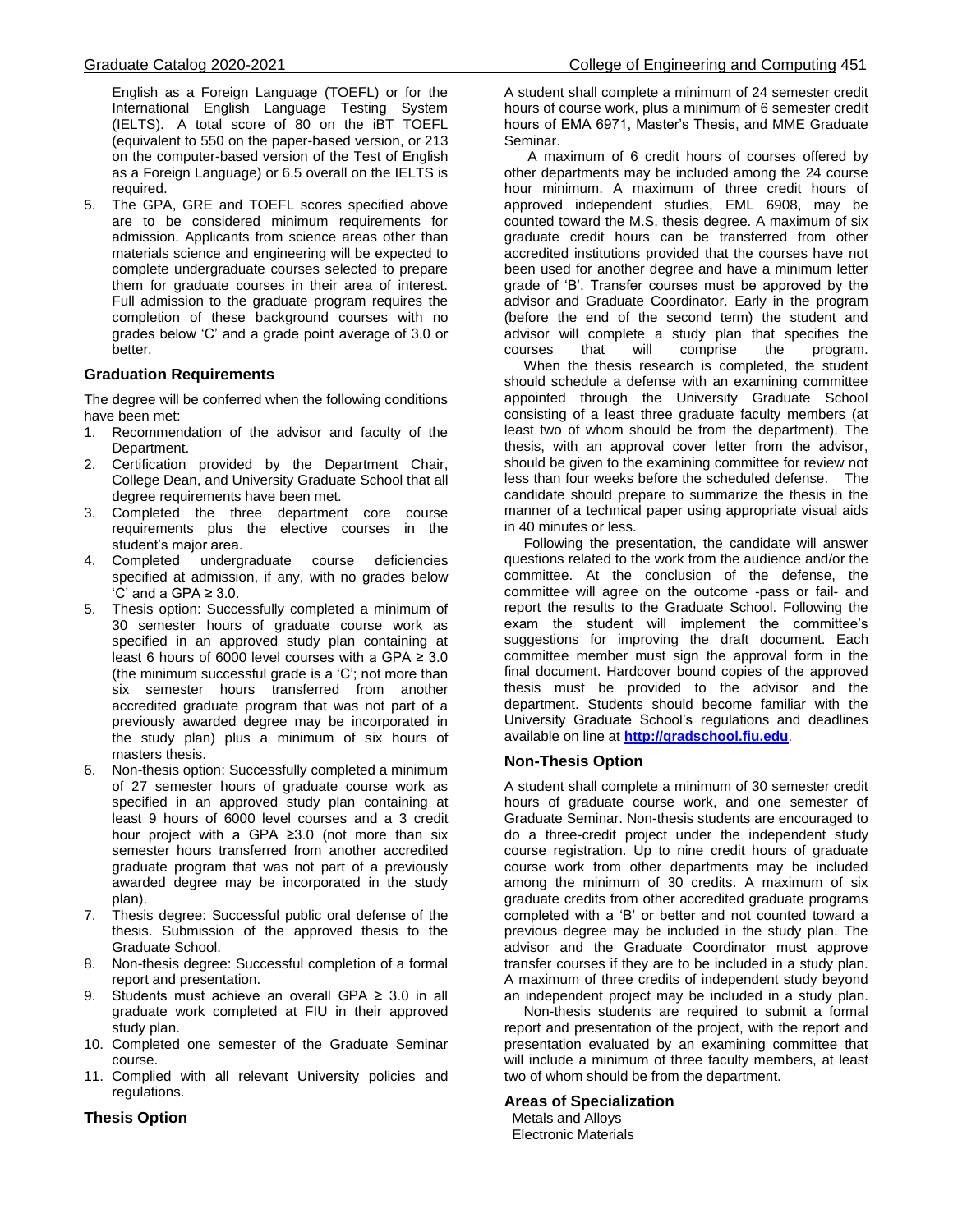**Ceramics** Polymers and Biomaterials **Nanomaterials** 

# **Course Requirements**

All MSMSE degree seeking students must take the following three courses or equivalent plus one seminar as common core courses:

| EMA 5106         | Thermodynamics and Kinetics of           |   |
|------------------|------------------------------------------|---|
|                  | Materials                                | 3 |
| EMA 5001         | <b>Physical Properties of Materials</b>  | 3 |
| <b>EMA 5507C</b> | Analytical Methods in Material Science 3 |   |
| EML 6935         | Graduate Seminar                         | 3 |

The remainder of the courses shall be chosen from the electives with consultation of the student's advisor. Additionally, up to six hours may be taken from courses offered by other departments.

#### **MSMSE Elective Courses**

| EEL 6332         | Thin Film Engineering                       |                                                 |
|------------------|---------------------------------------------|-------------------------------------------------|
| <b>EML 5103</b>  | Inter. Thermodynamics                       |                                                 |
| EMA 5xxx         | Surface Science                             |                                                 |
| EMA 5140         | Introduction to Ceramic Materials           |                                                 |
| <b>EMA 5295</b>  | <b>Principles of Composite Materials</b>    | 3333333                                         |
| <b>EMA 5200</b>  | Nanomechanics and Nanotribology             |                                                 |
| <b>EGM 5354</b>  | Finite Element Method Applications in       |                                                 |
|                  | Mechanical Engineering                      | 3                                               |
| <b>EGN 5367</b>  | <b>Industrial Materials and Engineering</b> |                                                 |
|                  | Design                                      | 3                                               |
| EMA 6126         | Adv. Physical Metallurgy                    | 3                                               |
| <b>EMA 6127C</b> | <b>Advanced Physical and Mechanical</b>     |                                                 |
|                  | Metallurgy                                  |                                                 |
| EML 6233         | <b>Fatigue and Failure Analysis</b>         | $\begin{array}{c} 3 \\ 3 \\ 3 \\ 3 \end{array}$ |
| EGM 6355         | Nonlinear Finite Element Analysis           |                                                 |
| <b>EML 5509</b>  | <b>Optimization Algorithms</b>              |                                                 |
| <b>EML 5562</b>  | Adv. Electronic Packaging                   |                                                 |
| <b>EML 6908</b>  | <b>Independent Study</b>                    | $1 - 3$                                         |
| <b>EML 6971</b>  | <b>Master Thesis</b>                        | $1-6$                                           |
| EMA 5015         | Introduction to Nanomaterials               |                                                 |
|                  | Engineering                                 | 3                                               |
| EMA 5104         | Adv. Mechanical Properties of Materials     | 3                                               |
| EMA 5016         | Nanoelectronic Materials                    |                                                 |
| <b>EMA 5017</b>  | Nanoparticle Technology                     |                                                 |
| EMA 5018         | Nanoscale Modeling of Materials             |                                                 |
| <b>EMA 5646</b>  | <b>Ceramic Processing</b>                   |                                                 |
| <b>EMA 5605</b>  | <b>Fundamentals of Materials Processing</b> | 33333333                                        |
| EMA 6518         | <b>Transmission Electron Microscopy</b>     |                                                 |
| EMA 6665         | Polymer Processing and Engineering          |                                                 |
| EMA 6449         | <b>Electronic Properties of Ceramic</b>     |                                                 |
|                  | Materials                                   | 3                                               |
| EMA 6264         | <b>Mechanical Properties of Polymers</b>    | 3                                               |
| EMA 6165         | Polymer Physics and Analytical              |                                                 |
|                  | Techniques                                  | 3                                               |
| EEE 6399C        | <b>Electronic Properties of Material</b>    |                                                 |
|                  | Science                                     | 3                                               |

# **Doctor of Philosophy in Mechanical Engineering**

# **Admission Requirements**

The requirements for admission to the doctoral program in Mechanical Engineering for applicants having a Bachelor's degree in Mechanical Engineering from an accredited institution are the following:

- 1. GPA of at least 3.0/4.0 in the last 60 upper level credit hours
- 2. GRE of at least 151 on the quantitative component.
- 3. Three letters of recommendation.
- 4. International graduate student applicants whose native language is not English are required to submit a score for the Test of English as a Foreign Language (TOEFL) or for the International English Language Testing System (IELTS). A total score of 80 on the iBT TOEFL (equivalent to 550 on the paper-based version, or 213 on the computer-based version of the Test of English as a Foreign Language) or 6.5 overall on the IELTS is required.
- 5. Applicants having a Master's degree in Mechanical Engineering from an accredited institution must also satisfy the above requirements for admissions to the doctoral program; however a GPA of at least 3.3/4.0 in the Master's program is also required.

Credentials of all other applicants will be examined by the Graduate Admission Committee on a case by case basis.

 In addition to the departmental requirements, all students must satisfy the University's Graduate Policies and Procedures.

# **Identification of Research Area**

Within 4 months upon acceptance into the Ph.D. program, the student having a Master's Degree has to identify an area of research of his or her interest by contacting and being accepted by a professor willing to guide the dissertation research. The student with a Bachelor's degree should identify the area of research within 12 months upon acceptance into Ph.D. program. If no professor is obtained, the student will be dismissed from the Ph.D. program. Contact the department for a list of the graduate faculty members and their research interests.

# **Course Requirements**

Applicants having a Bachelor's degree in Mechanical Engineering are required to complete at least 75 credit hours, of which at least 45 hours must be coursework and 15 hours dissertation. The credit hours earned towards the Ph.D. program have the following requirements:

- 1. At least 21 credits at the 5000 level or higher, not to include dissertation.
- 2. At least 12 credits at the 6000 level or higher, not to include dissertation.
- 3. Breadth criteria could be satisfied by taking 3 courses in a field/area outside the student's own field.
- 4. Two applied/computational mathematics courses as suggested for M.S. program.
- 5. A minimum of 15 credits of dissertation.
- 6. A maximum of 6 semester hours of graduate credit earned from another accredited institution that was not used for a previous degree may be transferred as long as the courses were completed within the six years preceding admission to the program and meet university requirements.
- 7. EML 6908 Independent Studies counts for a maximum of 6 credit hours of coursework.
- 8. EML 6910 Supervised Research counts for a maximum of 6 credit hours of coursework.
- 9. EML 6935 Graduate Seminar (zero credits) should be registered every semester until the advancement to candidacy (D-2).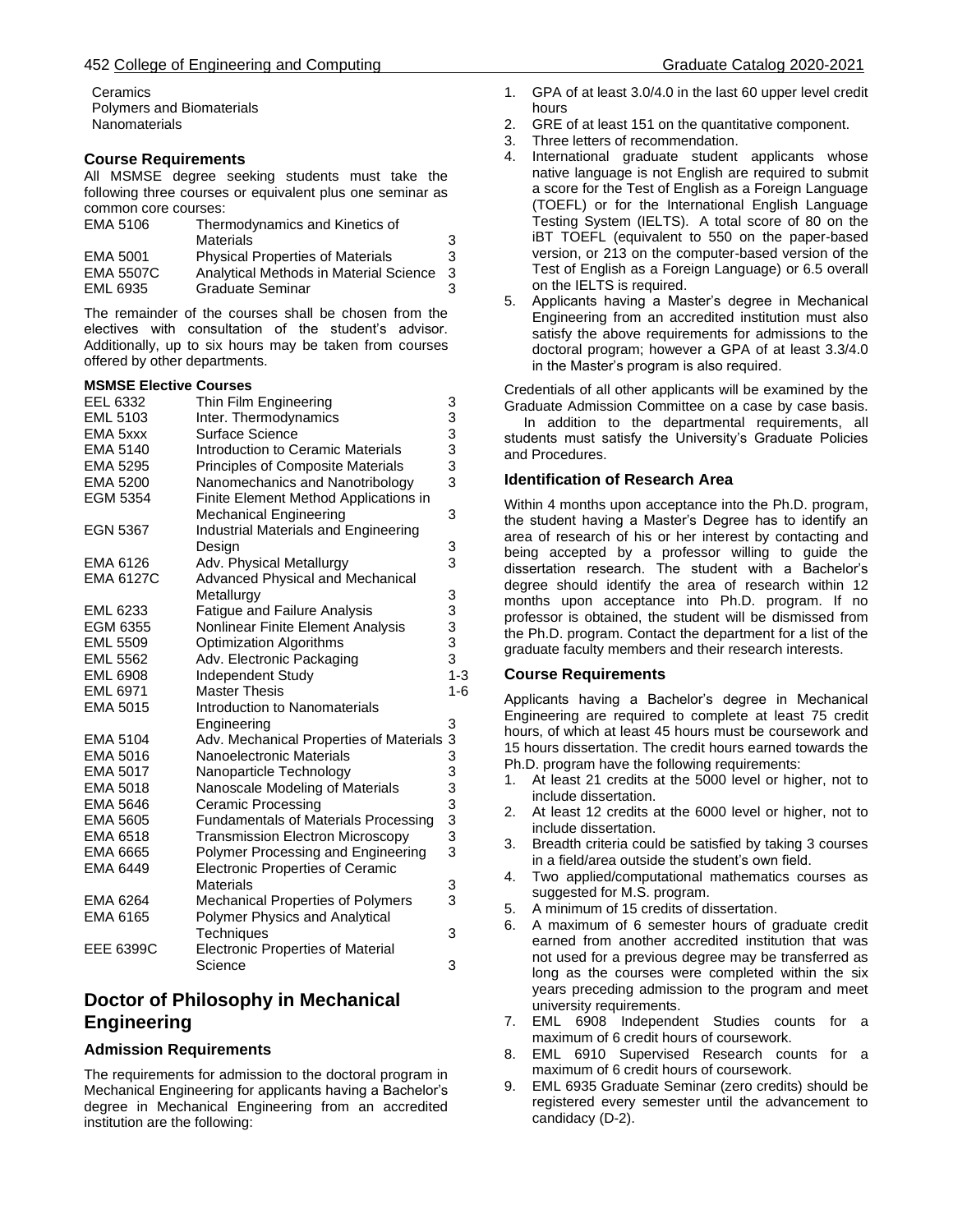Applicants entering the Ph.D. program with a Masters degree in Mechanical Engineering are required to complete at least 45 credit hours, of which at least 24 hours must be coursework and 15 hours dissertation. The credit hours earned towards the Ph.D. program have the following requirements:

- 1. Breadth criteria could be satisfied by taking 3 courses in a field/area outside the student's own field.
- 2. A minimum of 12 credits of 6000 higher, not to include dissertation.
- 3. A minimum of 15 credits of dissertation.
- 4. Additional courses to be determined by candidate's dissertation committee.
- 5. EML 6908 Independent Studies counts for a maximum of 6 credit hours of coursework.
- 6. EML 6910 Supervised Research counts for a maximum of 6 credit hours of coursework.
- 7. EML 6935 Graduate Seminar (zero credits) should be registered every semester until the advancement to candidacy (D-2).

Applicants having a Master's Degree in any other Engineering discipline from an accredited institution may transfer a maximum of 24 semester hours as part of their requirements.

**Elective Courses:** Possible elective courses from the Mechanical Engineering department include:

#### **Thermo/Fluid**

| EAS 6721<br>EML 5103<br><b>EML 5104</b><br><b>EML 5152</b><br><b>EML 5606C</b><br><b>EML 5615C</b><br><b>EML 5708</b> | Advanced Aerodynamic Shape Design<br>Intermediate Thermodynamics<br><b>Classical Thermodynamics</b><br>Intermediate Heat Transfer<br>Advanced Refrigeration & A/C Systems<br>Computer Aided Design in A/C<br>Advanced Design of Thermal and Fluid<br>Systems |
|-----------------------------------------------------------------------------------------------------------------------|--------------------------------------------------------------------------------------------------------------------------------------------------------------------------------------------------------------------------------------------------------------|
| <b>EML 6153C</b>                                                                                                      | <b>Advanced Heat Transfer</b>                                                                                                                                                                                                                                |
| EML 6154                                                                                                              | <b>Conduction Heat Transfer</b>                                                                                                                                                                                                                              |
| EML 6155                                                                                                              | <b>Convection Heat Transfer</b>                                                                                                                                                                                                                              |
| <b>EML 6157</b>                                                                                                       | <b>Radiation Heat Transfer</b>                                                                                                                                                                                                                               |
| <b>EML 6712</b>                                                                                                       | Advanced Fluid Mechanics                                                                                                                                                                                                                                     |
| EML 6714                                                                                                              | <b>Advanced Gas Dynamics</b>                                                                                                                                                                                                                                 |
| <b>EML 6725</b>                                                                                                       | <b>Computational Fluid Dynamics</b>                                                                                                                                                                                                                          |
|                                                                                                                       |                                                                                                                                                                                                                                                              |

#### **Mechanics/Materials**

| EAS 5221         | Design and Analysis of Aerospace<br><b>Structures</b>           |
|------------------|-----------------------------------------------------------------|
| EGM 5346         | <b>Computational Engineering Analysis</b>                       |
| EGM 5354         | Finite Element Method Applications in<br>Mechanical Engineering |
| EGM 6570         | <b>Fracture Mechanics</b>                                       |
| EMA 5295         | Principles of Composite Materials                               |
| EMA 5106         | Thermodynamics and Kinetics of<br>Materials                     |
| EMA 5001         | <b>Physical Properties of Materials</b>                         |
| EMA 5507C        | <b>Analytical Techniques of Materials</b><br>Science            |
| <b>EMA 5200</b>  | Nanomechanics and Nanotribology                                 |
| <b>EMA 6127C</b> | Advanced Physical & Mechanical<br>Metallurgy                    |
| EMA 6165C        | Polymer Physics & Analytical<br>Techniques                      |
| <b>EML 5505</b>  | Smart Machine Design and<br>Development                         |
| <b>EML 5509</b>  | <b>Optimization Algorithms</b>                                  |
| <b>EML 5125</b>  | <b>Classical Dynamics</b>                                       |

| EML 5385                 | <b>Identification Techniques of Mechanical</b><br>Systems |  |
|--------------------------|-----------------------------------------------------------|--|
| EML 5562                 | Advanced Electronic Packaging                             |  |
| FML 6223                 | Advanced Mechanical Vibration<br>Analysis                 |  |
| EML 6233                 | <b>Fatigue and Failure Analysis</b>                       |  |
| EML 6805                 | Advanced Design of Robot                                  |  |
| Design and Manufacturing |                                                           |  |
| EAS 5221                 | Design and Analysis of Aerospace                          |  |
|                          | Structures                                                |  |
| EML 5385                 | <b>Identification Techniques of Mechanical</b><br>Systems |  |
| <b>EML 5505</b>          | Smart Machine Design and                                  |  |
|                          | Development                                               |  |
| <b>EML 5082</b>          | Advanced Nondestructive Testing and                       |  |
|                          | Mechanical Health (MME)                                   |  |
| EML 5509                 | <b>Optimization Algorithms</b>                            |  |
| <b>EML 5519</b>          | Fault-Tolerant System Design                              |  |
| EML 5562                 | <b>Advanced Electronic Packaging</b>                      |  |
| EML 5808                 | Control Technology for Robotic Systems                    |  |
| EML 5825                 | Sensors and Applied Machine                               |  |
|                          | Intelligence                                              |  |
| EML 6223                 | <b>Advanced Mechanical Vibration</b>                      |  |
|                          | Analysis                                                  |  |
| EML 6532                 | Advanced CAD/CAE                                          |  |
| <b>EMI 6805</b>          | Advanced Design of Robots                                 |  |

#### **Residency Requirements**

The program will provide student access to a wide range of support facilities including research library, cultural events, and other occasions for intellectual growth associated with campus life, significant faculty/student interaction, opportunities for student exposure to and engagement with cognate disciplines and research scholars working in those disciplines, and significant peer interaction among graduate students. Students will be provided with the opportunity for a mentoring apprentice relationship with faculty and students as well as adequate time for in-depth evaluation of the student. To satisfy the residency requirement for the Ph.D. degree, the candidate must complete a minimum of 18 credit hours within a period of 12 months at the University.

#### **Graduate Supervisory and Research Committee**

The student's Ph.D. Graduate Supervisory and Research Committee should be appointed as soon as possible and no later than 4 months after being admitted to the Ph.D. program. Consult the Graduate Guidelines in the department for more details on how to select the committee members.

# **Ph.D. Course Breadth Requirements**

Breadth criteria could be satisfied by taking 3 courses in a field/area outside student's own field. Examinations and Proposal and Final Defense Student must demonstrate graduate knowledge acquisition in four incremental stages in order to be awarded a Ph.D. in Mechanical Engineering.

#### **Stages of Progression Towards Degree**

A student must demonstrate acquisition of graduate knowledge in five incremental stages in order to be awarded a Ph.D. in Mechanical Engineering:

#### **I. Formation of the Dissertation Committee**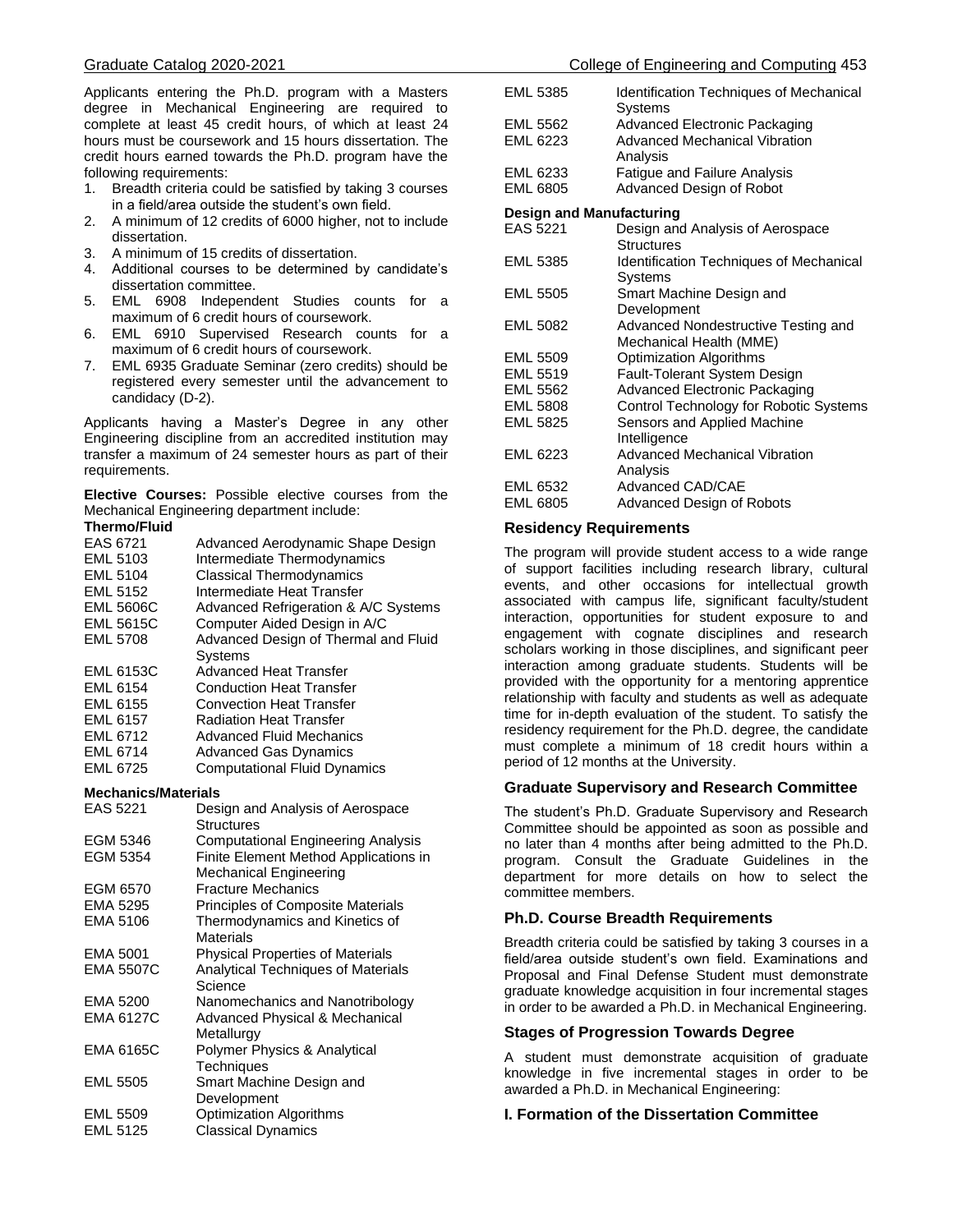#### 454 College of Engineering and Computing Graduate Catalog 2020-2021

Students must select a dissertation advisor during their first semester of study. Students must select a dissertation committee and submit the D-1 form at least one semester before their first attempt to take the Comprehensive Examination.

### **II. Comprehensive Exam (CE)**

General written exam to test masters level knowledge.

 A student who is admitted to the Ph.D. program with a bachelors degree must take the CE no later than the beginning of the 4th major semester after admission, and a student who enters the Ph.D. program with a masters degree must take and pass the CE no later than the beginning of the 2nd major semester after admission. Students may petition for exceptions from the departmental graduate committee by one major semester at a time. A student who fails the CE may retake the exam once only.

### **III. Admission to Candidacy**

Candidacy status indicates that a doctoral student is ready to commence working on the dissertation. A student is admitted to candidacy upon successfully completing all required course work and passing the Comprehensive Examination. After completion of coursework credits and the Comprehensive Exam, form D-2 must be turned in.

### **IV. Proposal Defense (PD)**

The dissertation proposal will be presented by the student in the form of a Graduate Seminar in which he/she must submit a proposal for his/her dissertation.

 Students must declare their proposal subject within 6 months after taking and passing the Comprehensive Exam. After completion of proposal defense, form D-3 must be turned in.

# **V. Final Defense (FD)**

There will be a public defense at a graduate seminar. The defense can be failed no more than once.

 The final defense should be presented no later than the 4th year after the master's degree and no later than the 6th year after the bachelor's degree.

 Following the successful defense of the dissertation, as determined by a majority vote of the student's examining committee, the dissertation must be forwarded to the Dean of the College of Engineering and Computing and the Dean of the University Graduate School for their approval.

 All dissertations submitted in fulfillment of the requirements for graduate degrees must conform to University guidelines (see "Regulations for Thesis and Dissertation Preparation Manual"). One final and approved copy of the dissertation must be delivered to the Chairperson of the Department of Mechanical Engineering and one to the advisor, in addition to the copies required by the University Graduate School.

# **Financial Aid**

Consult the Department for information on research and teaching assistantships available for doctoral students.

# **Doctor of Philosophy in Materials Science and Engineering**

The Ph.D. in Materials Science and Engineering will prepare graduates for industrial and/or academic research as well as for higher level jobs in materials related industry in one (or more) of five areas of specialization: 1) electronic materials, 2) nanotechnology, 3) metals and alloys, 4) ceramics, and 5) polymer science and biomaterials.

#### **Admission Requirements**

The requirements for admission to the doctoral program in Materials Science and Engineering for applicants having a Bachelor's degree in Materials Science and Engineering or in a related field, e.g. Mechanical Engineering, Electrical Engineering, Physics, Chemistry, and Geophysics from an accredited institution are the following:

- 1. GPA of at least 3.0/4.0 in the last 60 credit hours attempted.
- 2. GRE of at least 151 on the quantitative component.
- 3. Three letters of recommendation.
- 4. International graduate student applicants whose native language is not English are required to submit a score for the Test of English as a Foreign Language (TOEFL) or for the International English Language Testing System (IELTS). A total score of 80 on the iBT TOEFL (equivalent to 550 on the paper-based version, or 213 on the computer-based version of the Test of English as a Foreign Language) or 6.5 overall on the IELTS is required.
- 5. Applicants having a Master's degree in Materials Science and Engineering from an accredited institution must also satisfy the above requirements for admissions to the doctoral program; however, a GPA of at least 3.3/4.0 in the Master's program is also required.

Credentials of all other applicants will be examined by the Graduate Admission Committee on a case-by-case basis. In addition to the departmental requirements, all students must satisfy the University's Graduate Policies and Procedures.

#### **Course Requirements**

Applicants having a Bachelor's Degree are required to complete at least 75 credit hours, out of which at least 45 hours must be coursework and 15 hours dissertation. The credit hours earned towards the Ph.D. program have the following requirements:

- At least 21 credits at the 5000 level or higher, not to include dissertation.
- At least 12 credits at the 6000 level or higher, not to include dissertation.
- EML 6908 Independent Studies counts for a maximum of 6 credit hours of coursework.
- EML 6910 Supervised Research counts for a maximum of 6 credit hours of coursework.
- EML 6935 Graduate Seminar (zero credits) should be registered every semester until the advancement to candidacy (D-2).

Applicants having a Master's Degree in Materials Science, Materials Engineering, and Metallurgical Engineering are required to complete at least 45 credit hours, out of which at least 24 hours must be coursework and 15 hours dissertation. The credit hours earned towards the Ph.D. program have the following requirements: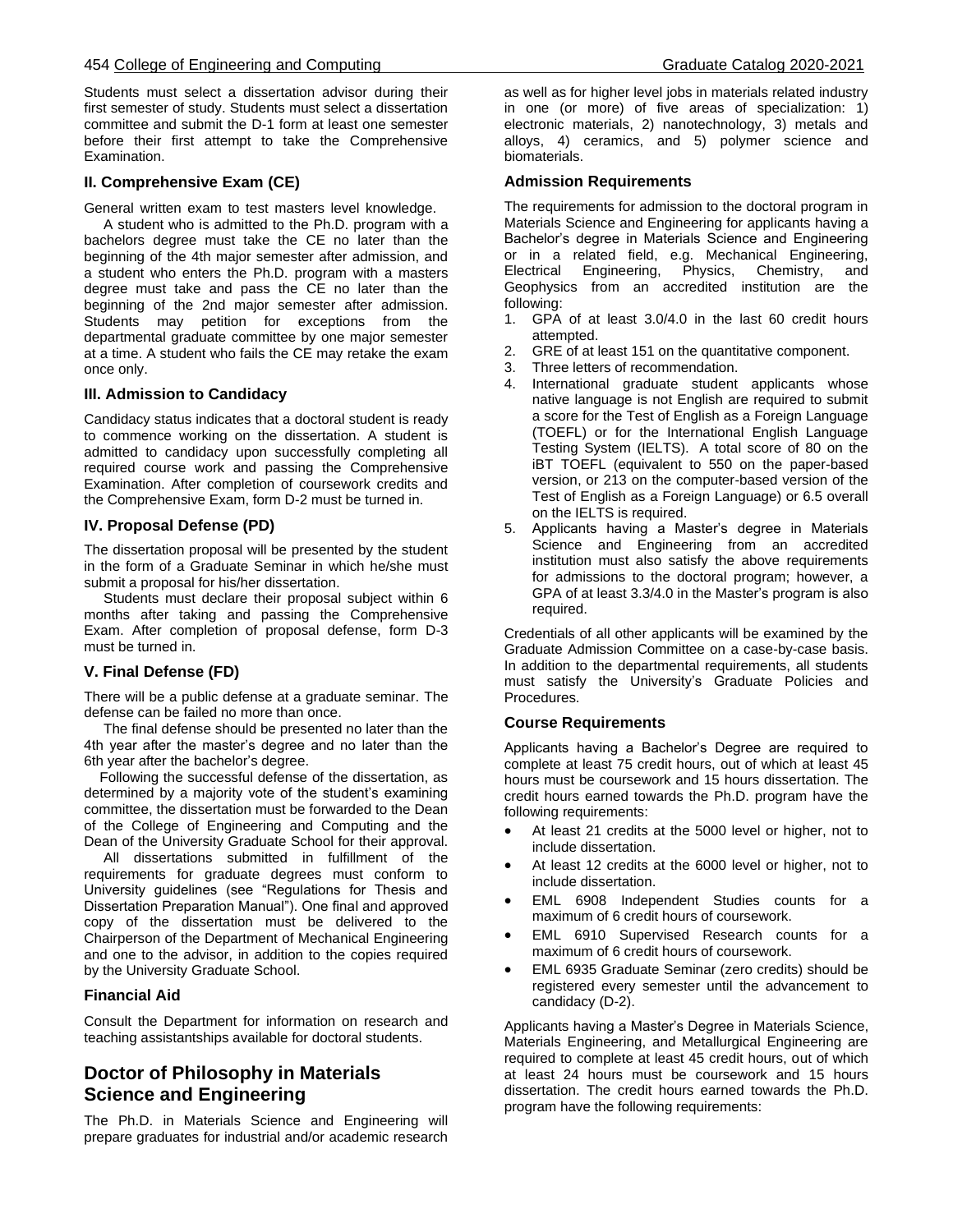- EML 6908 Independent Studies counts for a maximum of 6 credit hours of coursework.
- EML 6910 Supervised Research counts for a maximum of 6 credit hours of coursework.
- EML 6935 Graduate Seminar (zero credits) should be registered every semester until the advancement to candidacy (D-2).

Applicants having a Master's Degree in any other Engineering discipline from an accredited institution may transfer a maximum of 24 semester hours from their previous course of study.

#### **Materials Science and Engineering Courses Fundamentals**

| EMA 5001         | <b>Physical Properties of Materials</b><br>(Required core course for MSMSE)                                                         |
|------------------|-------------------------------------------------------------------------------------------------------------------------------------|
| EMA 5106         | Thermodynamics and Kinetics of<br>Materials                                                                                         |
| <b>EMA 5507C</b> | (Required core course for MSMSE)<br><b>Analytical Techniques of Materials</b><br>Science (Required core course for<br><b>MSMSE)</b> |

These 3 or equivalent courses should be taken by all PhD students in Materials Engineering

# **Specialty Areas**

# **Metals and Alloys**

| EMA 5104         | Advanced Mechanical Properties of       |
|------------------|-----------------------------------------|
|                  | <b>Materials</b>                        |
| EMA 5295         | <b>Principle of Composite Materials</b> |
| EMA 6126         | <b>Advanced Physical Metallurgy</b>     |
| <b>EMA 6127C</b> | <b>Advanced Physical and Mechanical</b> |
|                  | Metallurgy                              |
| EMA 6185         | <b>Advanced Mechanics of Composites</b> |
| EGM 6570         | <b>Fracture Mechanics</b>               |
| <b>EGM 7574</b>  | <b>Advanced Fracture Mechanics</b>      |
| EML 6233         | <b>Fatique and Fracture Analysis</b>    |

#### **Electronic Materials**

| EEL 6315 | <b>Advanced Solid State Electronics</b>   |
|----------|-------------------------------------------|
| EEL 6399 | <b>Electronic Properties of Materials</b> |
| EMA 5016 | Nanoelectronic Materials                  |
| PHZ 6426 | <b>Advance Solid State Physics</b>        |
| PHZ 5405 | <b>Solid State Physics</b>                |

# **Ceramics**

| EMA 5140 | Introduction to Ceramic Materials |
|----------|-----------------------------------|
| EMA 6646 | Ceramic Processing                |
| EMA 6449 | Electronic Properties of Ceramic  |
|          | <b>Materials</b>                  |

#### **Polymers**

| <b>Polymer Chemistry</b>                 |
|------------------------------------------|
| <b>Biomaterials Science</b>              |
| <b>Polymer Physics and Analytical</b>    |
| <b>Techniques</b>                        |
| <b>Mechanical Properties of Polymers</b> |
| Polymer Processing and Engineering       |
|                                          |

### **Analytical Techniques in Materials Science**

| EMA 6516  | Crystallography and X-ray Diffraction             |
|-----------|---------------------------------------------------|
| EMA 6518  | <b>Transmission Electron Microscopy</b>           |
| GLY 5287C | Scanning Electron Microscopy with EDS<br>Analysis |

| GLY 5288C | Electron Microprobe Microanalysis with |
|-----------|----------------------------------------|
|           | <b>EDS Analysis</b>                    |
| PHZ 6437  | <b>Surface Physics</b>                 |

#### **Nano Structured Materials**

| EEL 6315 | <b>Advanced Solid State Electronics</b> |
|----------|-----------------------------------------|
| EEL 6332 | Thin Film Engineering                   |
| EMA 5017 | Nanoparticle Technology                 |
| EMA 5015 | Introduction to Nanomaterials           |
| EMA 5016 | Nanoelectronic Materials                |

It is important that there will be three 6000 level courses developed for each specialization.

#### **Stages of Progression Towards Degree**

A student must demonstrate acquisition of graduate knowledge in five incremental stages in order to be awarded a Ph.D. in Materials Science Engineering:

### **I. Formation of the Dissertation Committee**

Students must select a dissertation advisor during their first semester of study. Students must select a dissertation committee and submit the D-1 form at least one semester before their first attempt to take the Comprehensive Examination.

# **II. Comprehensive Exam (CE)**

The Comprehensive Examination is the general written and oral exam to test master's level knowledge. A student who is admitted to the Ph.D. program with a bachelor's degree must take the CE no later than the second term of the 2nd year after admission, and a student who enters the Ph.D. program with a master's degree must take and pass the CE no later than the 2nd term after admission. Students may petition for exceptions from the graduate student committee. A student who fails the CE may retake the CE exam only once.

#### **III. Admission to Candidacy**

Candidacy status indicates that a doctoral student is ready to commence working on the dissertation. A student is admitted to candidacy upon successfully completing all required course work and passing the Comprehensive Examination. After completion of coursework credits and the Comprehensive Exam, form D-2 must be turned in.

#### **IV. Proposal Defense (PD)**

The dissertation proposal will be presented by the student in the form of a Graduate Seminar, in which he/she must submit a proposal for his/her dissertation. Students must declare their proposal subject within 6 months after taking the Comprehensive Examination. After completion of proposal defense, form D-3 must be turned in.

### **V. Final Defense (FD)**

There will be a public defense at a graduate seminar. The defense can be failed no more than once. The final defense should be presented no later than the 4th year after the master's degree and no later than the 6th year after the bachelor's degree.

 Following the successful defense of the dissertation, as determined by a majority vote of the student's examining committee, the dissertation must be forwarded to the Dean of the College of Engineering and Computing and the Dean of the University Graduate School for their approval. All dissertations submitted in fulfillment of the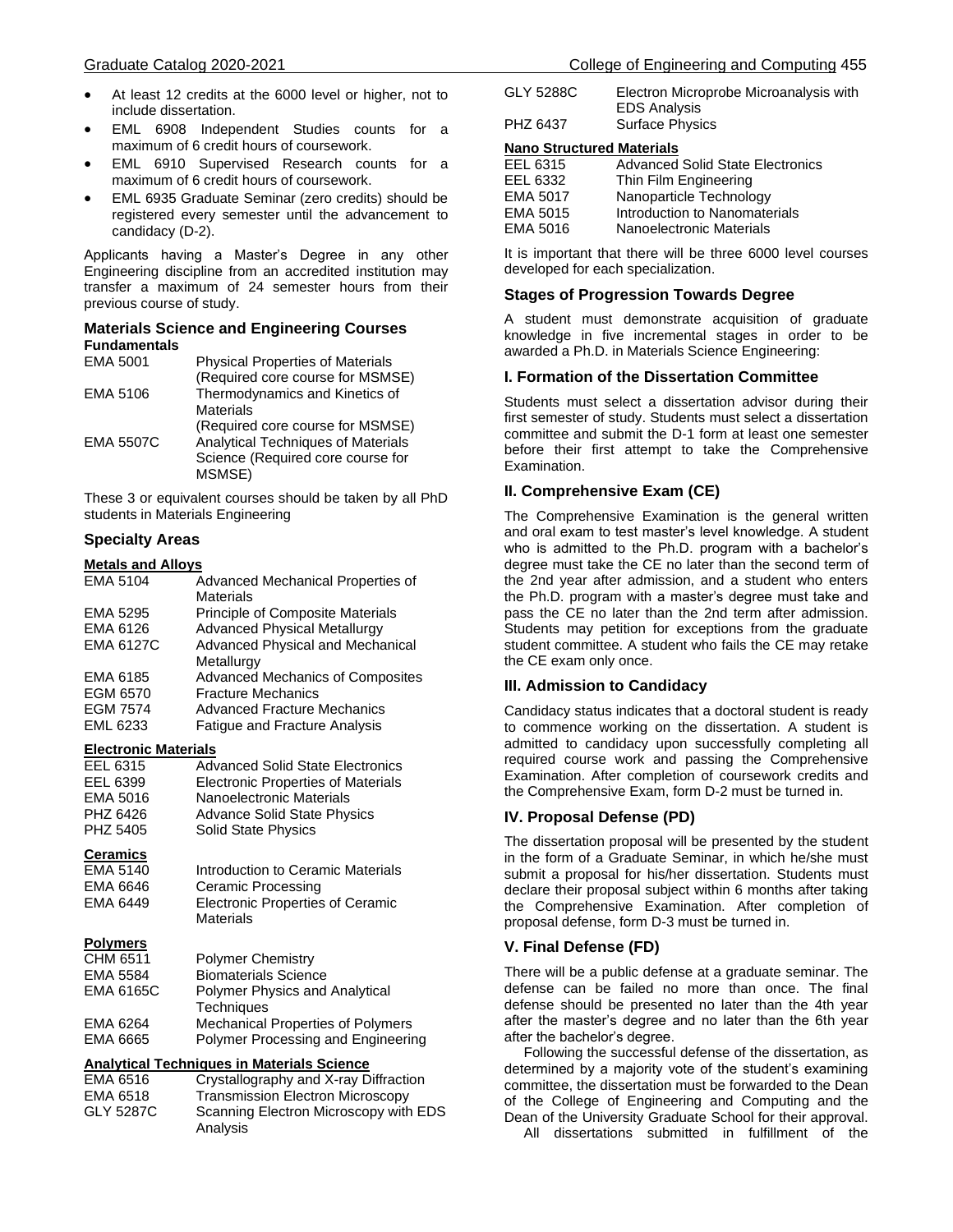requirements of graduate degrees must confirm to University guidelines (see "Regulations for Thesis and Dissertation Preparation Manual"). One final and approved copy of the dissertation must be delivered to the Chairperson of the Department of Mechanical and Materials Engineering in addition to the copies required by the University Graduate School.

# **Course Descriptions Definition of Prefixes**

EAS–Engineering: Aerospace; EGM–Engineering: Mechanics; EGN–Engineering: General; EMA– Engineering: Materials; EML–Engineering: Mechanical

**EAS 5124 Aerodynamics and Flight Mechanics (3).**  Fundamentals of aerodynamics, definition of aerodynamic shapes, analysis of aerodynamic forces, airplane performance, and flight stability and control. Prerequisites: EGN 3321, EML 3126, EGN 3343.

**EAS 5221 Design and Analysis of Aerospace Structures (3).** Fundamental principles of aircraft design and analysis. Advanced computational methods used for analysis of aerospace structures. Prerequisites: EML 3032, MAP 2302 or EGM 3311, EMA 3702, EML 4140.

**EAS 6185 Turbulence (3).** Fundamentals of turbulent flow, solutions for bounded and free turbulent flows, dynamics of turbulence, statistical description of turbulence, spectral dynamics, and stability.

**EAS 6212 Aeroelasticity (3).** Understanding and analysis of aeroelastic phenomena in fixed-wing aircraft, aerostructural dynamics, static aeroelasticity, dynamic aeroelasticity, and dynamic response and transient stresses. Prerequisite: Permission of the instructor.

**EAS 6721 Advanced Aerodynamic Shape Design (3).** Analytical formulations and numerical algorithms for inverse shape design and optimized shape design of 2D and 3D aerodynamic and aerothermal configurations over a range of flow regimes. Prerequisites: Permission of the instructor. Good programming skills. Basic courses in fluid mechanics.

**EGM 5315 Intermediate Analysis of Mechanical Systems (3).** First course at the graduate level in the analysis of mechanical systems. Modeling of the system and analytical and numerical methods of solution of the governing equations will be studied. Fluid and thermodynamic systems will be emphasized in this course. Prerequisites: EGM 3311 or permission of the instructor.

**EGM 5346 Computational Engineering Analysis (3).**  Application of computational methods to mechanical engineering problems of translational, rotational, control, thermal and fluid systems employing linear/nonlinear system elements. Prerequisites: EML 2032, MAP 2302, and EML 3222, or permission of the instructor.

**EGM 5354 Finite Element Method Applications in Mechanical Engineering (3).** Utilize the finite element method to solve problems in heat transfer, fluid dynamics, diffusion, acoustics, vibration, and electromagnetism, as well as the coupled interaction of these phenomena. Prerequisites: EML 2032, EMA 3702, and EML 4140.

**EGM 5371 Meshfree and Alternative Methods in Mechanical Engineering (3).** Course covers the alternative methods in engineering analysis with a special focus on meshfree method with distance fields in mechanical engineering. Prerequisites: EML 3036, (MAP 2302 or EGM 3311), EGM 5354, or permission of the instructor.

**EGM 5615 Synthesis of Engineering Mechanics (3).**  Unified approach to the analysis of continuous media using constitutive equations, mechanical behavior of materials and their usefulness in handling failure theories and composite materials. Prerequisites: MAP 2302 or EGM 3311, and EMA 3702.

**EGM 5935 Review of Topics in Mechanical Engineering (4).** To prepare qualified candidates to take the Mechanical Engineering PE written examination. Reviewed courses include Thermodynamics, Fluid Mechanics, Mechanics of Materials, Mechanical Design and Heat Transfer.

**EGM 6355 Nonlinear Finite Element Analysis (3).**  Nonlinear finite element analysis. Geometric and material nonlinearities will be considered in the formulation of different finite elements. Prerequisite: Permission of the instructor.

**EGM 6422 Advanced Computational Engineering Analysis (3).** Modeling of vibrational and dynamic systems including solution of governing equations by analytical and numerical techniques. Prerequisites: EGM 5346 or permission of the instructor.

**EGM 6455 Impact Dynamics (3).** Mechanical impact, point-mass collisions, vibratory impact, stress waves in solids, elastic-plastic stress waves, low velocity impact, penetration and perforation applications. Prerequisites: EGN 3321 and EMA 3702.

**EGM 6570 Fracture Mechanics (3).** Griffith's and Irwin's fracture criteria; stress intensity factors evaluation; cracktip plastic zone; fracture toughness measurement; crack initiation; fatigue crack growth; stress corrosion cracking. Prerequisite: EGM 5615.

**EGM 6654 Advanced Theory of Elasticity (3).** Modern methods of stress and strain analysis including twodimensional problems of stress concentration, contact adhesion, friction, thermal stresses, and dynamic waves. Prerequisites: EGM 5615, EGM 5315, or permission of the instructor.

**EGM 7574 Advanced Fracture Mechanics (3).** Modern fracture mechanics including invariant integrals, nanoscale fracture, environmental fracture, penetration mechanics, failure waves, erosion, and fracture by electron and laser beams. Prerequisites: EGM 6570, EGM 6422.

**EGM 7676 Classic Topics of Nonlinear Mechanics (3).**  Classic topics on nonlinear mechanics, such as Theory of Plasticity of Solids, and the Theory of Jets and Cavities of Fluids. Prerequisites: EGM 5315, EGM 6422, EGM 5615, EML 5709.

**EGN 5013C Nanoscale Fabrication and Synthesis (3).** This course covers the advanced micro/nanofabrication tools and techniques. It includes lab sessions where the students design, fabricate and test selected micro/nanoscale devices.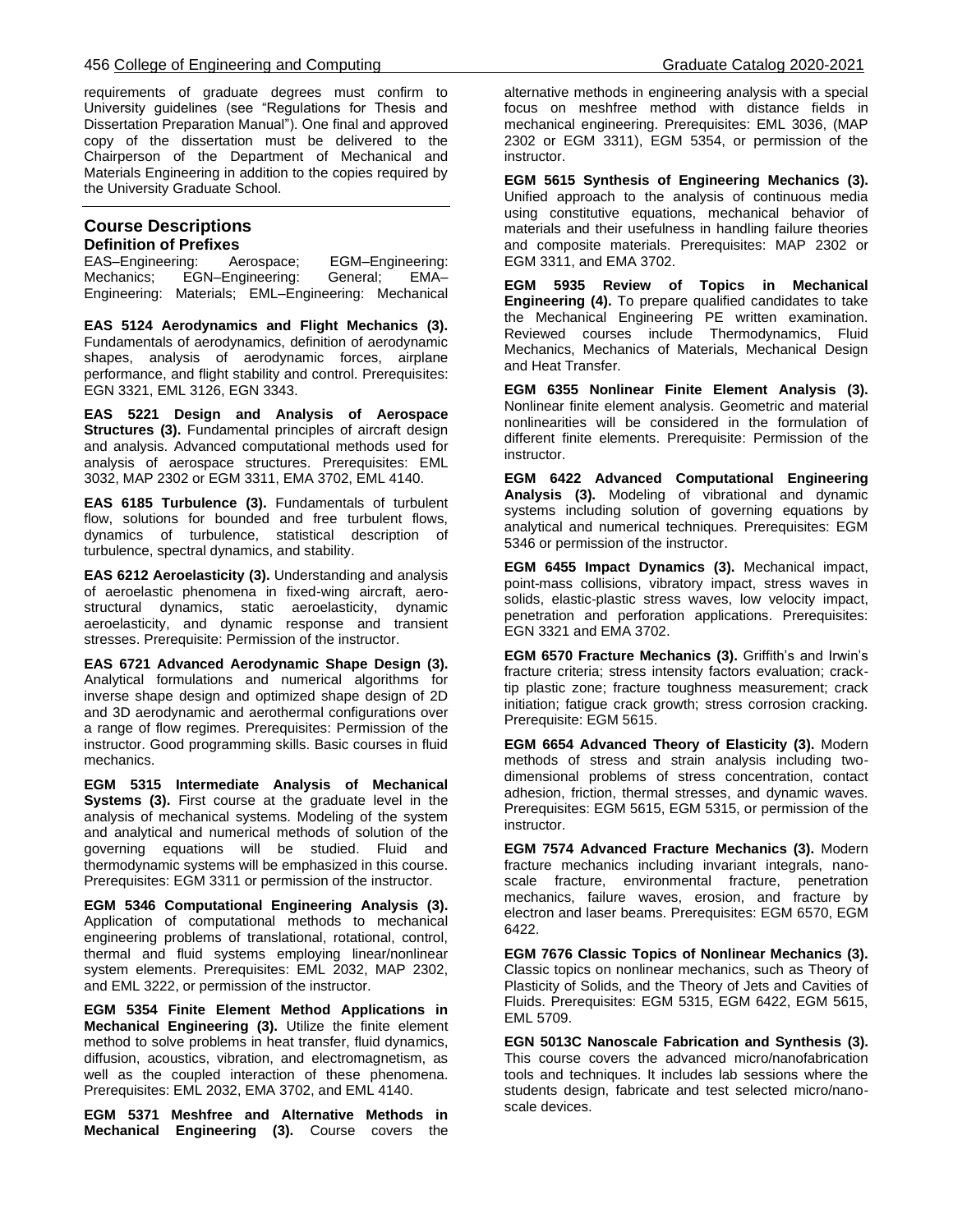**EGN 5367 Industrial Materials and Engineering Design (3).** Industrial materials, material selection, and engineering design process, including synthesis, analysis, optimization, and evaluation.

**EGN 6900 Methods and Practices in Engineering and Computing Education Research (3).** Foundational course in research methods and practices of engineering and computing education researchers, focusing on research design decisions, research quality, ethical implications, and publishing.

**EGN 6907 Independent Study (1-10).** A variable credit independent study course for PhD students to work on topics where standard courses cannot be opened. Topics must be related to engineering or computing education.

**EGN 6920 Cooperative Education in Engineering (1-3).** A variable credit cooperative education in engineering courses for current PhD students who have a position within an organization focused on their area of study. Topic must be eng or computing related.

**EGN 6935 Seminar on STEM Education Research (0).** Weekly interactive and engaging presentations featuring faculty, students and guest speakers sharing research topics in science, technology, engineering and mathematics (STEM) topics.

**EGN 6939 Advanced Special Topics (1-3).** An advanced special topics course for PhD students to pursue and study areas in engineering or computing education at an advanced level that otherwise would not be offered.

**EGN 6942 Mentored Teaching Practicum in Engineering and Computing Education (1).** Structured application of educational theories and pedagogy through classroom teaching experiences and weekly learning community meetings. Requires students find a faculty teaching mentor.

**EGN 6957 Professional Development in Engineering and Computing Education (2).** An exploration of professional development tools and techniques within engineering and computing education research and practice.

**EGN 7918 Graduate Research (1-25).** Doctoral research prior to candidacy. Repeatable. Prerequisite: Permission of the department.

**EMA 5001 Physical Properties of Materials (3).** The physical properties of materials, including the influence of structure on properties, thermodynamics of solids and phase transformations and kinetics on microstructural development. Prerequisite: EGM 4521C.

**EMA 5015 Introduction to Nanomaterials Engineering (3).** The science and engineering of nanomaterials, the fabrication, behavior, and characterization of the nano-size particles and materials. Prerequisites: EGN 3365, EGM 3311.

**EMA 5016 Nanoelectronic Materials (3).** Course provides an understanding of nanotechnology based on materials engineering. Topics include energy bands in semiconductors, MOSFET scaling, materials processing and other applications. Prerequisite: EGN 3365.

**EMA 5017 Nanoparticle Technology (3).** An interdisciplinary overview of the nanoparticle engineering. Synthesis of nanoparticles, nanoparticle growth and transport, characterization methods, and applications. Prerequisites: EGN 3365 or permission of the instructor.

**EMA 5018 Nanoscale Modeling of Materials (3).**  Overview of computational nanotechnology. Modeling, simulation and design of nanomaterials. Energy minimization, molecular dynamics and advanced multiscale numerical techniques. Prerequisites: EGN 3365 or permission of the instructor.

**EMA 5104 Advanced Mechanical Properties of Materials (3).** Advanced treatment of the mechanical behavior of solids; examines crystal plasticity, dislocations, point defects and grain boundaries, creep and fatigue behavior, fracture. Prerequisite: EGN 3365.

**EMA 5106 Thermodynamics and Kinetics of Materials (3).** Laws of thermodynamics. Entropy and free energy. Diffusion mechanisms. Transition state theory and field effects. Phase diagrams. Nucleation in condensed phases. Crystal growth. Prerequisite: EGN 3343 Thermodynamics I.

**EMA 5140 Introduction to Ceramic Materials (3).**  Synthesis of ceramics, inorganic glasses and their microstructure as related to physical properties. Prerequisites: EGN 3365 or instructor's permission.

**EMA 5200 Nanomechanics and Nanotribology (3).** Mechanical and tribological properties at nano-scale length, fundamentals of nanoindentation and nanoDMA, application of nanoindentation for hard, soft, natural and biological materials. Prerequisites: EGN 3365 or permission of the instructor.

**EMA 5295 Principles of Composite Materials (3).** The mechanical behavior of composite materials used in the automotive, aircraft and sporting goods industries; material and laminar properties; design of composites; failure analysis; and environmental effects. Prerequisites: EGM 5615 or permission of the instructor.

**EMA 5305 Electrochemical Engineering (3).** Introduction to graduate students the fundamental principles of electrochemistry and its applications in different engineering systems for energy, chemical, biomedical, and electronics industries. Prerequisite: Permission of the instructor.

**EMA 5326 Corrosion Science and Engineering (3).**  Electrochemical principles of corrosion, methods of corrosion control and measurement. Prerequisites: EGN 3365 or permission of the instructor.

**EMA 5507C Analytical Techniques of Materials Science (3).** Fundamental theories and techniques of the analytical methods for materials including: X-ray diffraction, scanning and transmission microscopy, thermal and surface analysis, and vacuum systems. Prerequisite: EGN 3365.

**EMA 5605 Fundamentals of Materials Processing (3).**  Extraction of materials from the minerals using pyro, hydro and electro techniques. Fundamentals of solidification process. Prerequisites: MSE 4521 or permission of the instructor.

**EMA 5646 Ceramic Processing (3).** Introduction to the science of ceramic processing, with emphasis on theoretical fundamentals and current state-of-the-art processing. Prerequisite: EMA 5140.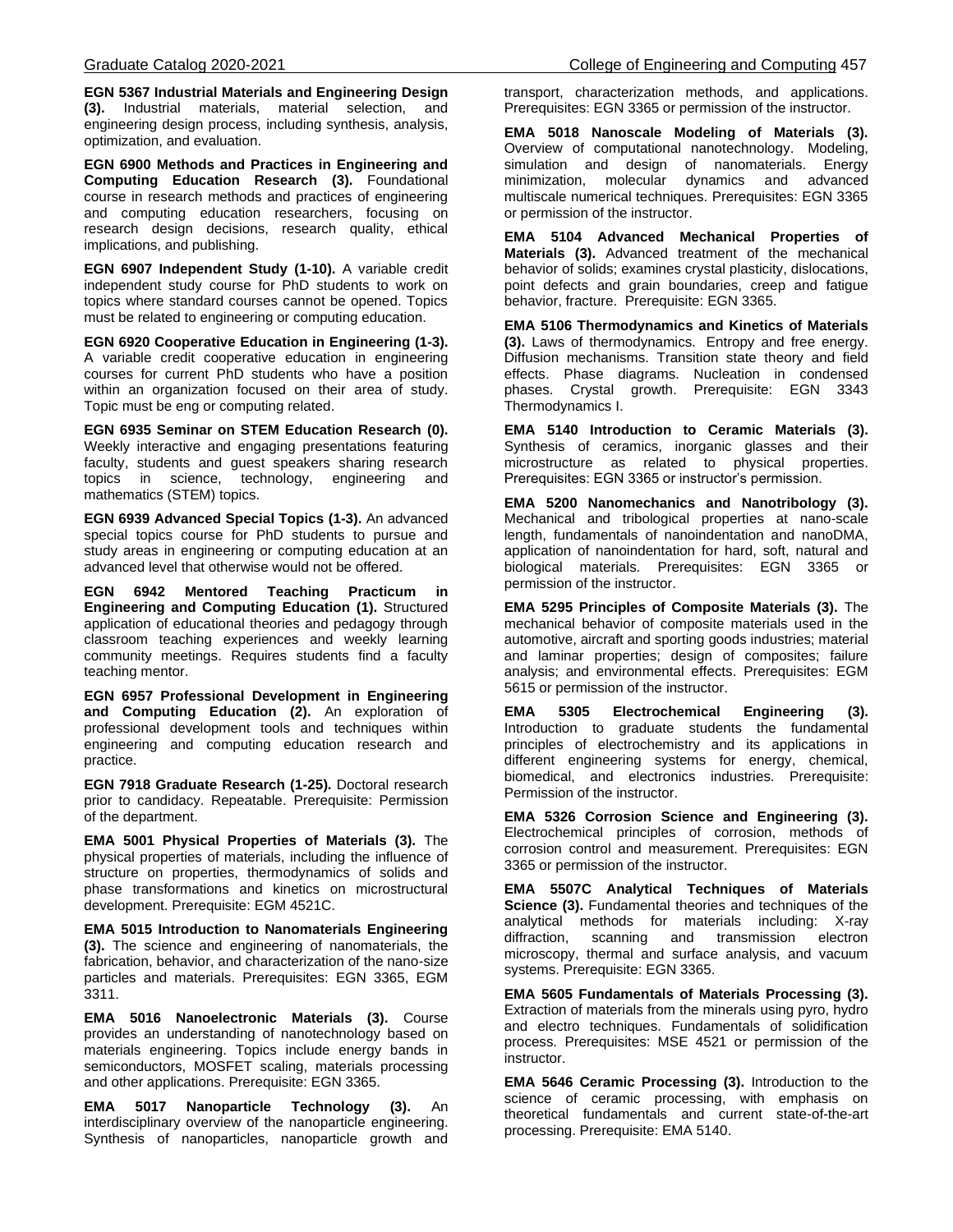**EMA 5935 Advanced Topics in Materials Engineering (3).** Topics include thermodynamics of solids, principles of physical metallurgy, including phase transformation and diffusion and analytical methods in materials engineering. Prerequisites: EGN 3365 and EGM 3343.

**EMA 6113 Advanced Materials Thermodynamics (3).**  Advanced thermodynamic study of materials using thermochemical and computational methods. Prerequisite: EMA 5106.

**EMA 6126 Advanced Physical Metallurgy (3).**  Energetics of phase transformation and spinodal decomposition, homogeneous and heterogeneous nucleation in solid state reactions, and martensite transformations. Prerequisites: EMA 4121 or permission of the instructor.

**EMA 6127C Advanced Physical and Mechanical Metallurgy (3).** Advanced topics in physical and mechanical metallurgy including statics and dynamics of dislocations, plastic deformation of fracture, creep solidification, phase transformation, and heat treatment. Prerequisites: EGN 3365 or permission of the instructor.

**EMA 6165C Polymer Physics and Analytical Techniques (3).** Topics in polymers and the analytical techniques, including: synthesis, characterization, state of polymers, plasma processes, X-ray diffraction, scanning, and transmission electron microscopy. Prerequisites: EGN 3365 or permission of the instructor.

**EMA 6185 Advanced Mechanics of Composite Materials (3).** Study of micromechanics and mechanical processes in microscale, including fracture, reinforcement and delamination. Prerequisite: EMA 5295.

**EMA 6264 Mechanical Properties of Polymers (3).**  Advanced concepts of solid mechanics and mechanical behavior of polymers; stress-strain relationships, stress transformation, beam bending, elasticity, plasticity and fracture. Prerequisites: EMA 6165C or permission of instructor.

**EMA 6449 Electronic Properties of Ceramic Materials (3).** The defect solid state and its relation to electrical properties of ceramics. Solid electrolytes. Theory of electron transport in metallic, semiconducting and insulating ceramics. Prerequisite: EMA 5140.

**EMA 6516 Crystallography and X-ray Diffraction (3).**  Principles of crystallography and the use of x-ray diffraction and Raman Spectroscopy to characterize crystalline solids. Prerequisite: Instructor's permission.

**EMA 6518 Transmission Electron Microscopy (3).**  Kinematic and dynamic theories of diffraction contrast and electron interaction in materials. Diffraction analysis for structural and compositional determination. Specimen preparation techniques. Prerequisite: EMA 5507.

**EMA 6665 Polymer Processing and Engineering (3).**  Standard and advanced processing methods, characterization of morphology, and reaction processing. An industry-based case study analysis integrates heat and mass transport, and fluid flow during materials processing; and the economics of materials processing and recycling. Prerequisite: Permission of instructor.

**EMC 5415 Digital Control of Mechanical Systems (3).**  Discrete modeling of mechanical systems. Digital feedback systems. Computer interface of mechanical systems. Controller design with emphasis on hydraulic, pneumatic and electromechanical devices. Prerequisite: EML 4804.

**EML 5082 Advanced Nondestructive Testing and Mechanical Health Monitoring (3).** Theory and application of Nondestructive Testing (NDT) and Mechanical Health Monitoring (MHM) techniques will be discussed. Automated interpretation of signals and advanced methods will be presented. Prerequisite: Permission of the instructor.

**EML 5103 Intermediate Thermodynamics (3).**  Thermodynamic approach to processes and engines; alternative formulations and Legendre transformations; Maxwell relations, first and second order phase transitions. Prerequisite: EML 3101.

**EML 5104 Classical Thermodynamics (3).** Mathematical analysis of the laws of classical reversible and irreversible thermodynamics. Applications to mechanical, electromagnetic, and chemical systems, under ideal and real conditions. Prerequisite: EML 3101.

**EML 5125 Classical Dynamics (3).** Kinematics of rigid body motion, Eulerian angles, Lagrangian equations of motion, inertia tensor, momental ellipsoid. Rigid-body equations of motion, Euler's equations, force-free motion, polhade and herpolhade, theory of tops and gyroscopes. Variational principles. Hamiltonian equations of motion. Poinsote representation. Prerequisites: MAP 2302 or EGM 3311, and EGN 3321.

**EML 5152 Intermediate Heat Transfer (3).** Multidimensional heat conduction under steady and transient conditions. Heat, mass and momentum transfer. Radiation heat transfer. Gas radiation. Free and forced convection. Prerequisite: EML 4140.

**EML 5385 Identification Techniques of Mechanical Systems (3).** FFT, time series analysis and neural networks are introduced. Applications of these techniques are discussed for identification of mechanical structures, and machine diagnostics. Prerequisite: EML 4804.

**EML 5290 Fundamentals of Microfabrication (3).**  Science of miniaturization will be introduced. Materials choices, scaling laws, different options to make very small machines and practical applications will be emphasized. Progress related to state-of-the-art BioMicroElectro Mechanical Systems will be presented.

**EML 5412 Combustion Processes (3).** Introduction to combustion processes, thermochemistry, chemical combustion processes, kinetics, laminar flame propagation, detonations and explosions, flammability and ignition, applications in IC engines and gas turbines. Prerequisites: EML 3101 and EML 4140.

**EML 5505 Smart Machine Design and Development (3).** Design of independently operating smart electromechanical systems (most consumer products) which monitor their environment, give decisions, and create motion. Prerequisites: EML 4804 or permission of the instructor.

**EML 5509 Optimization Algorithms (3).** Multi-disciplinary numerical analysis combined with single objective and multi-objective unconstrained and constrained optimization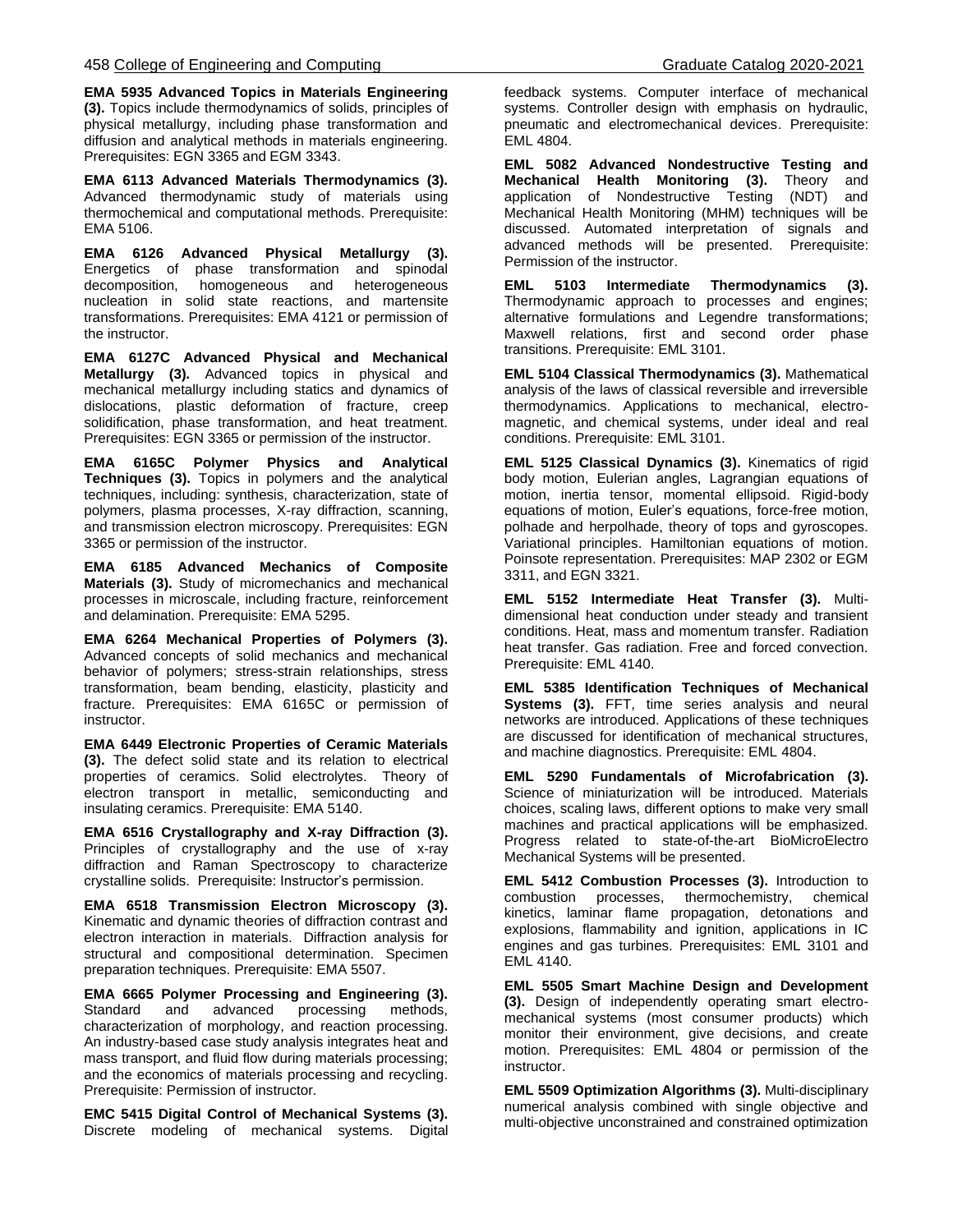and sensitivity analysis techniques to optimize the design. Prerequisites: Permission of the instructor.

**EML 5519 Fault-Tolerant System Design (3).** Fault tolerance in mechanical, manufacturing, computer, and aerospace systems. Basic stages of fault isolation. Fault tolerance measures, architectures, and mechanical system design methodologies. Prerequisite: EML 3500.

**EML 5530 Intermediate CAD/CAE (3).** Computer aided geometrical modeling of spatial mechanical systems. Design criteria and analytical approaches for planer kinematic systems will be emphasized. Prerequisites: EML 4535 or permission of the instructor.

**EML 5555 Special Projects in Mechanical Engineering Design and Business Development (3).** Mechanical engineering design project that encompasses conceptual and structural design, analysis, and optimization complemented by a study to develop a business venture to produce the designed product. Prerequisites: EML 4501 or equivalent, QMB 6357, and MAN 6209.

**EML 5559 Design, Production and Marketing (3).** Student teams will evaluate the market and identify promising mechatronics systems. They will simulate design, development, and commercialization of the products in realistic environment.

**EML 5562 Advanced Electronic Packaging (3).**  Advanced topics in electronic packaging. Evaluation of first through fourth level assembly. Applications of computer layout design, thermal management and mechanical stability analysis. Prerequisites: EML 4561 or permission of the instructor.

**EML 5599 Heat Pipe Theory and Applications (3).** Heat pipe theory, heat pipe design and its applications, especially in the areas of energy conversion and conservation. Prerequisites: EML 3101 and EML 4140.

**EML 5606C Advanced Refrigeration and Air Conditioning Systems (3).** The various methods used in the thermal design and analysis of both refrigeration and heat pump systems are investigated. Various methods of producing heating and cooling are examined including vapor compression, absorption, air cycle, steam jet, thermoelectric, solar heating and cooling systems. Prerequisite: EML 4601.

**EML 5615C Computer/Aided Design in Air Conditioning (3).** Software will be used to demonstrate heating, ventilating and air conditioning design concepts and sizing equipment and determining performance parameters. Project design is required. Prerequisites: EML 2032 and EML 4601.

**EML 5708 Advanced Design of Thermal and Fluid Systems (3).** Advanced design of pumps, compressors, heat exchangers, HVAC systems and thermal and fluid control devices. Prerequisite: EML 4706.

**EML 5709 Intermediate Fluid Mechanics (3).** Basic concepts and scope of fluid dynamics; non-inertial reference frames. Two-dimensional potential theory. Applications to airfoils. The Navier-Stokes equations; selected exact and approximate solutions. Prerequisite: EML 3126.

**EML 5808 Control Technology for Robotic Systems (3).** State-space equations of robots. Controller design

based on linearization, nonlinearity cancellation, optimal control, adaptive control and other methods. Stability analysis, performance comparison. Prerequisites: EGN 3321, EML 4804, or equivalent.

**EML 5825 Sensors and Applied Machine Intelligence (3).** Sensors, signal analysis techniques, and error compensation methods will be introduced for machine intelligence. Production Machine Modeling and Design. Prerequisites: EML 4804, EML 4503, or equivalent, or permission of the instructor.

**EML 5927 Professional Development and Leadership for Mechanical Engineers (3).** Consequences of engineering and concepts for personal career management, decision making leadership, and entrepreneuring that enhance the effectiveness of professional engineering practice. Prerequisite: Senior standing in engineering.

**EML 6148 Microscale Transport Phenomena (3).**  Transport phenomena in small length and time scales are studied. Deviations from classical behavior are addressed. Applications include heat transfer in electronics, MEMS, and laser machining. Prerequisites: EML 5152, EML 5709, or permission of the instructor.

**EML 6153 Advanced Heat Transfer (3).** Review of analogies among heat, mass and momentum transfer. Free and forced convection from theoretical and experimental viewpoint for laminar and turbulent flows. Film and dropwise condensation. Prerequisite: EML 5152.

**EML 6154 Conduction Heat Transfer (3).** Heat transfer by conduction for steady and unsteady one and multidimensional systems with and without heat generation. Temperature distribution analysis using analytical and computational methods. Prerequisite: EML 4140.

**EML 6155 Convection Heat Transfer (3).** Development and solution of governing equations of parallel flows, boundary layer flows, instability and turbulence with convective heat transfer. Prerequisite: EML 4140.

**EML 6157 Radiation Heat Transfer (3).** Heat transfer by radiation for steady and unsteady one and multidimensional systems. Radiation parameters effecting different systems will be studied, analytically or numerically. Prerequisite: EML 4140.

**EML 6223 Advanced Mechanical Vibration Analysis (3).** Multi degree-of-freedom systems, discrete and continuous systems; vibration control and introduction to vibration of non-linear systems. Prerequisites: EML 3222 or EML 4220.

**EML 6233 Fatigue and Failure Analysis (3).** A study of the theoretical and practical aspects of material failure including failure modes, life prediction, corrosion with the goal of designing a safe product. Prerequisite: EGM 5615.

**EML 6518 Advanced Modeling in Mechanical Engineering (3).** Basic principles of mathematical modeling following a variety of problems in mechanical engineering. Prerequisites: EGM 6422 and EGM 5615.

**EML 6532 Advanced Computer-Aided Design/ Computer-Aided Engineering (3).** Advanced CAD techniques in design of mechanical systems. Architecture of CAD systems including database applications.